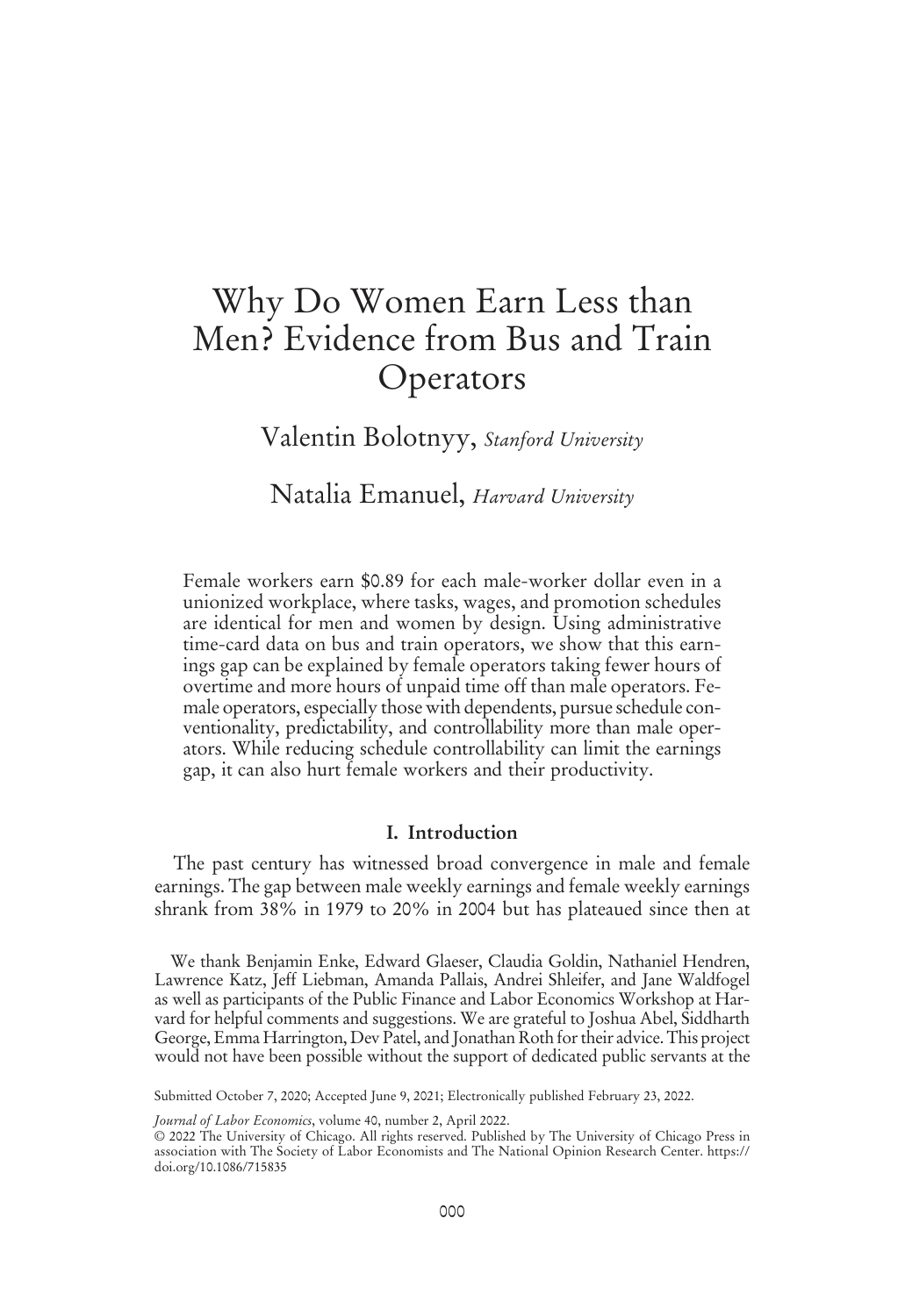about 18% (Bureau of Labor Statistics 2017).<sup>1</sup> The reasons for the persistent gender earnings gap are many.We demonstrate that even when men and women work at precisely the same job with exactly the same incentives, women earn less. This finding underscores that gender-neutral workplace policies can still generate different outcomes for the sexes.

We study public transit operators, of whom about 30% are women. Our focus is the Massachusetts Bay Transportation Authority (MBTA), a setting that allows us to control for many traditional explanations of the earnings gap, including occupational sorting, managerial bias, the motherhood penalty, and gender differences in desire to compete and negotiate for promotions. Using administrative time-card data, we document that despite having such a controlled setting, the MBTA still has a gender earnings gap: female operators earn \$0.89 for each male-operator dollar in weekly earnings.2Moreover, given the MBTA's defined benefit pension program, this 11% earnings gap carries over into retirement.

Mechanically, the earnings gap in our setting can be explained by the fact that male operators take 1.3 fewer unpaid hours off work (49%) and work 1.5 more overtime hours (83%) per week than their female counterparts. Female operators' choices indicate that they value time outside work more than do male operators and that they have greater demand for schedule predictability and controllability. The differences are consistent with women handling more household and childcare duties than men, contributing to women's limited availability for overtime shifts and need to take more unpaid time off (Parker, Horowitz, and Rohal 2015; Bertrand, Kamenica, and Pan 2015).

Our results provide evidence that earnings gaps can exist even in workplaces that have no explicit gender discrimination. Seniority in one's garage is the sole determinant of workplace opportunities, per the collective

Massachusetts Bay Transportation Authority, including Michael Abramo, David Carney, Anna Gartsman, Philip Groth, Angel Harrington, Norman Michaud, Laurel Paget-Seekins, Steve Poftak, Vincent Reina, and Monica Tibbits-Nutt. Illan Rodriguez-Marin Freudmann and Ezra Stoller were excellent in helping administer the survey. We are grateful for financial support from the National Science Foundation (Bolotnyy and Emanuel, DGE1144152 and DGE1745303), the Paul and Daisy Soros Fellowship for New Americans (Bolotnyy), and the Rappaport Institute for Greater Boston at the Harvard Kennedy School (Bolotnyy and Emanuel). This work was approved by Harvard University's Committee on the Use of Human Subjects under protocol IRB18- 0265. Contact the corresponding author, Valentin Bolotnyy, at vbolotnyy@stanford .edu. Information concerning access to the data used in this paper is available as supplemental material online.

<sup>&</sup>lt;sup>1</sup> The Bureau of Labor Statistics calculates this gap each year by taking the average (for men and women separately) of median usual weekly earnings for full-time wage and salary workers.

<sup>&</sup>lt;sup>2</sup> This is the average weekly female earnings to male earnings ratio over the course of our sample period, 2011–17.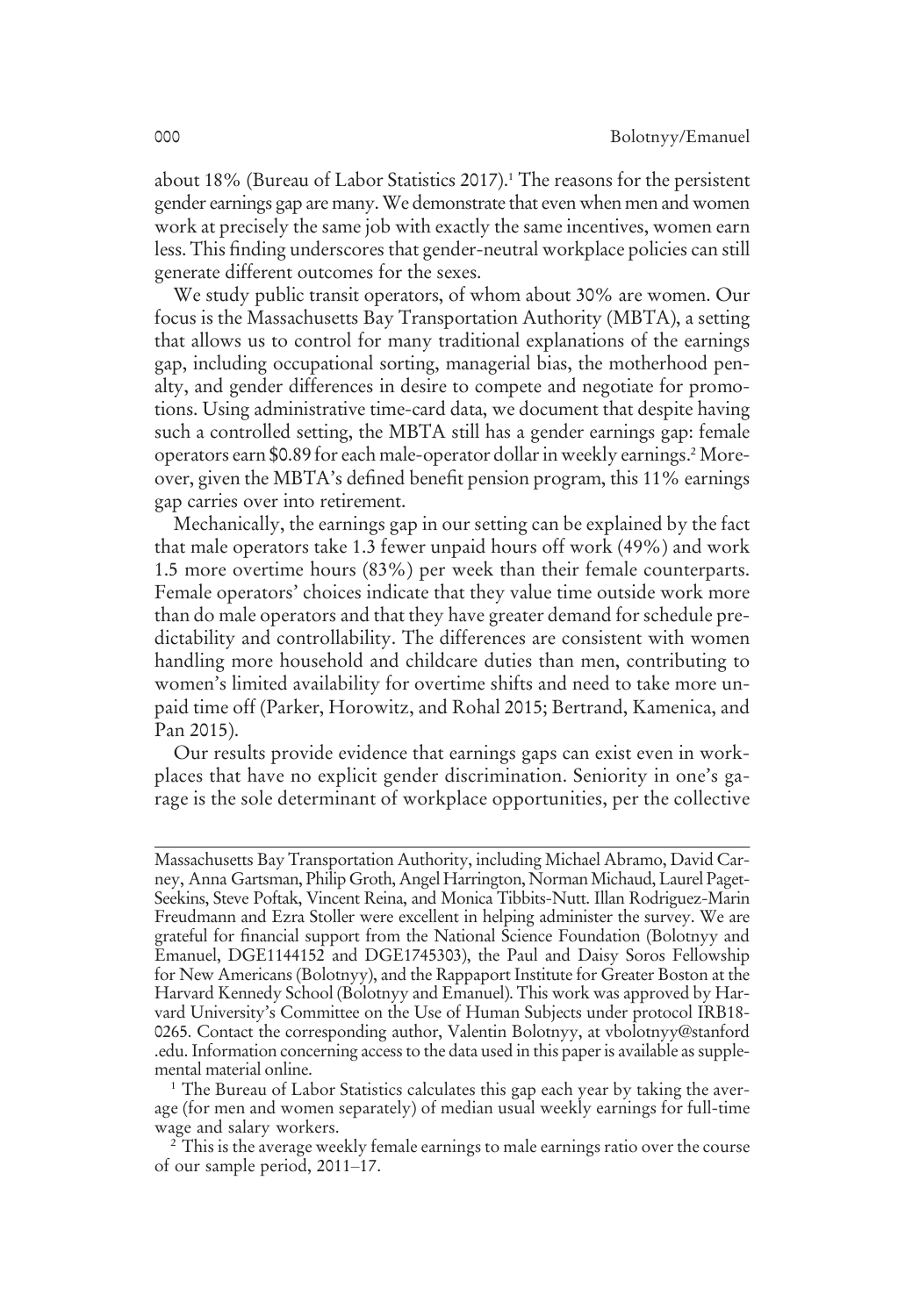#### Why Do Women Earn Less than Men? 000

bargaining agreement that covers all MBTA bus and train operators.<sup>3</sup> Conditional on seniority, male and female operators face the same choice sets of schedules, routes, vacation days, and overtime hours, among other amenities. Nevertheless, the earnings gap persists even when we condition on seniority.

Three sets of findings help us understand the earnings gap we observe. First, female operators accept fewer overtime shifts, take more unpaid time off than men, and game the overtime system less than male operators do. Second, female operators prioritize conventional work schedules. Third, more predictable and controllable schedules have the potential to help female operators work more hours, reduce the earnings gap, and improve employee well-being.

While female operators take fewer overtime shifts than male operators, the cause of this difference is overtime opportunities that arrive on short notice and therefore require that operators are flexible about when they work. When overtime is scheduled the day before or the day of the necessary shift, male operators work almost twice as many of those hours as female operators. In contrast, when overtime hours are scheduled 3 months in advance, male operators sign up for only 7% more of them than female operators. Given that the MBTA's operators are a select group who agreed to the MBTA's job requirement of 24/7 availability, these differences in their flexibility and in their value of time could be lower bounds for the general population.

Exacerbating the disparity in overtime acceptance rates, male operators strategically substitute regular hours for higher-paying overtime hours using the Family Medical Leave Act (FMLA). Throughout our 2011–17 sample, FMLA allowed operators to take unpaid time off.<sup>4</sup> At the MBTA, FMLA has been nicknamed the "Friday-Monday Leave Act" for the way that operators have used it to avoid undesirable shifts. Both male and female operators take more FMLA hours when faced with undesirable shifts (e.g., a weekend or holiday shift). However, male operators also work enough overtime hours in weeks with an undesirable shift that they effectively trade off hours paid at the regular wage for overtime hours paid at 1.5 times their wage. Female operators also work more overtime hours in weeks with undesirable shifts but do not completely replace the pay lost due to FMLA leave.

Second, female operators prioritize conventional and predictable schedules. As operators move up the seniority ladder and consequently have a greater pool of schedules to pick from, female operators move away

<sup>&</sup>lt;sup>3</sup> The MBTA's bus and train operators are all represented by the same union, Carmen's Local 589.

<sup>4</sup> Passed in 1993, FMLA is intended to allow workers facing a personal or family medical emergency to take up to 12 weeks off from work without pay and without retribution from the employer. Many use FMLA for maternity or paternity leave.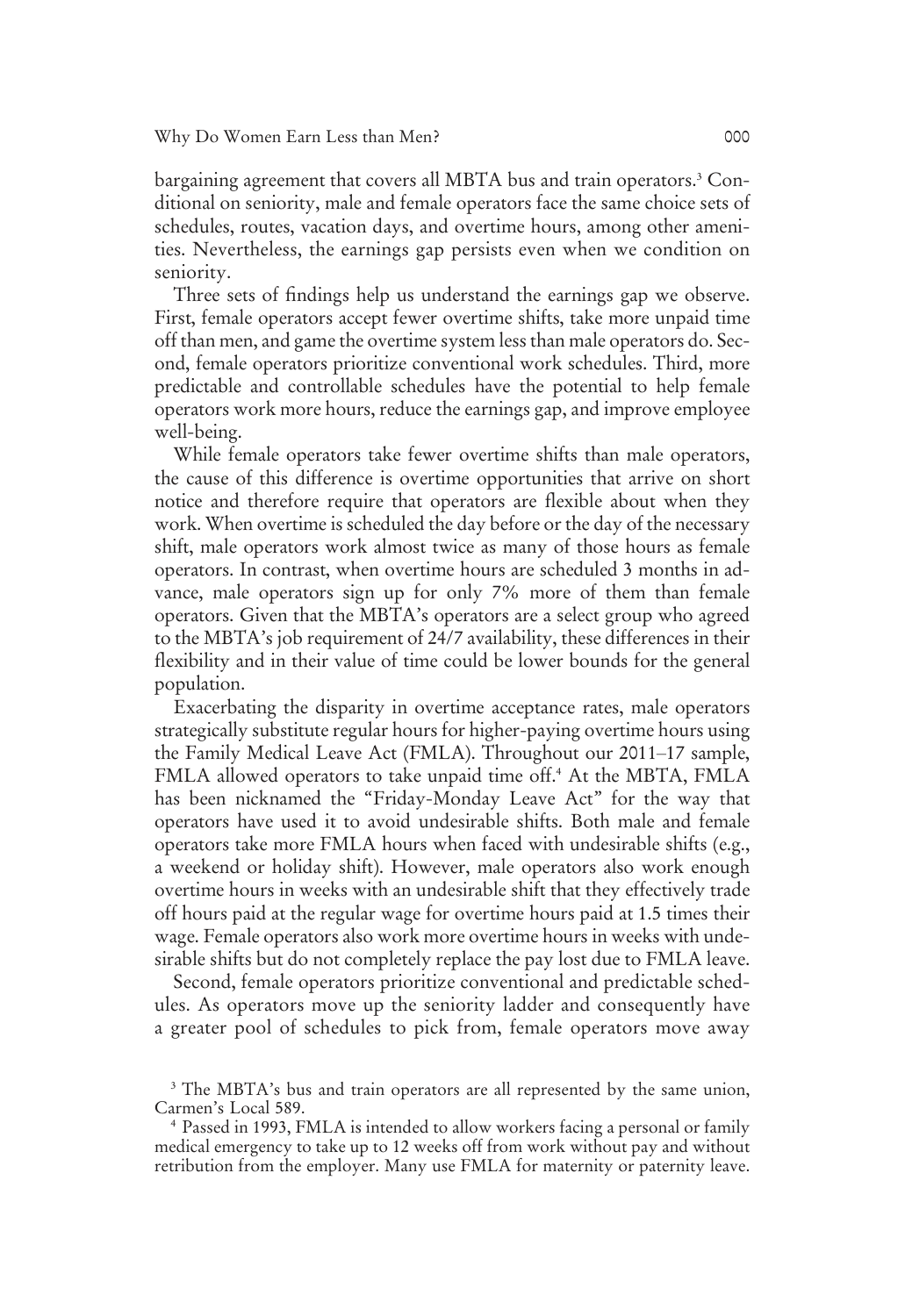from working weekends and holidays and split shifts more than do male operators.

Female operators value time outside work and schedule predictability more than do male operators, especially when they have dependents. Female operators with dependents are considerably less likely than male operators with dependents to accept a short-notice overtime opportunity. When it comes to overtime hours worked, unmarried female operators with dependents work only 6% fewer of them than men when they are preplanned 3 months in advance but about 60% fewer of them when they are offered on short notice. Unmarried women with dependents also take the largest amount of unpaid time off with FMLA, making them the lowest earners in our setting.

Last, we study the impact of two policy changes at the MBTA on gender gaps. These changes made it harder for operators to swap regular hours for overtime hours. The first policy change, inMarch 2016, made it more difficult for operators to obtain FMLA certification, to use FMLA for anything other than a medical issue, and to take unpaid time off at a moment's notice. The second policy change, in July 2017, redefined overtime hours from any hours worked in excess of eight in a given day to any hours worked in excess of 40 in a given week.

These policies both reduced the gender earnings gap and hurt workers. The gender earnings gap shrank from 12% before the FMLA policy change to 9% between March 2016 and July 2017 and to 6% from July through December 2017. Yet in addition to reducing the gap, these policies also reduced schedule controllability. Those who took more unpaid time off via FMLA before the policy changes now took more unexcused leave instead, indicating that these operators still desired control over their schedules. After the policies, operators began procuring this control at a higher cost, since unexcused leave can result in suspensions and discharge from work. Because female workers have greater revealed preference for schedule controllability, these policies—particularly the first—affected female operators more negatively than they did male operators.

Our work is related to a large literature explaining the gender earnings gap. Broadly, the major explanations cluster into four categories: women tend to work in lower-paying jobs, women face workplace discrimination, women may be less willing to fight for better compensation, and women have less experience. The nature of our setting suggests that these explanations are not relevant for the earnings gap we observe.

One contributing factor to earnings gaps is that women tend to work in settings that pay less. This trend holds true if we compare male and female earnings at the occupation, industry, or firm level (Levanon, England, and Allison 2009; Blau and Kahn 2017). Likewise, 24% of women engage in part-time work, where wages have historically been lower, while 12% of men do (Blank 1990; Hirsch 2005; Bureau of Labor Statistics 2017). Our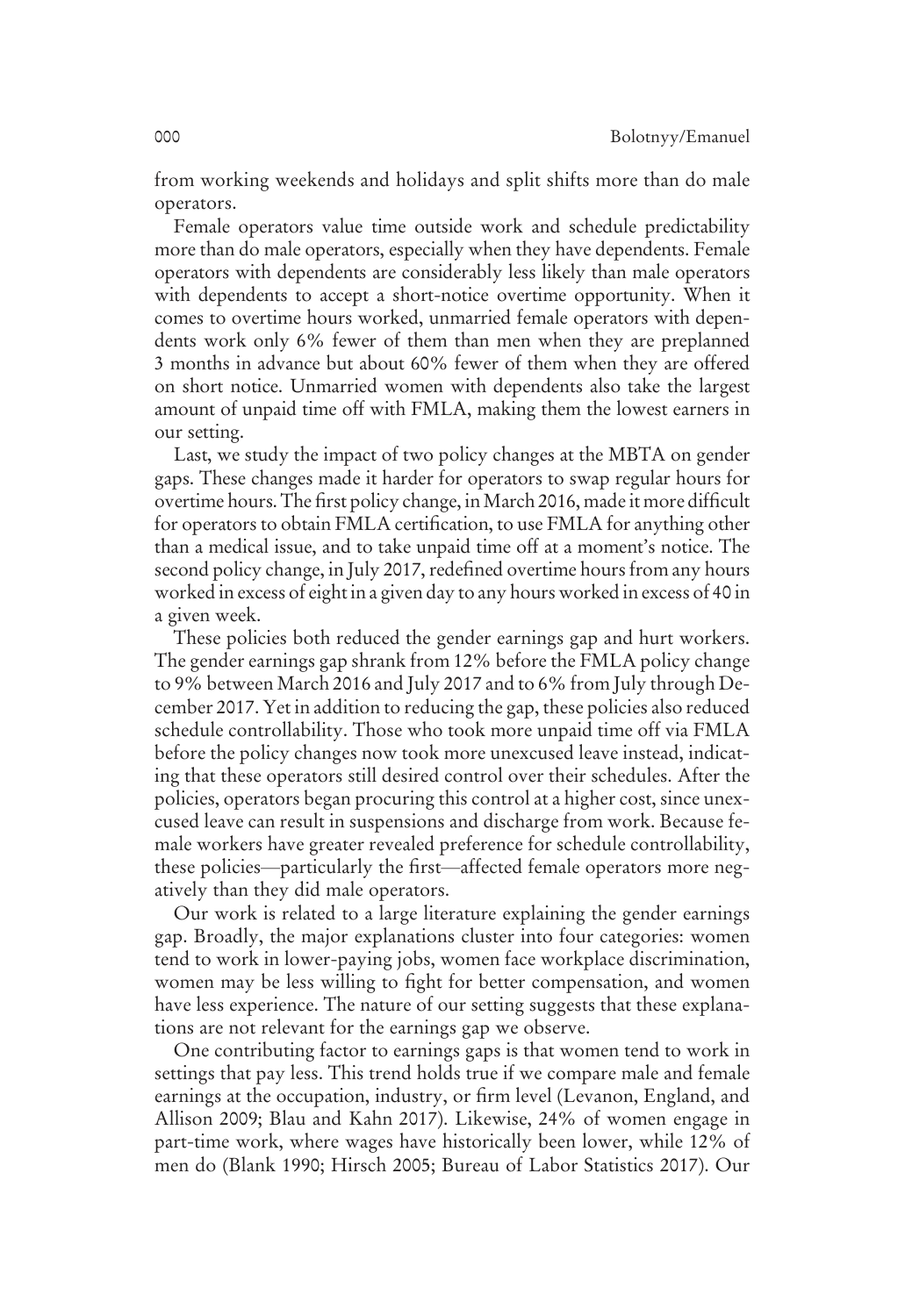analysis focuses on full-time workers performing the same tasks within the same occupation, eliminating this concern.<sup>5</sup>

Another thread of research suggests that the gender earnings gap is attributable to discrimination and managerial discretion. For example, Lazear and Rosen (1990) argue that men and women have similar earnings within very narrow job categories but are not similarly represented in those categories in part because women have a lower probability of promotion than men. In the lab, wage negotiators mislead women more than men (Kray, Kennedy, and Van Zant 2014); the gender of an employee's direct manager is predictive of the earnings gap (Hultin and Szulkin 1999, 2003; Cohen and Huffman 2007). Our context is constructed by union negotiation to be free from managerial discrimination. The union contract specifies that seniority, a gender-neutral metric, drives personnel management: wages increase at a predetermined rate, with no performance-based incentives. Shift scheduling and route allocation is likewise determined by seniority. The union advocates for workers in instances of managerial discrimination and can challenge the rare instance of an employee firing.<sup>6</sup> As a result, differential managerial standards for men and women likely do not explain the earnings gap in our setting.

Some research has argued that women are less willing to compete for higher-paying positions (Gneezy, Niederle, and Rustichini 2003; Niederle and Vesterlund 2007; Dohmen and Falk 2011; Reuben, Wiswall, and Zafar 2017). Our setting also removes this channel from consideration, since the collective bargaining agreement specifies that career advancement is based on tenure (the number of days that have passed since the hire date) and not on performance, competition, or negotiation.

Another factor that typically generates an earnings gap is women having less labor market experience or availability. Bertrand, Goldin, and Katz (2010) find that the earnings gap among MBAs is attributable in part to more workplace interruptions and shorter work hours. Likewise, Cook et al. (2021) find that the earnings gap among Uber drivers can be partly explained by men working for longer periods of time than women and accumulating more knowledge about the best times and places to drive. Kleven, Landais, and Sogaard (2018) find that the birth of a child creates a gender gap in earnings of about 20%, with labor force participation, hours of work, and wage rates each contributing to the gap. Angelov, Johansson, and Lindahl (2016) come to similar conclusions. Goldin (2014) notes that there are larger earnings differences in jobs that value long (uninterrupted) hours

<sup>5</sup> Although there are part-time MBTA operators, their contracts are sufficiently different from those of full-time operators that they are not comparable.

<sup>6</sup> Focus group interviews with employees further revealed that employees believe there to be minimal manager discretion.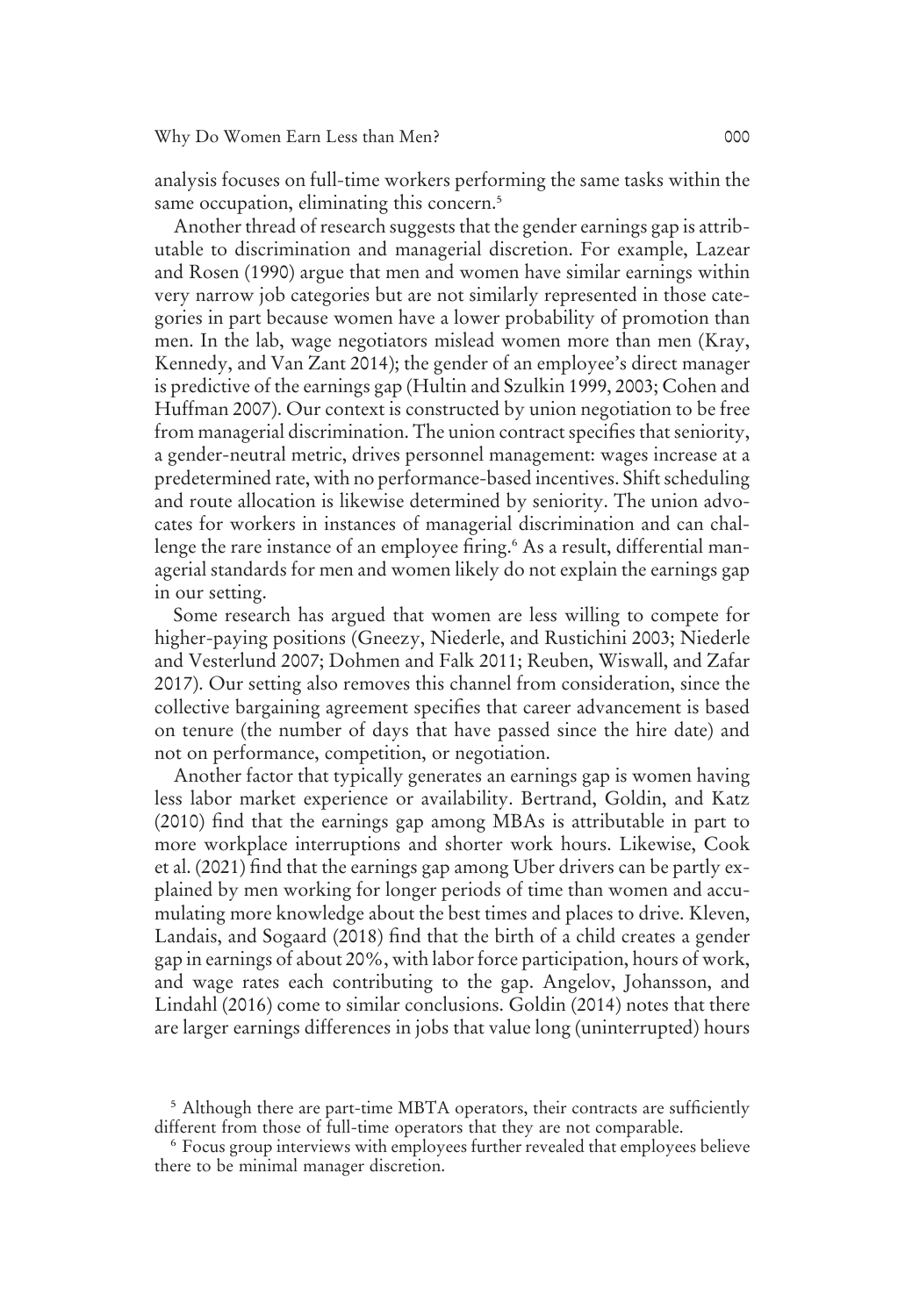worked or being on call. Cha and Weeden (2014) observe a gender gap in working overtime, both among hourly and salaried workers.

In our context, prior work experience is not a differentiating factor. All employees obtain the same training regardless of their prior experience, and all who meet the basic qualifications and start work on the same day receive the same wage. Moreover, even among those without dependents, the earnings gap remains at 10%. Our results do echo the literature in several important ways. First, as in Goldin (2014), our setting features a convex hours-earning relationship—the type of setting where Goldin notes earnings differences are apt to emerge. Accordingly, we document that the presence of short-notice overtime is akin to being on call in the way it can cause an earnings gap to emerge. Second, we find that demand for flexible hours is highest for those with dependents.

Finally, we also contribute to a literature on workplace amenities. Mas and Pallais (2017) find that women in their experiment are willing to forgo almost 40% of their wages to avoid irregular schedules. Likewise, they find that female workers are willing to take substantial wage cuts to avoid working evenings and weekends. Noonan, Corcoran, and Courant (2005) and Reyes (2007) support this work with evidence that women with high skills and job market prospects choose positions with fewer hours and more regular schedules. One explanation proffered by Cortes and Pan (2019) is that women have primary responsibility for household production and that outsourcing household production can be so costly as to constrain women from devoting more hours to nonhousehold work. Our findings corroborate these results: female operators put a premium on working conventional hours, consistent with managing time-inflexible duties outside work.

The two papers closest to ours are Cook et al. (2021) and Adams-Prassl (2020), both of which unpack a pay gap in settings that are designed to be gender neutral. Cook et al. (2021) find that female Uber drivers have less experience with Uber, making them less likely to know when and where to go when demand and prices peak. Conditional on driver experience, however, male and female drivers gravitate to high-demand zones and times similarly. The remaining pay disparity arises because men drive faster than women, allowing them to complete more rides and earn more in the same amount of time. Adams-Prassl (2020) considers MTurkers, finding no difference in experience or tasks performed but showing that fragmented work patterns driven largely by women with children under 5 years old at home—account for most of the gap.

Our work complements these insights on disparate effects of gender-neutral policies, particularly when they interact with individuals' constraints outside work. While all contexts have gender-neutral policies, both the Uber and MTurk contexts allow for considerable flexibility and worker discretion. In contrast, we focus on an environment where workers have very little control over their work schedules.We thus speak to how jobs that require short-notice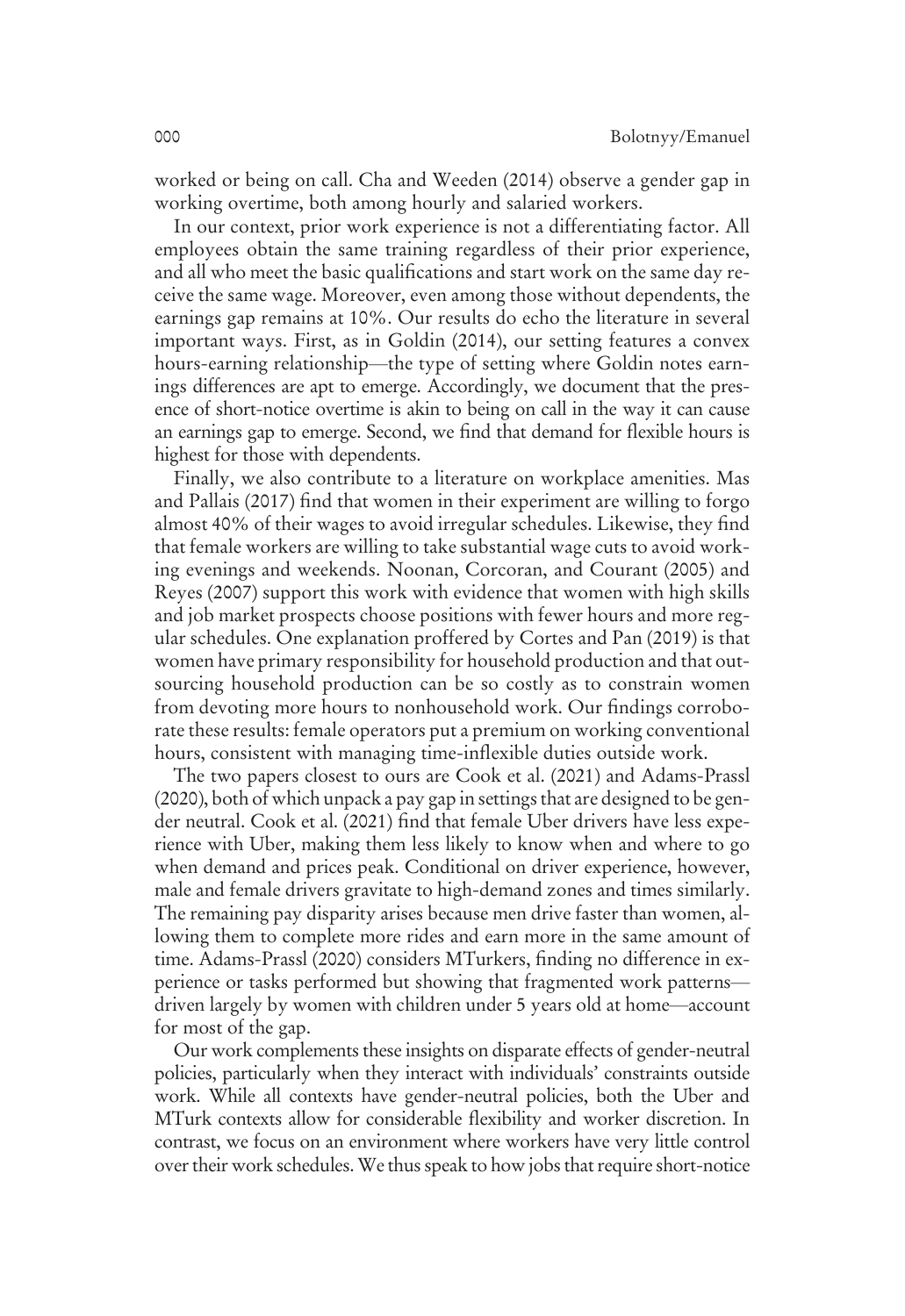schedule adjustments—including jobs in retail, service, law, and consulting may have larger disamenities for women than for men.

The rest of the paper is organized as follows. The next section explains the nature of work at the MBTA, and section III goes into detail on the data that we employ for our analyses. Section IV shows how the earnings gap can be explained through gender differences in overtime hours and unpaid time off. Section V documents gender differences in the value of time away from work, schedule predictability, and schedule controllability. Section VI discusses how institutional changes that reduce schedule controllability can narrow the gender earnings gap but make women worse off and decrease service quality in the process. Section VII concludes.

### II. Institutional Details

### A. The Operators

The MBTA serves the Boston metropolitan area with 173 bus routes and four rail lines.<sup>7</sup> Since the late 1970s, anyone with minimum qualifications can enter into a lottery to become a bus or train operator at the MBTA. Lotteries take place at intervals ranging from 1 to 10 years, as the need for more operators arises. At the latest lottery in 2017, candidates were required to be a high school graduate, to be at least 18 years old, to have a driver's license, and to have a clean driving record for the past 2 years. Applicants also needed to pass a criminal background check as well as customer service and driving tests and to be "available to work twenty four (24) hours per day, seven (7) days per week." 8

When applying, a person can choose to apply to be a bus operator, a heavy rail (underground train) operator, or a light rail (aboveground train) operator. There is no difference in pay between these positions, and the minimum requirements are very similar. All operators start as part-timers who earn about \$20 per hour. Part-time operators are promoted to full time as positions become available, which in most cases happens within the first few years of work.<sup>9</sup> Operators then see a steady annual increase in their wage to about \$33 per hour over the next 4 years of work. Thereafter, wages

7 See fig. A.1 (figs. A.1–A.14 are available online) for a map of the area served and the routes.

<sup>8</sup> For the 2017 job lottery postings, see figs. A.2–A.5.

<sup>9</sup> The most senior part-timer is the first in line to be promoted to full time. Seniority for part-timers is determined only relative to their part-time peers, and seniority for full-timers is determined only relative to their full-time peers. While one might worry that the part-time prerequisite will select for secondary earners, operators are less likely to have children and be married than high school–educated adults nationwide. Focus group conversations with operators revealed that many have additional employment during the part-time period, which is facilitated by having a schedule that is predictable within a given quarter of the year. Part-timers are not eligible for overtime.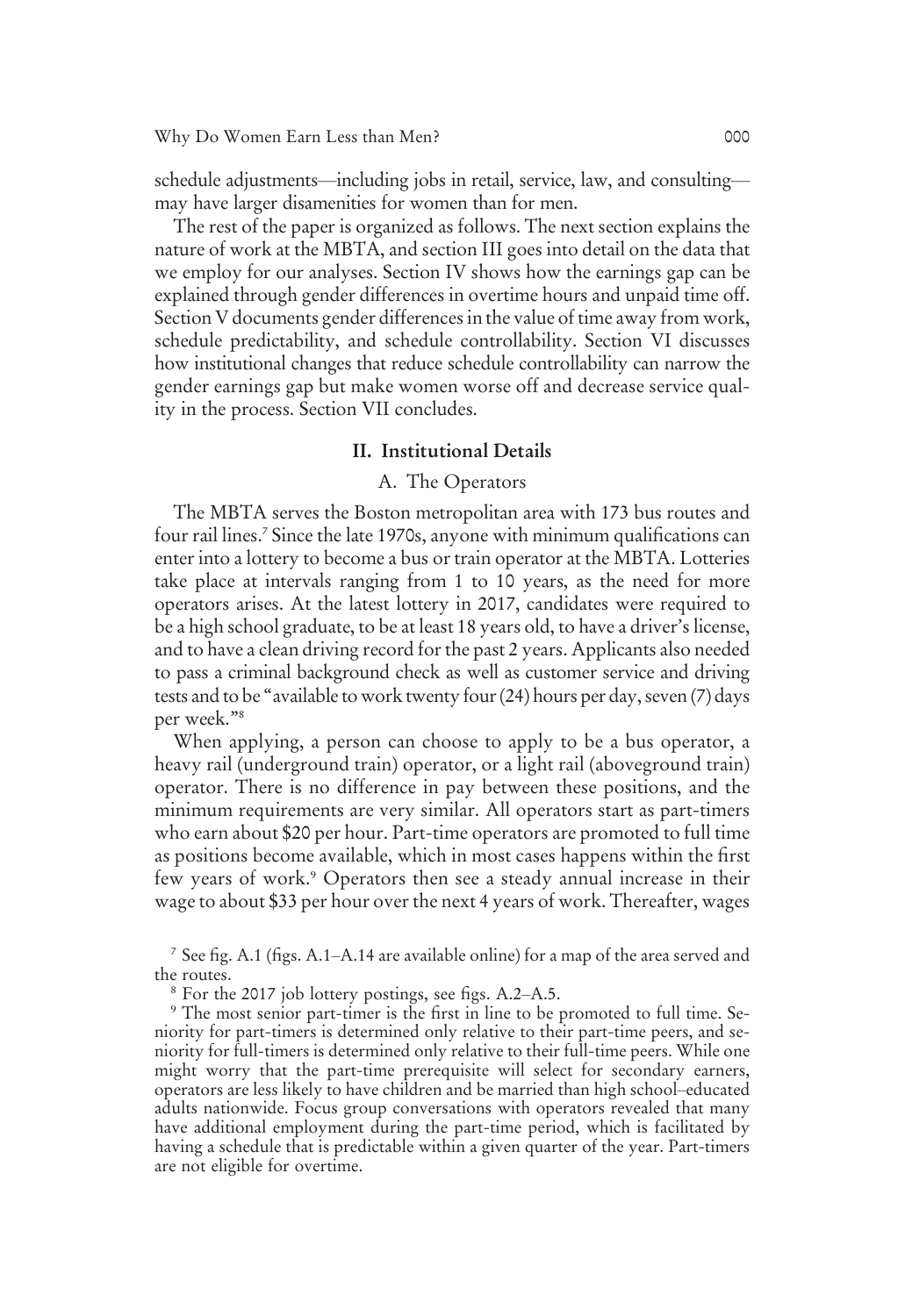|                         | <b>CPS</b> |        |        | <b>MBTA</b> |
|-------------------------|------------|--------|--------|-------------|
|                         | Male       | Female | Male   | Female      |
| Age                     | 47.33      | 51.64  | 47.62  | 45.65       |
| % married               | 54.15      | 51.74  | 31.00  | 14.00       |
| % with child at home    | 33.40      | 39.37  | 15.59  | 28.50       |
| Weekly hours            | 40.16      | 34.76  | 37.55  | 32.63       |
| Hourly wage             | 16.04      | 12.76  | 32.66  | 32.72       |
| % hourly worker         | 71.75      | 75.75  | 100.00 | 100.00      |
| % union membership      | 14.34      | 9.31   | 100.00 | 100.00      |
| % in labor force        | 60.95      | 45.56  | 100.00 | 100.00      |
| % in transit occupation | .61        | .42    | 100.00 | 100.00      |
| Observations            | 88,271     | 90,884 | 2,086  | 925         |

Table 1 Comparison with American Workers Who Have a High School Diploma

NOTE.—We compare MBTA operators with individuals in the 2011–16 Current Population Survey (CPS) who have the same educational attainment as required for an MBTA operator: a high school diploma or a GED. For MBTA workers, wages reported reflect base pay, and weekly hours reflect regular work hours plus overtime (excluding paid and unpaid hours of leave).

rise at about the rate of inflation. The only other differences in wages are due to new collective bargaining agreements adjusting the starting wage of new hires.

How do MBTA operators compare to other workers throughout the United States? MBTA operators are less likely to have children and are less likely to be married than high school–educated adults nationwide (see table 1). This is consistent with MBTA workers being more flexible so as to meet the job's demands. Indeed, the MBTA has an incentive to screen for more flexible workers to limit scheduling difficulties and overtime pay. Exits from the MBTA likely skew the population of operators further toward those who find the schedule demands of the job to be less taxing.<sup>10</sup> Operators, though, are also compensated for their general flexibility, as their hourly pay (\$32 per hour) is nearly twice as high as that of other workers of the same education level.

The vast majority of high school–educated Americans work hourly jobs (more than 74%), meaning most, like the MBTA operators, are eligible for overtime pay. While the rates of union membership are low among high school–educated Americans (12%), among all Americans, union membership was at 6.7% in the private sector and 11.1% among all workers in 2015 (Dunn and Walker 2016).<sup>11</sup> As another point of reference, 56% of US employees were eligible for FMLA as of 2018 (Brown et al. 2020).<sup>12</sup> Finally,

<sup>10</sup> Operators noted in conversations with us that the rigid scheduling is one of the most difficult aspects of the job.

<sup>11</sup> In the private sector, union membership is highest among transit and utility workers.

<sup>12</sup> Workers may be ineligible if they are employed at a small firm, have not been employed for more than 12 months at the firm, or work too few hours. All who are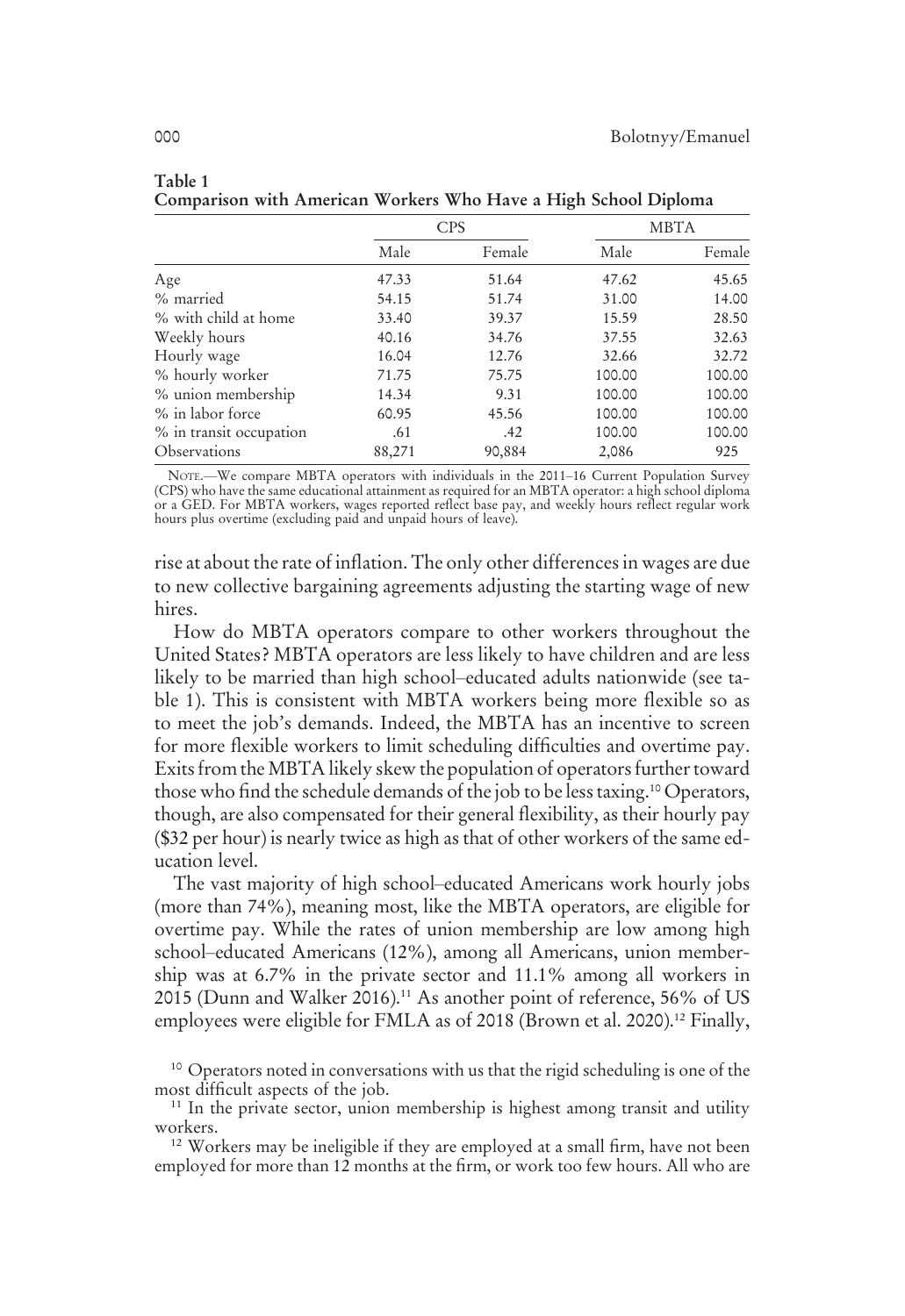we find that both within the MBTA and among their educational peers, men tend to work more hours than do women.

While this paper focuses on a single occupation, the relevant traits of MBTA operators are echoed in a number of other occupations. In 2017, 431,514 individuals were employed in more than 925 public transit systems in the United States. More than 270,000—63%—of these individuals were vehicle operators (Hughes-Cromwick 2019). While each system has its own unique characteristics, shift-based work and strong unions are pervasive. Many other workers likewise have shifts apportioned by seniority, including utility workers, airline pilots, flight attendants, and nurses. Additionally, overtime is a common feature of other public sector settings. Boston, Baltimore, and New York City, for example, all have seen an increase in pay inequality since 2011, in large part as a result of overtime pay (Kahn, McComas, and Ravi 2019). Further inquiry into the role that seniority and union rules play in the distribution of overtime opportunities may reveal additional similarities between MBTA operators and other public sector workers. Finally, a whole host of jobs may require schedule adjustments on short notice. Lawyers and consultants, for example, often need to meet with clients on short notice, and many service jobs have moved toward justin-time scheduling.

#### B. The Work

A rail operator is responsible for taking the train out of the yard, conducting the train along the rails in accordance with the lights, making announcements through the overhead system, opening and closing doors for passengers, and resolving any problems that may occur over the course of the day on the train.

A bus operator is likewise responsible for following the prescribed route, picking up passengers at predetermined stops, helping passengers pay using the fare box, making all nonautomated announcements, and resolving any mechanical or person-related conflicts that may occur on the bus. Bus operators deal with more unpredictable traffic and have more contact with passengers than rail operators through fare collection, assisting passengers with disabilities, and answering questions.

#### C. Scheduling

Operators select their routes and hours every 3 months in a process called "the Pick." <sup>13</sup> During the Pick, the most senior ranked operator chooses which routes, days, and hours he or she would like to work. The operator's

eligible can legally be granted either intermittent (for spells of several hours or days interspersed with work) or continuous (for weeks or months at a time) FMLA.

<sup>&</sup>lt;sup>13</sup> The procedures for the Pick changed in 2018. The process described here was used throughout 2011–17, the period that our data cover.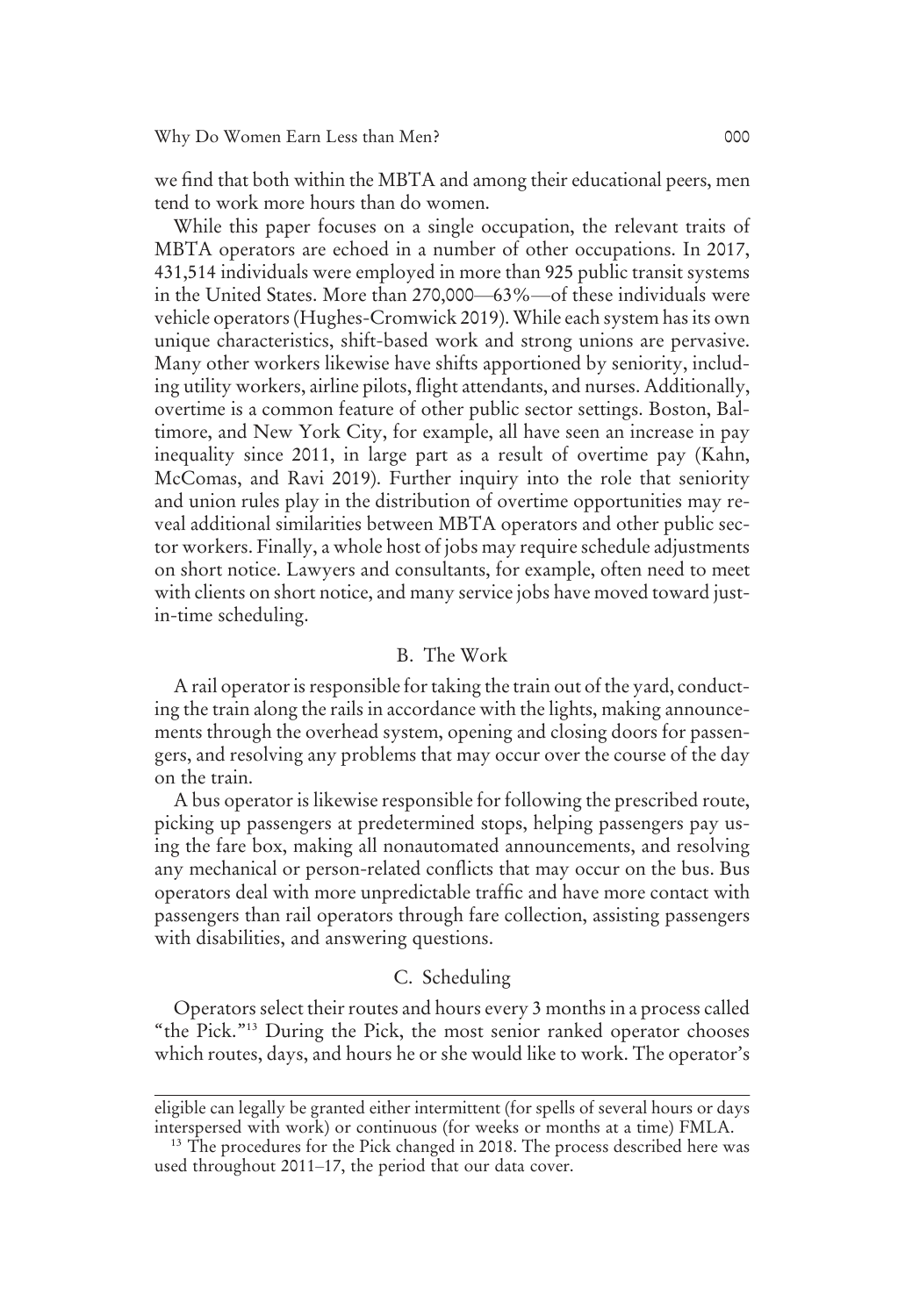selection is subject only to the restriction that an operator must take a 10-hour break between shifts and sign up for more than 39 and fewer than 60 hours of work per week. In addition to hours and routes, certain leave days are selected at this time. Since public transit runs on the weekends and holidays, operators who do not want to work on these days must arrange their schedules and leave around them, possibly using a vacation day on a holiday that they would otherwise have to work. Once the most senior operator's selections are made, the next most senior person selects his or her schedule and vacation days for the upcoming quarter, and so on down the seniority ladder.<sup>14</sup>

During the Pick, overtime may be included in one's schedule. If, for example, the routes an operator selects for a given day are expected to take 8 hours and 14 minutes, those additional 14 minutes are considered "built-in overtime" and will be paid at 1.5 times the regular wage. Additionally, the MBTA may need to run extra service to help children get to school or to substitute for service on a rail line that is under repair. During the Pick, an operator can take on such pieces of extra work—called "Trippers"—and earn overtime pay for doing so. Trippers and built-in overtime are also valuable in that pay from these sources counts toward pension calculations. We collectively refer to this type of overtime as "preplanned" overtime.

A worker who clocks more than 8 hours in a given day is eligible for overtime on that day, as of the MBTA rules in place prior to July 9, 2017. Thereafter, a worker has to clock more than 40 hours in a week to be eligible for overtime. Thus, for the bulk of our observed time period, a worker could take 8 hours off on Monday, for example, work additional shifts beyond their scheduled 8-hour work day on Tuesday, and earn 1.5 times their regular wage for Tuesday's overtime shifts. We investigate such "gaming" in section V.D.

#### D. Short-Notice Overtime

Taking on short-notice overtime shifts, which are also paid at 1.5 times the regular wage, can generate significant extra earnings for MBTA operators. Short-notice overtime opportunities arise when an operator is not able to come to work or when a vehicle breakdown requires an additional operator to continue service on a route. The supervisor responsible for that shift will turn to "cover list" employees, whose scheduled work is to be on call, ready to run any route in a given 8-hour window. When the need exceeds the number of cover list operators, the supervisor turns to the rest of the operators in the garage for help.

<sup>&</sup>lt;sup>14</sup> Detailed data from the Pick, including routes driven and exact time slots selected by each operator, are unfortunately not maintained in a systematic way. This limits our ability to study the characteristics of the schedule selections.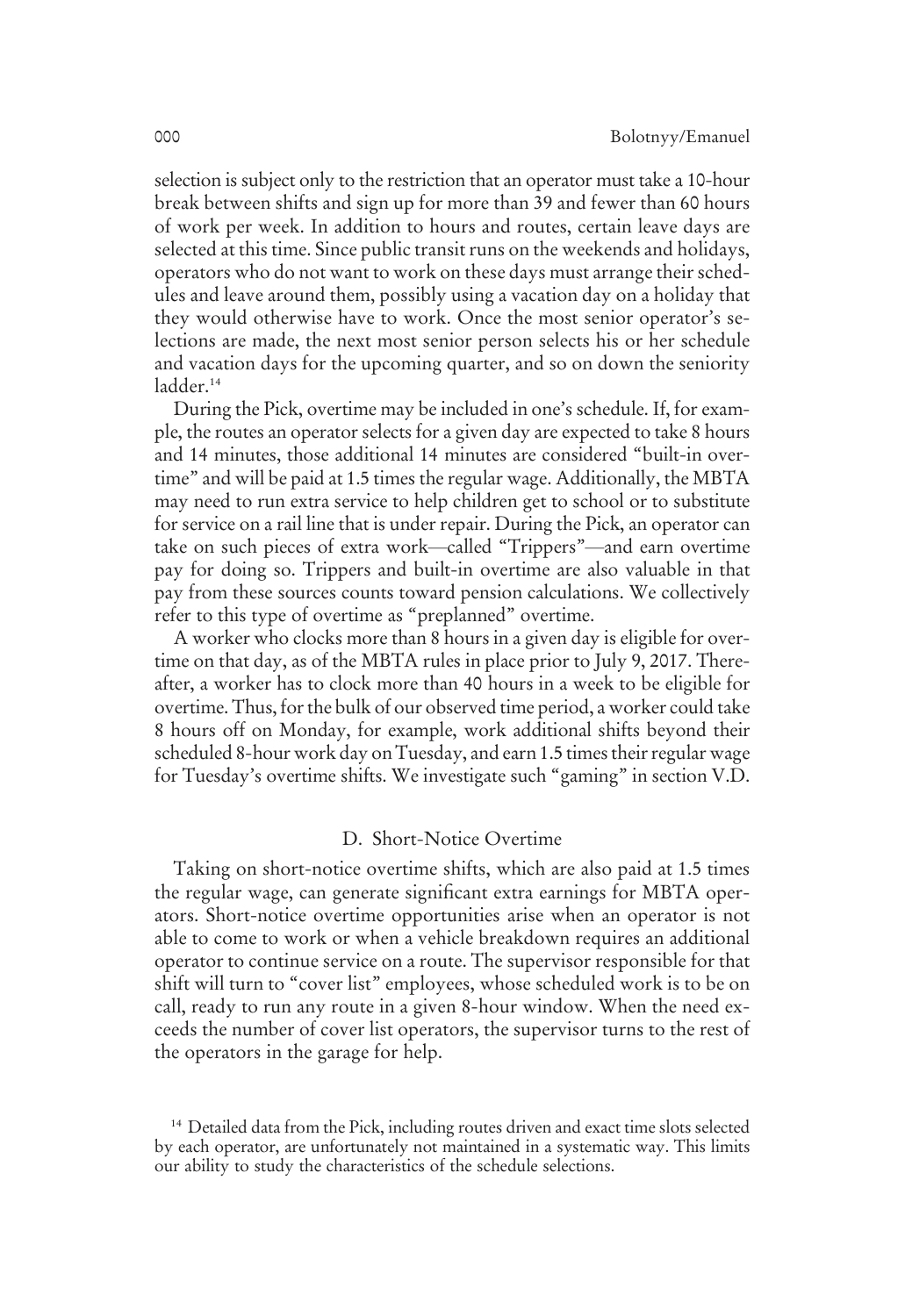Why Do Women Earn Less than Men? 000

The collective bargaining agreement dictates that supervisors must offer these open shifts to operators within the same garage by seniority.<sup>15</sup> In a time-pressing situation in which there is not enough time for a person to arrive at the garage, operators who are on site may be offered overtime—again in seniority order. In some cases, overtime opportunities are posted on a bulletin board the day before they must be worked. After a time cutoff, the supervisor allocates it to the most senior operator who expressed interest in the overtime shift.<sup>16</sup>

Supervisor discretion in whom to call raises concerns that favoritism, instead of seniority, could determine allocation of overtime opportunities. Four facts should assuage this concern. First, seniority rankings are commonly known, allowing operators to figure out if they have been skipped for overtime. Second, the union intercedes on behalf of operators if there are issues of supervisor favoritism, but conversations with union leaders suggest that complaints of favoritism are rare. Indeed, in separate conversations with operators of all seniority levels, favoritism was not among the complaints voiced. Third, our data show senior operators working nearly twice as much overtime as low-seniority operators, further corroborating that overtime opportunities are allocated by seniority. Fourth, these observations hold across garages and parts of the week, making it unlikely that supervisor favoritism is happening at some locations and times but not others.

#### III. Data and Descriptive Statistics

#### A. Data

Our analyses are based on a set of confidential administrative data sets from the MBTA. The main data set contains the Human Resources (HR) Department's time-card data, spanning 2011–17. These data record how many hours of each type (regular work, preplanned overtime, short-notice overtime) each employee logged on each day. Additionally, the data note the number of hours an employee did not work and the reason (sick leave, vacation, FMLA leave, unexcused, etc.). We merge time-card data with HR data on individual employees, including age, gender, date of hire, garage,

<sup>&</sup>lt;sup>15</sup> An operator may not work the overtime if he or she has already worked 60 hours in that week or if the operator is scheduled to work a shift during the same time as the overtime opportunity. We are able to control for whether an operator has already reached the 60-hour limit or not, but we do not observe the exact time frame of the overtime shift being offered.

<sup>&</sup>lt;sup>16</sup> Our time-card data show short-notice overtime as overtime that has not been preplanned. We define a short-notice overtime opportunity as a segment of overtime pay that is at least 2 hours in length to avoid overtime segments that result from traffic delays, e.g., as opposed to an offer of a separate shift from one's supervisor. Our analyses are robust to using 1 hour instead of 2 to define a piece of shortnotice overtime work.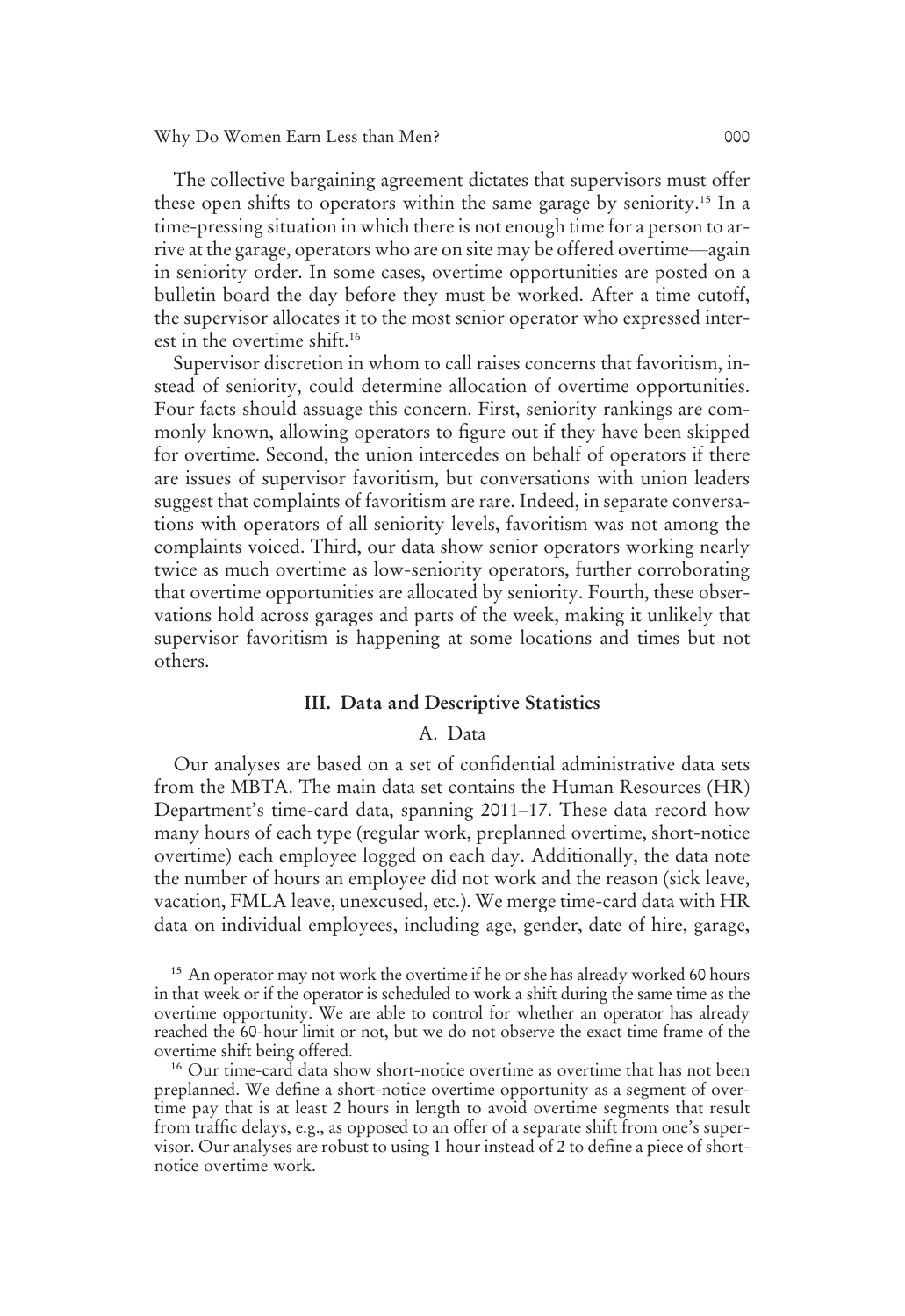and tenure. Seniority is determined on the basis of who has the longest tenure within a given garage.

We use federal W-4 tax forms held by HR to infer an operator's marital status and whether he or she has dependents. The number of selected allowances dictate how much money should be withheld from a paycheck in anticipation of tax liabilities. Following Internal Revenue Service (IRS) suggestions for calculating allowances, we classify operators as having dependents if they are married and put down an allowance of 3 or higher or if they are unmarried and put down an allowance of 2 or higher. We have this information for those operators who worked at the MBTA in 2017. These data, however, are available only as a snapshot for 2,318 individuals who had W-4 forms on file with the MBTA in 2017.

The allowances a person lists on aW-4 are an imperfect measure of whether that person has children or caretaking responsibilities. Prior work has shown that defaults and inertia keep people from updating their allowances upward, which results in overwithholding (Jones 2012). The IRS's underpayment penalty for having too many allowances and thus less than one's annual tax liability withheld also provides downward pressure on allowances.

We check the robustness of our results by performing the same analyses using benefits data managed by HR for employees in 2017.<sup>17</sup> These data report the number of dependents that each operator has on his or her medical insurance plan with the MBTA. Our results are qualitatively the same. Taken together, we believe allowances to be a noisy but unbiased measure of immediate family arrangements.

Of course, operators may have caretaking responsibilities for individuals who are not on their insurance or tax forms. The mean operator, in his or her midforties, may also be caring for aging parents or young grandchildren—both of whom might not be claimed as dependents.<sup>18</sup> If this is the case, we might find that people whom we mark as having no dependents may nevertheless exhibit behavior consistent with having caretaking duties that constrain their work hours.

Likewise, marital status on a W-4 is an imperfect measure of whether a person is partnered. Individuals have the option of selecting "single," "married," or "married, but withhold at higher single rate" on the form. Thus, those in our unmarried category may be unmarried, divorced, or in a partnership outside the institution of marriage. In this context as well, it is plausible that some individuals do not update W-4 forms when their domestic arrangements change.

Finally, to understand the relationship between unexcused absences and disciplinary action, we combine time-card data on unexcused leave with data on the date of discipline and type of discipline received by each operator.

<sup>&</sup>lt;sup>17</sup> Results using benefits data are available on request.

<sup>18</sup> In 2017–18, 40.4 million people, a majority of whom were women, provided unpaid eldercare (Bureau of Labor Statistics 2019).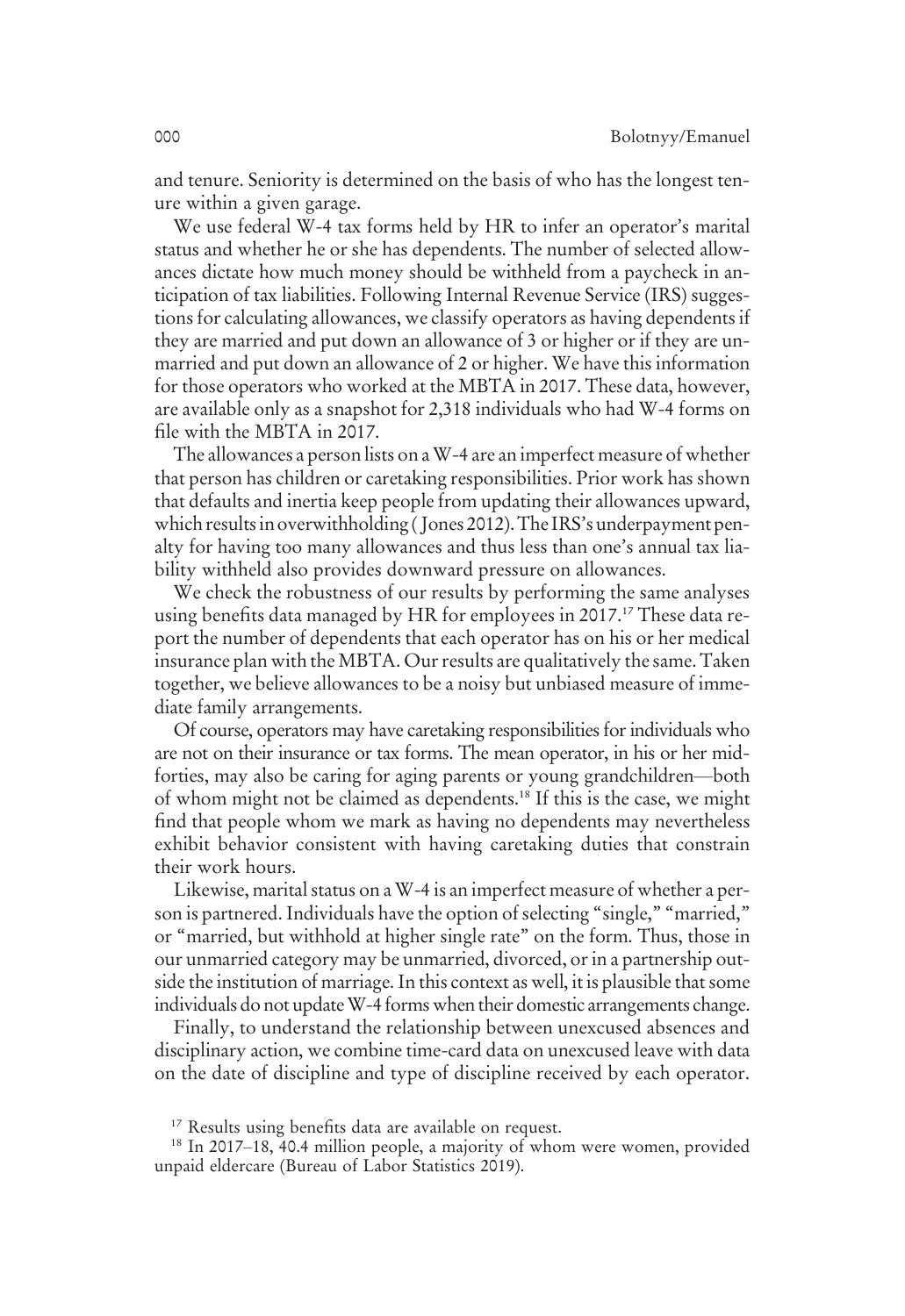These data are available for 2016–17. In 2016, the MBTA introduced a new five-step discipline policy that spelled out the type of punishments that operators could face for unexcused tardies or absences. The discipline policy was aimed at leave-taking, specifically because of the connection between leave hours and lost trips.<sup>19</sup> Combining 2014–17 data on the number of trips lost at each garage per day with time-card data, we also measure the relationship between different types of leave and lost trips.

#### B. Operator Descriptives

We have information on 3,011 full-time bus and train operators in our time-card data (see table 2). About 65% of operators drive buses, 21% run light rail trains, and the remaining 14% navigate heavy rail trains.<sup>20</sup> Relative to male operators, female operators gravitate toward train positions: 23.2% (19.6%) of women (men) operate light rail trains, and 17.4% (12.2%) operate heavy rail trains. On average, operators are 47 years old—more than a decade older than the average age in the Boston metropolitan area. The average operator has been with the MBTA for 12.4 years and is being paid \$32.68 per hour, more than three times the minimum wage in Massachusetts. About 30% of the MBTA's operators are women, and that share is fairly constant across different seniorities (see table 3; fig. A.7). Female operators tend to be about 2 years younger than male operators but on average have tenures and wages that are almost identical to those of male operators.

Only 26% of operators denote their marital status as married on their W-4 forms, and 20% report having dependents. These numbers are considerably lower than what one sees in the general US population, where 48% of adults were married in 2014 and 53% of adults aged 18–40 had at least one child in 2013 (Newport and Wilke 2013; Masci and Gecewicz 2018). They are also lower than what one sees among US adults with a high school diploma (see table 1). Female operators are less likely than male operators to be married (14% vs. 31%), although female operators are more likely than male operators to report dependents (28.5% vs. 15.6%). The latter could be driven by the fact that unmarried women are more likely than unmarried men to retain custody of their children.

Usage of FMLA leave is especially pronounced among MBTA operators.<sup>21</sup> Nearly 95% of operators applied for FMLA certification between 2011 and

<sup>19</sup> A trip, as defined by the MBTA, is a run from point A to point B and back to point A. Losing a trip means skipping a scheduled run from point A to point B and back to point A.

<sup>&</sup>lt;sup>20</sup> Light rail trains generally run aboveground, while heavy rail trains generally run in underground subways.

<sup>&</sup>lt;sup>21</sup> Signed into federal law in 1993, FMLA applies to workers who have been with their employers for more than 12 months and worked more than 1,250 hours in the preceding year. The employer must further have 50 or more employees within a 75-mile radius of the business. It guarantees up to 12 unpaid weeks of job-protected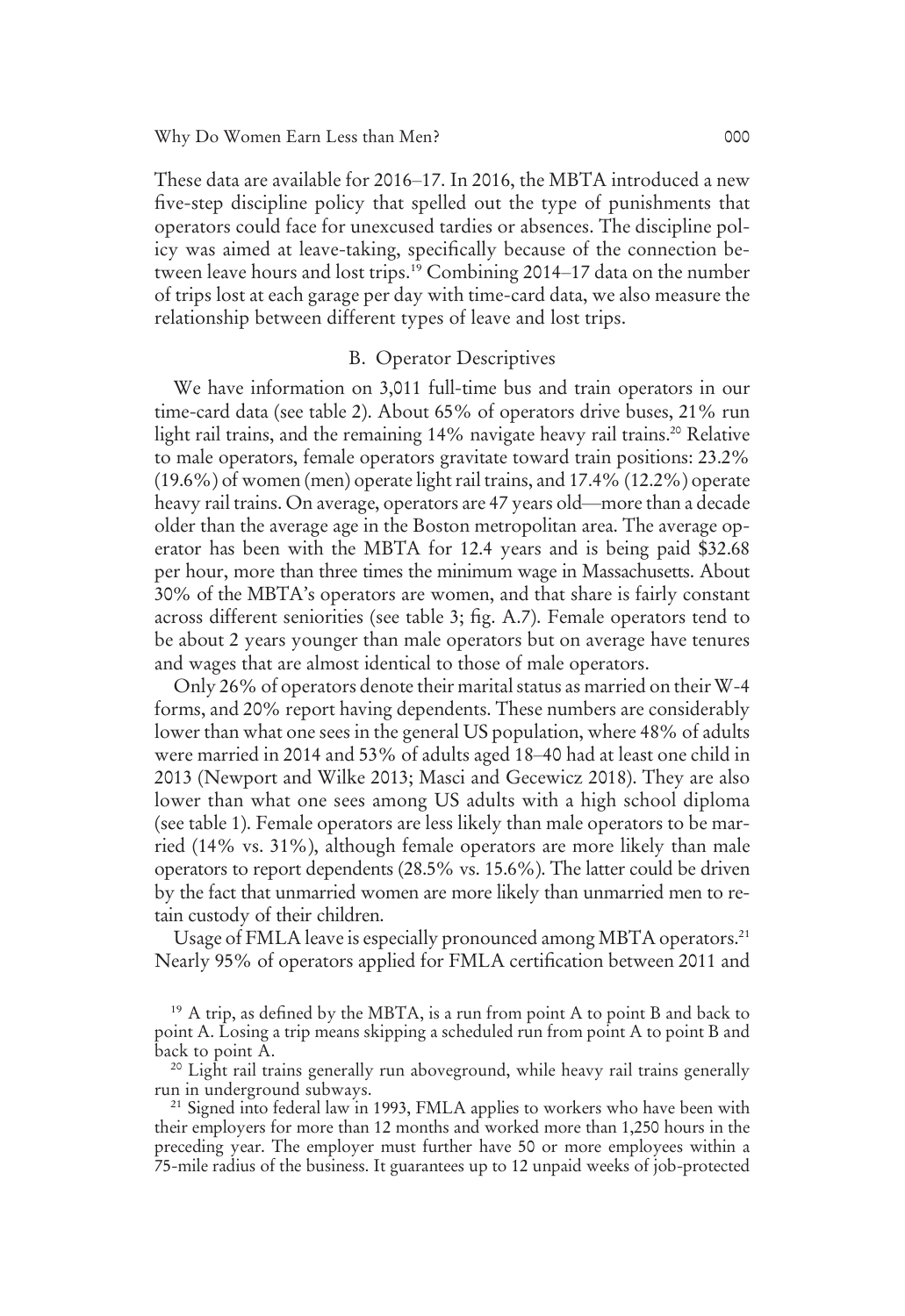|                        | All              |             |               | With Schedule | With W-4    |
|------------------------|------------------|-------------|---------------|---------------|-------------|
|                        | Operators<br>(1) | Male<br>(2) | Female<br>(3) | Data<br>(4)   | Data<br>(5) |
| Age                    | 47.01            | 47.62       | 45.65         | 46.14         | 45.60       |
|                        | (10.6)           | (10.6)      | (10.3)        | (9.8)         | (10.0)      |
| Female                 | 30.72            | .00         | 100.00        | 29.48         | 30.46       |
|                        | (46.1)           | (0)         | (0)           | (45.6)        | (46.0)      |
| Tenure                 | 12.42            | 12.52       | 12.20         | 11.09         | 11.10       |
|                        | (7.6)            | (7.8)       | (7.1)         | (6.5)         | (6.6)       |
| Hourly wage            | 32.68            | 32.66       | 32.72         | 34.23         | 33.88       |
|                        | (5.4)            | (5.4)       | (5.5)         | (2.8)         | (3.4)       |
| Bus                    | 65.53            | 68.26       | 59.35         | 68.78         | 65.36       |
|                        | (47.5)           | (46.6)      | (49.1)        | (46.4)        | (47.6)      |
| Light rail             | 20.69            | 19.56       | 23.24         | 20.10         | 19.93       |
|                        | (40.5)           | (39.7)      | (42.3)        | (40.1)        | (40.0)      |
| Heavy rail             | 13.78            | 12.18       | 17.41         | 11.12         | 14.71       |
|                        | (34.5)           | (32.7)      | (37.9)        | (31.4)        | (35.4)      |
| Ever FMLA              | 75.62            | 70.85       | 86.38         | 78.89         | 80.46       |
|                        | (42.9)           | (45.5)      | (34.3)        | (40.8)        | (39.7)      |
| Overtime hours per day | .36              | .41         | .24           | .36           | .36         |
|                        | (.4)             | (.5)        | (.3)          | (.4)          | (.4)        |
| FMLA hours per day     | .28              | .23         | .37           | .25           | .26         |
|                        | (.5)             | (.5)        | (.6)          | (.5)          | (.5)        |
| Overtime daily hours   |                  |             |               |               |             |
| share                  | .06              | .07         | .05           | .06           | .06         |
|                        | (.06)            | (.06)       | (.05)         | (.06)         | (.06)       |
| Married                |                  |             |               |               | 26.19       |
|                        |                  |             |               |               | (44.0)      |
| Dependents             |                  |             |               |               | 19.59       |
|                        |                  |             |               |               | (39.7)      |
| Observations           | 3,011            | 2,086       | 925           | 1,781         | 2,318       |

#### Table 2 Operator Characteristics

NOTE.—This table presents summary statistics for the whole sample of bus and train operators (col. 1), male operators only (col. 2), female operators only (col. 3), only the operators for whom we have detailed schedule data (col. 4), and only the operators for whom we have W-4 data on marital status and dependents<br>(col. 5). While we do not have schedule or W-4 data for our entire sample, the subsamples for which we do<br>have data years; female, bus, light rail, and heavy rail along with married and dependents show the percentage of<br>operators with that trait; hourly wage shows dollars; ever FMLA is the percentage of operators who have<br>ever been appr on average per day; FMLA hours per day shows the average number of FMLA hours taken per day; overtime daily hours share shows the average daily overtime hours share of work hours plus overtime hours. Standard deviations are in parentheses.

2017. In that time, 75% had received FMLA certification at some point. In an average year, about 45% of operators are approved for FMLA. In contrast, the FMLA certification rate across the MBTA overall is only 18%. In a survey

leave per year. FMLA leave is intended specifically to allow the individual to address specific personal or family medical conditions without losing his or her job. Acceptable reasons for leave include employee illness, childcare, spouse care, parent care, and adoption.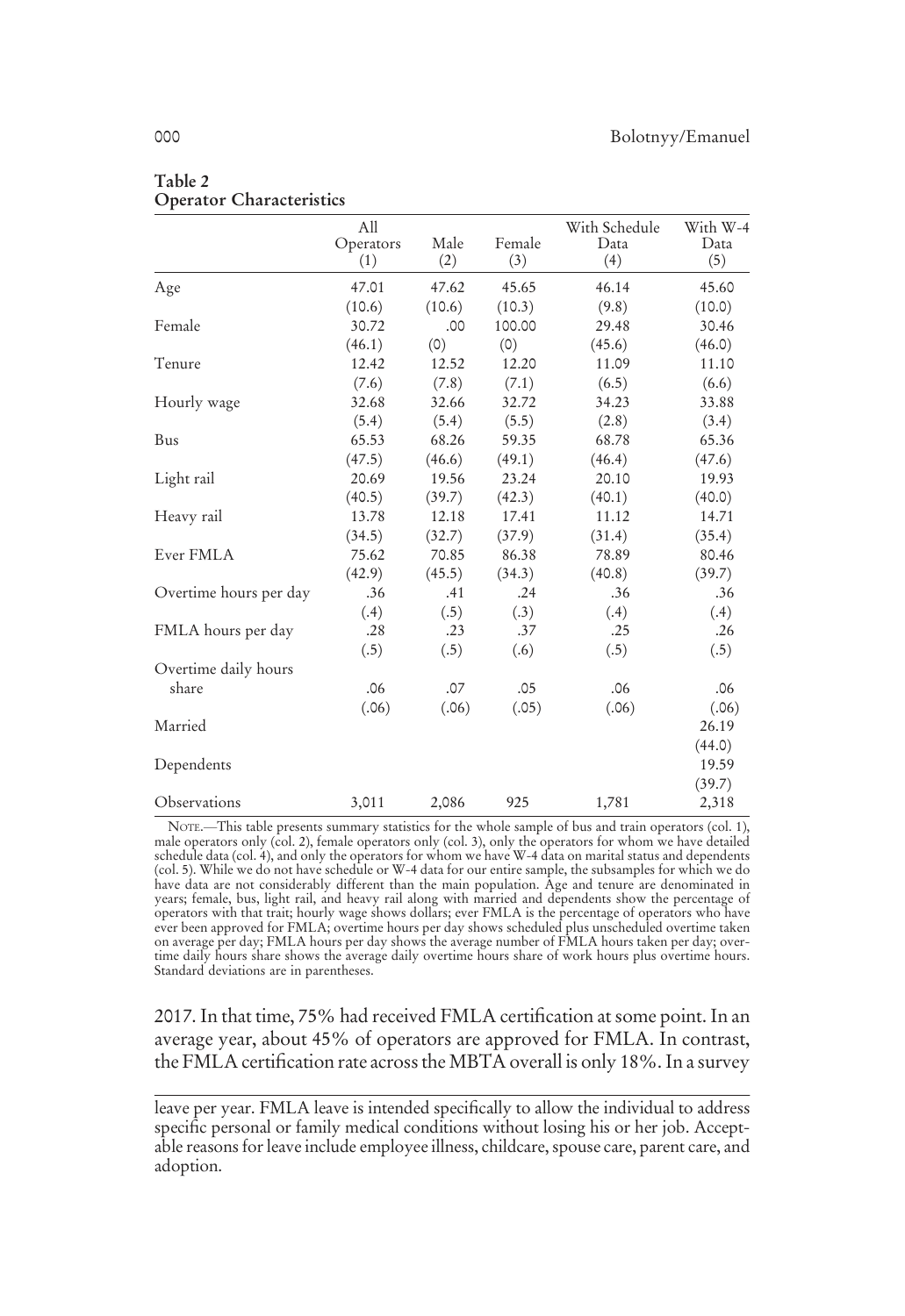|                            | All Operators | Top Decile | Middle Decile | <b>Bottom Decile</b> |
|----------------------------|---------------|------------|---------------|----------------------|
|                            | (1)           | (2)        | (3)           | (4)                  |
| Age                        | 47.01         | 55.43      | 44.30         | 40.43                |
|                            | (10.6)        | (6.2)      | (10.2)        | (9.5)                |
| Female                     | 30.72         | 28.39      | 31.95         | 25.65                |
|                            | (46.1)        | (45.1)     | (46.7)        | (43.8)               |
| Tenure                     | 12.42         | 25.61      | 9.07          | 3.35                 |
|                            | (7.6)         | (4.3)      | (1.9)         | (.9)                 |
| Hourly wage                | 32.68         | 32.34      | 34.31         | 28.81                |
|                            | (5.4)         | (4.9)      | (4.6)         | (3.2)                |
| Bus                        | 65.53         | 71.40      | 61.98         | 65.22                |
|                            | (47.5)        | (45.2)     | (48.6)        | (47.7)               |
| Light rail                 | 20.69         | 18.79      | 23.00         | 19.13                |
|                            | (40.5)        | (39.1)     | (42.2)        | (39.4)               |
| Heavy rail                 | 13.78         | 9.81       | 15.02         | 15.65                |
|                            | (34.5)        | (29.8)     | (35.8)        | (36.4)               |
| Ever FMLA                  | 75.62         | 63.26      | 82.43         | 60.00                |
|                            | (42.9)        | (48.3)     | (38.1)        | (49.1)               |
| Overtime hours per day     | .36           | .60        | .32           | .29                  |
|                            | (.4)          | (.6)       | (.4)          | (.4)                 |
| FMLA hours per day         | .28           | .25        | .27           | .19                  |
|                            | (.5)          | (.5)       | (.4)          | (.6)                 |
| Overtime daily hours share | .06           | .09        | .05           | .06                  |
| Observations               | (.06)         | (.08)      | (.05)         | (.05)                |
|                            | 3,011         | 479        | 313           | 230                  |

Table 3 Operator Characteristics by Seniority

NOTE.—This table shows summary statistics for the whole sample of bus and train operators (col. 1), for just those operators who are in the top seniority decile (col. 2), for just those operators who are in the 50th seniority decile (col. 3), and for just those operators who are in the bottom seniority decile (col. 4). Notably, the proportion female is fairly consistent across seniority deciles. Age and tenure are denominated in years; female, bus, light rail, and heavy rail along with married and dependents show the percentage of operators with that trait; hourly wage shows dollars; ever FMLA is the percentage of operators who have ever been approved for FMLA; overtime hours per day shows scheduled plus unscheduled overtime taken<br>on average per day; FMLA hours per day shows the average number of FMLA hours taken per day; over-<br>time daily hours share Standard deviations are in parentheses.

conducted by Abt Associates for the Department of Labor in 2018, 15% of employees nationwide had taken FMLA leave, and 56% of employees were entitled to FMLA leave (Waldfogel 2001; Klerman, Daley, and Pozniak 2012; Brown et al. 2020).

As we demonstrate in the sections that follow, FMLA usage among bus and train operators is likely so high because of the rigidity of their work schedules.<sup>22</sup> FMLA serves as a tool for schedule controllability that costs

<sup>&</sup>lt;sup>22</sup> The MBTA offers all operators, regardless of seniority, 2 weeks of paid sick leave per year. Sick leave can rollover from year to year. Operators who take the most FMLA hours are predominantly those who run out of paid sick days, and those individuals are mostly female operators.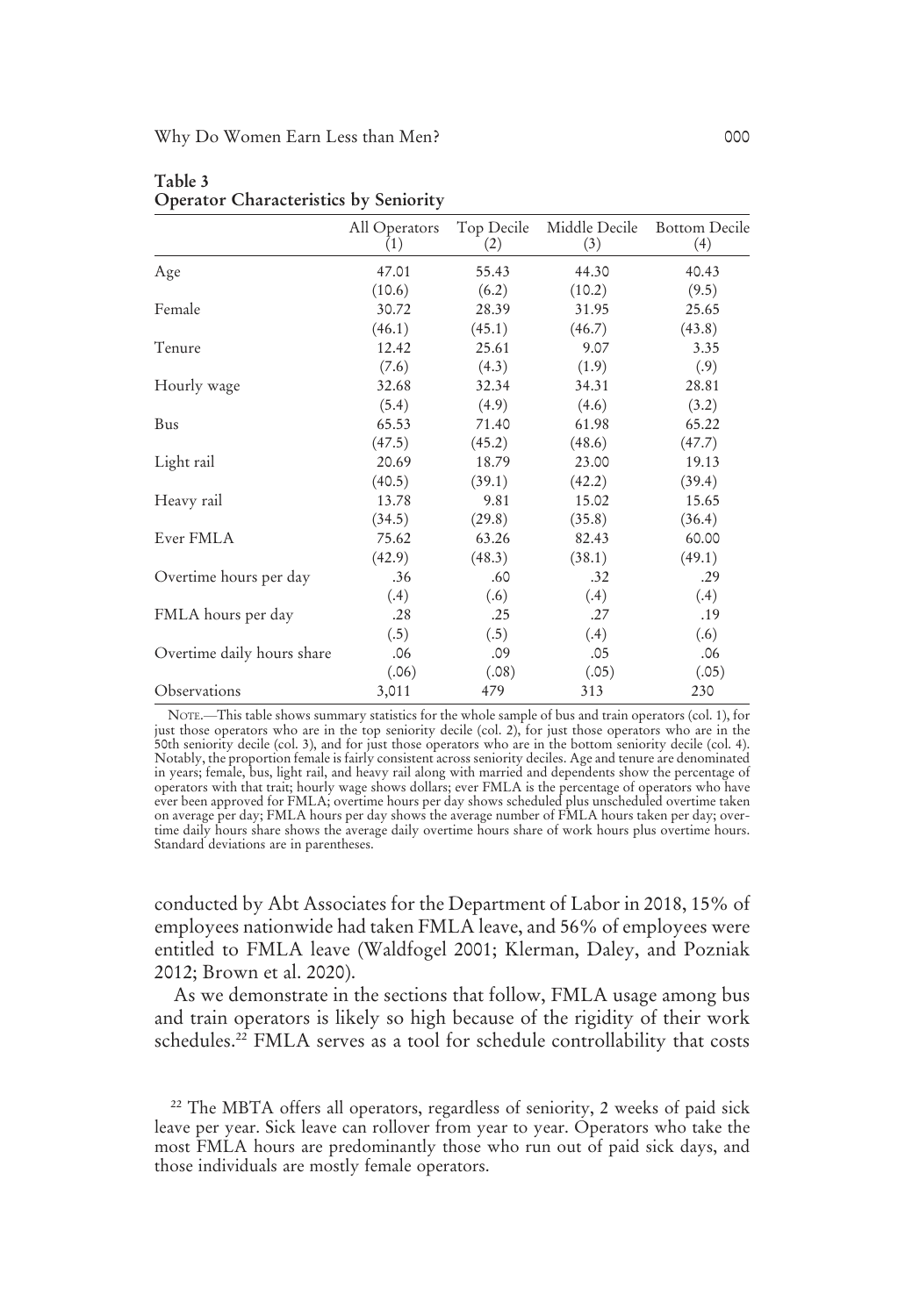hourly earnings but allows operators to avoid being laid off for taking time off.

Since seniority serves as the mechanism by which schedules, routes, and overtime opportunities are allocated, we also explore differences in our sample across seniority (table 3). The most senior full-time operators have been with the MBTA for more than a quarter century, while the most junior have been there for 3.4 years. Bus drivers are slightly more likely to be senior. Unsurprisingly, given that overtime is distributed according to seniority, the most seasoned operators take more overtime than the least seasoned operators (0.6 vs. 0.3 hours per day). Senior operators also have slightly higher rates of FMLA certification (63.3% vs. 60.0%) and take higher amounts of FMLA-excused unpaid time off on average (0.25 vs. 0.19 hours per day) than the least senior operators.

## IV. Accounting for the Earnings Gap

While the average hourly wage barely differs between male and female operators (table 2), in an average week female operators take home \$0.89 for every dollar earned by a male operator.

Regressing total weekly earnings on a female dummy variable reveals that male operators earn \$1,447.30 per week on average, while female operators earn \$160.10 (11%) less (col. 1 of table 4).<sup>23</sup> Controlling for seniority, which determines potential work differences between male and female operators, results in the same gap (col. 2). Comparing male and female operators without dependents (col. 3) shrinks the gap only slightly, to 10%. The earnings gap between unmarried female operators with children and unmarried male operators with children is the largest, at 13% (col. 4).

The earnings gap exists at each seniority level (see fig. 1*A*). However, it narrows somewhat as operators become more senior and the choice sets faced by operators expand. Likewise, the earnings gap persists at each seniority level even for those without dependents (fig. 1*B*).

How does the earnings gap emerge despite identical choice sets? The key lies in differences in overtime acceptance rates and usage of unpaid time off through FMLA. Figure 2 shows an operator's scheduled earnings (the sum of their scheduled monthly work hours multiplied by their wage), adds monthly earnings from overtime work, and subtracts earnings lost from unpaid leave taken through FMLA, arriving at actual monthly earnings.

Figure 2*A* and figure 2*B* perform this exercise separately for male and female operators, showing that the wedge in take-home pay arises from overtime and unpaid leave. Male operators work about two times the overtime hours that female operators work and take about half the FMLA hours off

<sup>&</sup>lt;sup>23</sup> For the specification with log earnings as the outcome variable, see table A.1 (tables A.1–A.3 are available online). We focus on the dollars specification here because it does not exclude those who work zero hours in a particular week.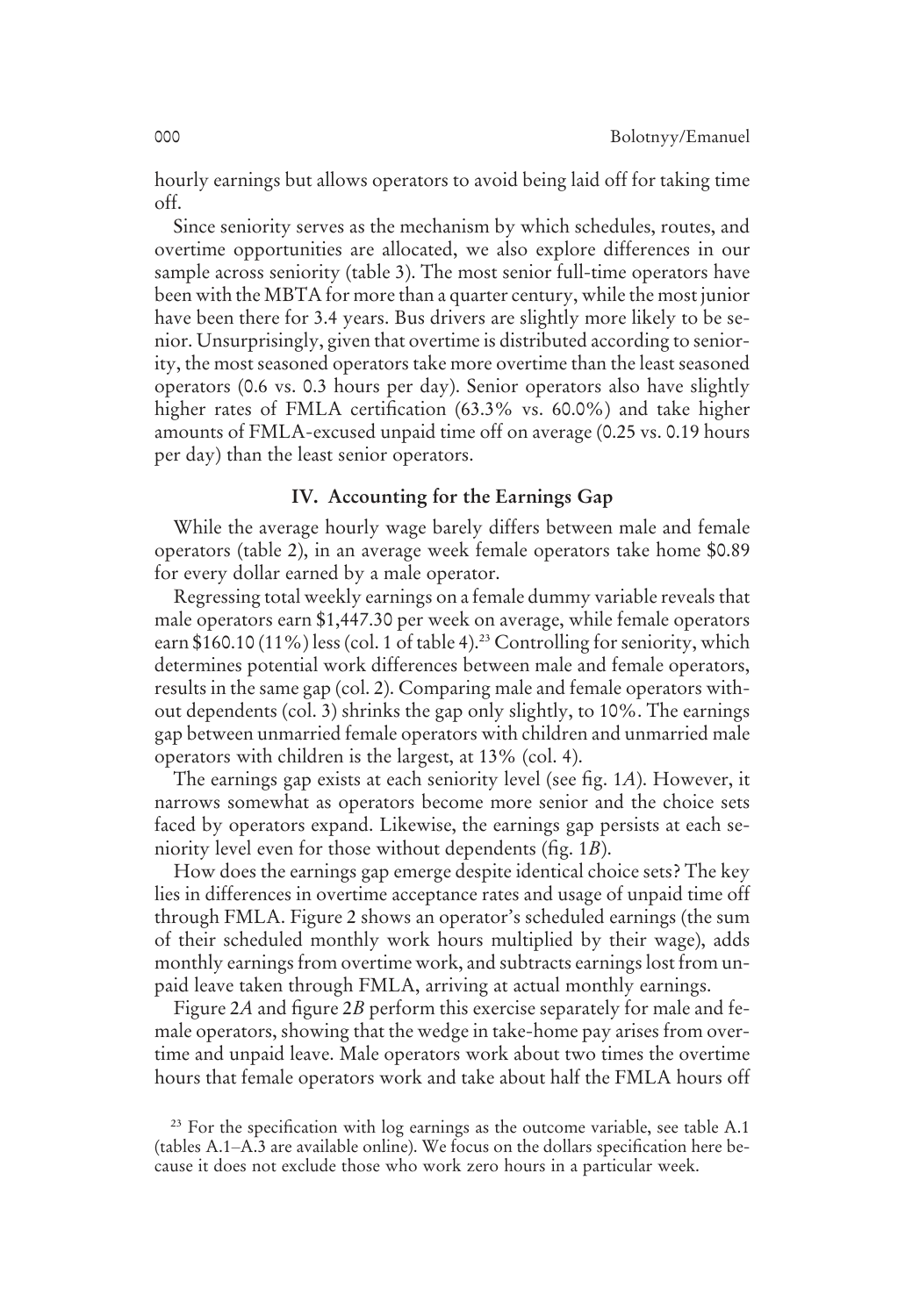|                                             | (1)          | (2)          | (3)           | (4)          |
|---------------------------------------------|--------------|--------------|---------------|--------------|
| Female                                      | $-160.10***$ | $-158.70***$ | $-145.60***$  | $-138.20***$ |
|                                             | (10.17)      | (9.92)       | (1.41)        | (1.58)       |
| Seniority decile                            |              | $2.71***$    | $3.06***$     | $3.02***$    |
|                                             |              | (.15)        | (.16)         | (.16)        |
| Dependents $= 1$                            |              |              | 2.76          | 26.82        |
|                                             |              |              | (16.61)       | (22.95)      |
| $Married = 1$                               |              |              |               | 52.48***     |
|                                             |              |              |               | (13.94)      |
| Female $\times$ dependents                  |              |              | $-33.23$      | $-53.57$     |
|                                             |              |              | (25.43)       | (30.76)      |
| Female $\times$ married                     |              |              |               | $-6.97$      |
|                                             |              |              |               | (28.36)      |
| Dependents $\times$ married                 |              |              |               | $-71.67*$    |
|                                             |              |              |               | (33.50)      |
| Female $\times$ dependents $\times$ married |              |              |               | 85.65        |
|                                             |              |              |               | (64.84)      |
| Constant                                    | 1,447.30***  | 1,296.30***  | $1,316.00***$ | 1,302.70***  |
|                                             | (5.86)       | (9.48)       | (9.71)        | (10.50)      |
| Male mean                                   | 1,447.30     | 1,447.30     | 1,447.30      | 1,447.30     |
| Adjusted $R^2$                              | .025         | .053         | .064          | .066         |
| Observations                                | 682,583      | 682,583      | 571,344       | 571,344      |

#### Table 4 Gender Differences in Weekly Earnings

NOTE.—We regress total weekly earnings on operator gender, seniority decile, marital status, presence of dependents, and regressor interactions. Results are robust to including dummy variables for each decile of seniority instead of a continuous variable. Sans controls, women earn \$0.89 on the male-worker dollar (col. 1). Controlling for seniority, female operators still earn \$0.89 on the male-worker dollar (col. 2). Female operators without dependents earn \$0.90 to the \$1 earned by a male operator without dependents (col. 3). Unmarried female operators with dependents earn \$0.87 compared with the \$1 earned by an unmarried male operator with dependents—the biggest gap in our setting (col. 4). Standard errors are clustered at the individual level and are reported in parentheses.

\* *p* < .05. \*\*\* *p* < .001.

throughout the seniority spectrum. As a result, male operators take home more than their scheduled earnings while female operators take home less, until they get to the highest seniority levels. The results that we report in upcoming sections also suggest that with more options that increase schedule controllability, female operators work more hours and earn more.

Figure 2*C* and figure 2*D* perform the same accounting exercise for those who have dependents. Men with dependents take less unpaid time off and work more overtime than the average male operator. Female operators with and without dependents behave more similarly. These figures demonstrate visually why the earnings gap grew when dependents came into the picture in table 4.

The earnings differences we document here are present not only across seniority levels but also extend into retirement. The MBTA offers a defined benefit pension plan to its employees, with annual pension payments determined by a formula hashed out with the union in collective bargaining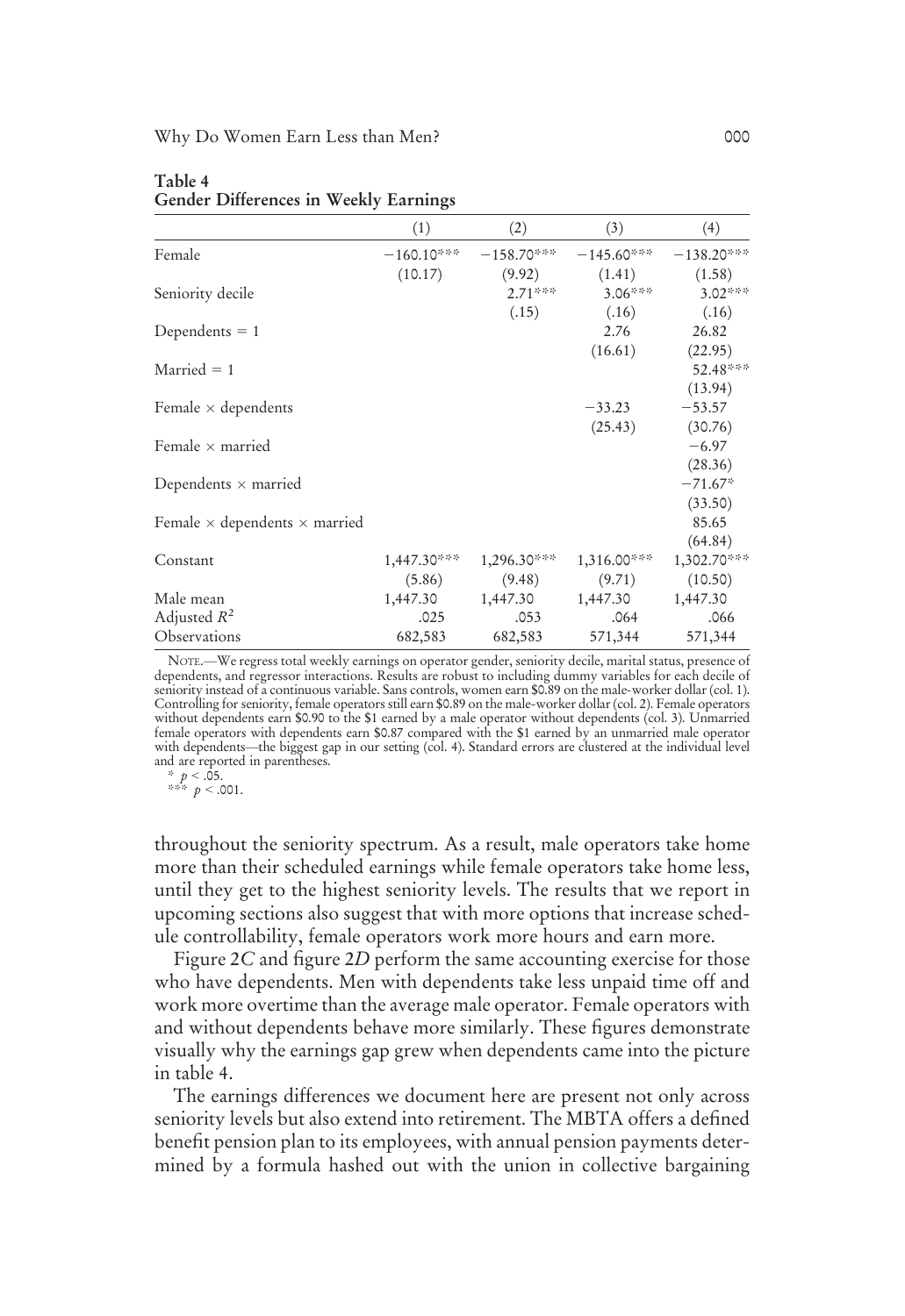

FIG. 1.—Gender earnings gap across seniority. We plot average monthly earnings (*y*-axis) for bus and train operators in each seniority decile (*x*-axis). Seniority is determined for full-time operators based on which operator has the longest tenure within his or her garage each quarter. Seniority determines the order in which routes, schedules, and holidays are picked as well as who has first access to overtime opportunities. Across the seniority spectrum, women earn less than men (*A*). At the lowest seniority level (10), women make about \$4,600 per month, while men earn about \$5,200 per month. At the highest seniority level (100), women make about \$6,300 per month, while men earn almost \$7,000 per month. *B* shows the same relationship for operators without dependents. Female operators without dependents earn less than male operators without dependents across the seniority ladder, suggesting that the presence of dependents cannot fully account for the gap in earnings. A color version of this figure is available online.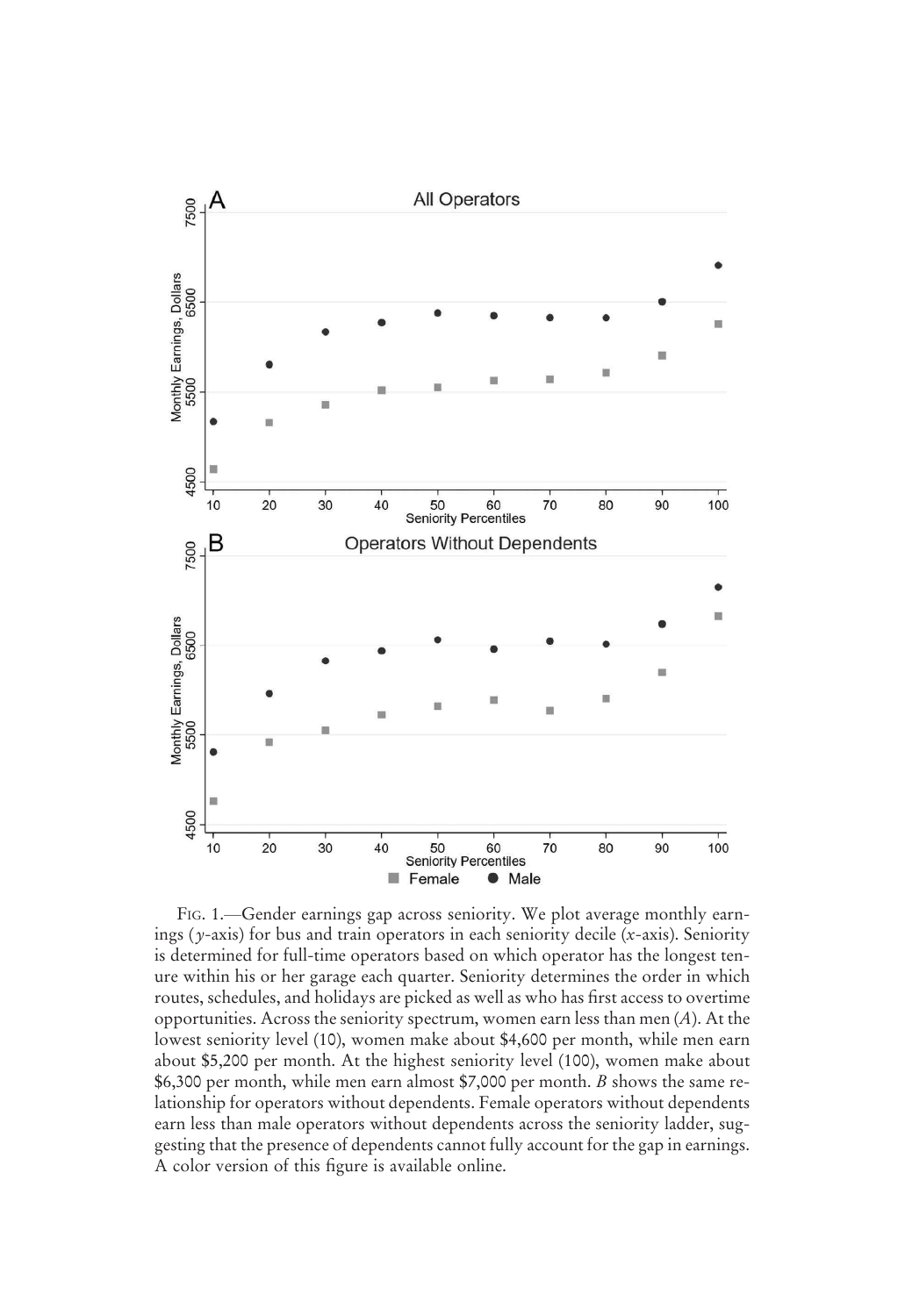

FIG. 2.—Accounting for the gender earnings gap. We perform an accounting exercise to understand the gender earnings gap. We calculate scheduled earnings based on the hours each operator is scheduled to work at his or her regular wage. We then add in the overtime hours (planned and last minute) that the operator actually works at 1.5 times his or her regular wage. Total earnings are scheduled earnings plus overtime earnings, less the earnings forgone due to unpaid leave (FMLA and unexcused). The *x*-axis shows seniority deciles, while the *y*-axis shows monthly earnings in dollars. Each point is the average for operators in a given seniority decile. *A* plots the series for male operators, *B* for female operators, *C* for male operators with dependents, and *D* for female operators with dependents. A color version of this figure is available online.

agreements. The formula takes the average of an operator's three highest earning years and multiplies it by years of service and 2.46% to arrive at the annual pension payment. Since wages are inflation adjusted each year and annual pension payments are not deflated when they are paid out, operators have an incentive to earn the most they can when most senior.

Earnings that are pension eligible include those from regularly scheduled work hours, from built-in overtime and Trippers. Despite the additional pension incentive to work more hours at the highest levels of seniority, we still see female operators working fewer pension-eligible hours than male operators. As a result, the gender earnings gap extends to pension-eligible earnings as well. It is worth noting, however, that the gap in pension-eligible earnings is smaller than it would be if earnings from short-notice overtime were also pension eligible.

We estimate the size of the pension earnings gap using the pension payment formula and average earnings right before retirement. For the average male operator who retired during the course of our sample, the annual pension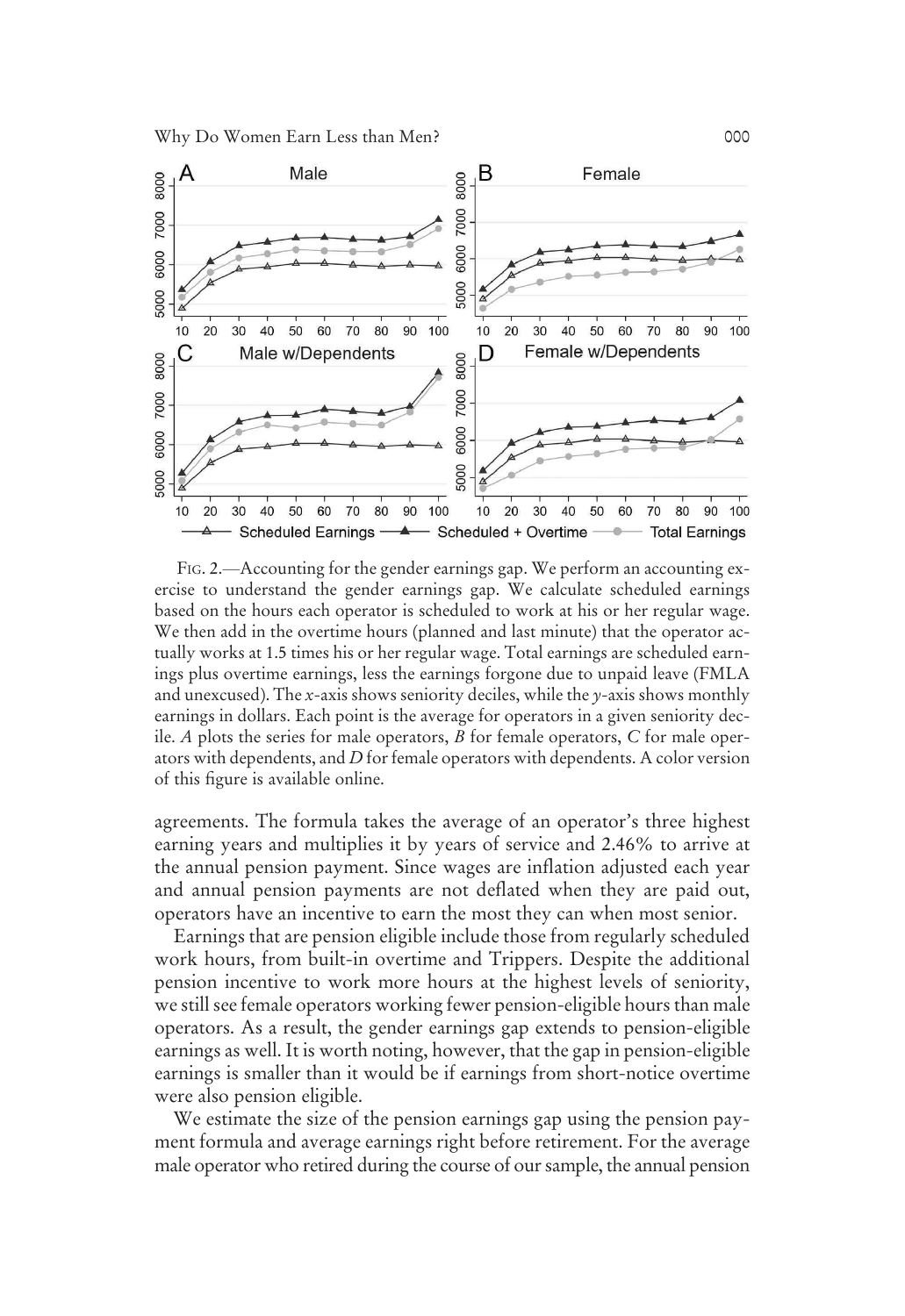payment comes out to \$46,677, while for retired female operators it is \$41,419.<sup>24</sup> Thus, male operators' annual pension payments exceed those of female operators by \$5,258, or 11% per year. Given that the earnings gap at the MBTA is an average of 11% for 2011–17, this number is mostly a reflection of the earnings gap in the workplace.

The collective bargaining agreement also states that an operator will receive 20% of the value of his or her remaining sick leave hours as a lumpsum payment upon retirement. Of those operators who retired between 2011 and 2017, the male operators had an average sick leave balance of 118 hours, while the female operators had 43 hours on average. If we take the average wage at retirement to be \$32 per hour, male operators received an average lump-sum payment of \$755 upon retirement, compared with \$275 for female operators.

#### V. Roots of the Earnings Gap

The evidence we have seen so far on the earnings gap in our setting leads us to a number of testable hypotheses.

- 1. *Value of time.* Female operators value time away from work more than male operators.
- 2. *Schedule predictability.* Female operators take more overtime when it is scheduled in advance than when it is offered on short notice.
- 3. *Schedule conventionality.* Female operators value conventional schedules more than male operators.
- 4. *Response to undesirable schedules.* When faced with an unfavorable schedule, female operators are more likely than male operators to take unpaid leave. Male operators replace this lost income with overtime pay, whereas female operators do not fully replace it.

We address each of these hypotheses in the sections that follow.

### A. Different Values of Time

One possible explanation for why female operators use less overtime and take more unpaid time off is that female operators may value time away from work more than male operators do. We can assess this hypothesis by looking at how operators behave when offered to work an overtime shift. The seniority structure of overtime offer rules create exogenous variation in the availability of overtime. For all but the most senior operator, the availability of overtime depends on whether more senior operators accepted a given overtime

<sup>&</sup>lt;sup>24</sup> We calculate 2.46%  $\times$  70,800  $\times$  26.8 = \$46.677 and 2.46%  $\times$  66,288  $\times$  25.4 = \$41,419, respectively. Male operators work an average of 26.8 years at the MBTA prior to retirement, while female operators work 25.4. These differences further widen the pension gap.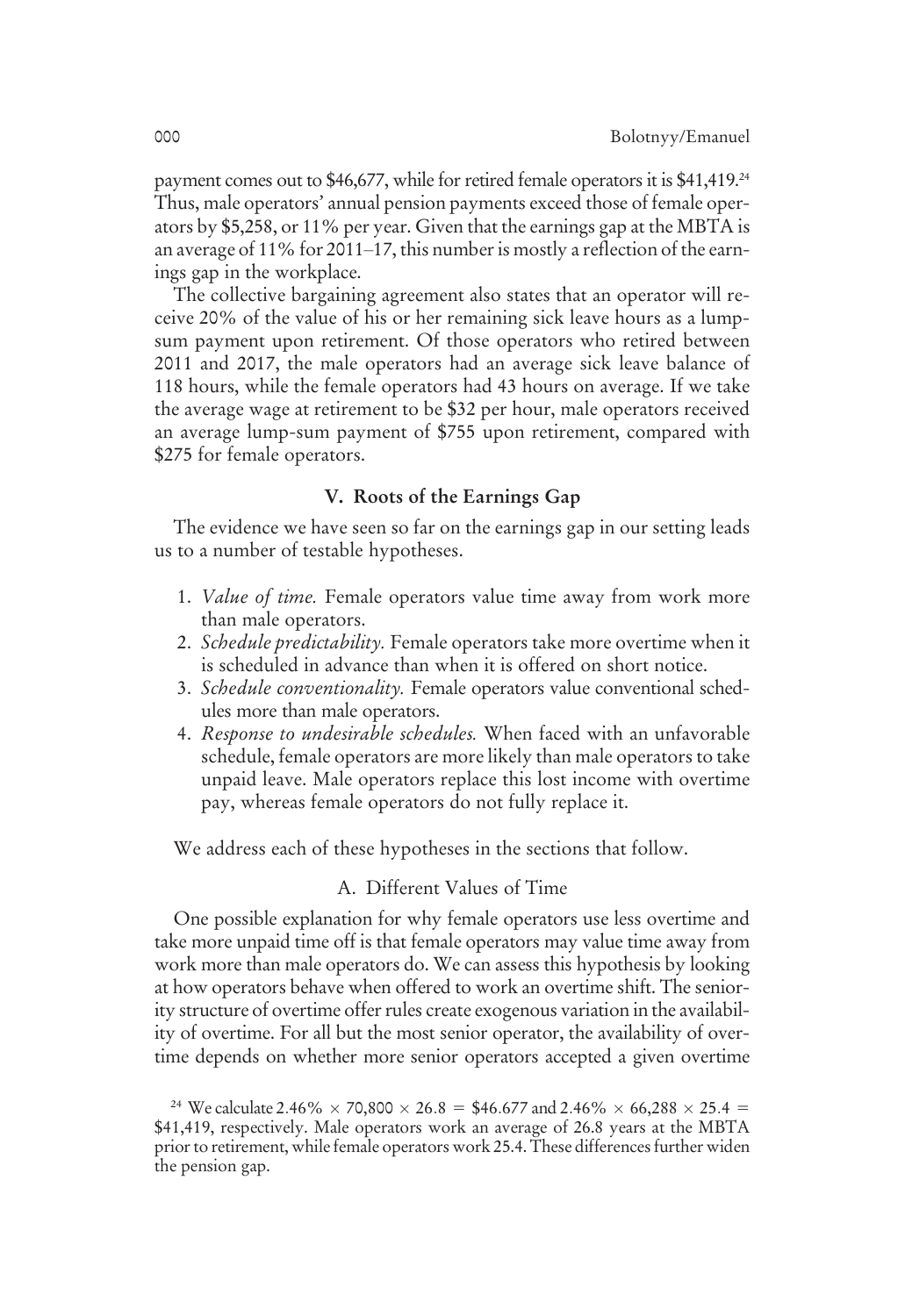opportunity. Assuming that no individual operator can meaningfully affect the decisions of more senior operators, we can treat the arrival of an overtime opportunity as a Poisson process. We capture gender differences in overtime acceptance rates through the following regression:

$$
y_{it} = \alpha + \beta F_i + \gamma \mathbf{X}_{it} + \epsilon_{it}, \qquad (1)
$$

where  $\gamma_i$  equals 1 if person *i* accepts an overtime opportunity conditional on being offered it on day *t*. The term *F<sup>i</sup>* is a female indicator, and X*it* is a vector of controls including age, tenure, seniority decile, quarter of the year dummies, and garage fixed effects.

As panel A in table 5 demonstrates, when we look at all offers to work overtime, female operators are consistently less likely to accept them than are male operators. The differences in acceptance rates are most pronounced on weekends and are the smallest on days when operators are already scheduled to work.

These results suggest that (*a*) male operators value overtime work more than female operators and/or (*b*) female operators value not having to work additional hours on top of their scheduled hours more than do male operators.<sup>25</sup>

We explore how family arrangements relate to the differences in propensity to accept overtime. Figure 3 shows that the difference in acceptance rates between male and female operators is higher if the operators have dependents (6.8 percentage points) than if they do not (5.7 percentage points). Male acceptance rates, meanwhile, are similar for the two groups (38.2% for male operators with dependents, 41.1% for male operators without dependents). Although dependents generate this wedge in acceptance rates among married and unmarried operators, the wedge is largest among married operators. Married men with dependents accept overtime opportunities 27.1% of the time, while married women with dependents accept them 19.6% of the time. For unmarried men with dependents the acceptance rate is 40.3%, compared with 33.6% for unmarried women with dependents.

These results are consistent with male operators doing more childcare through their pocketbooks and with female operators doing more childcare through time spent outside work. Differences in caretaking approaches and responsibilities thus appear to be a significant reason why female operators work less overtime than male operators.

It is, of course, possible that the results reflect a constrained choice more than a preference. The fact that differences in overtime acceptance rates are still quite pronounced for operators without dependents and for those who are unmarried also suggests that there is more to this story than our data are able to capture. Intrahousehold dynamics—gender norms, biases, and

<sup>&</sup>lt;sup>25</sup> Panel A in table 5 also, reassuringly, shows that whether we control for age, tenure, seniority, and garage does not affect the results in a significant way.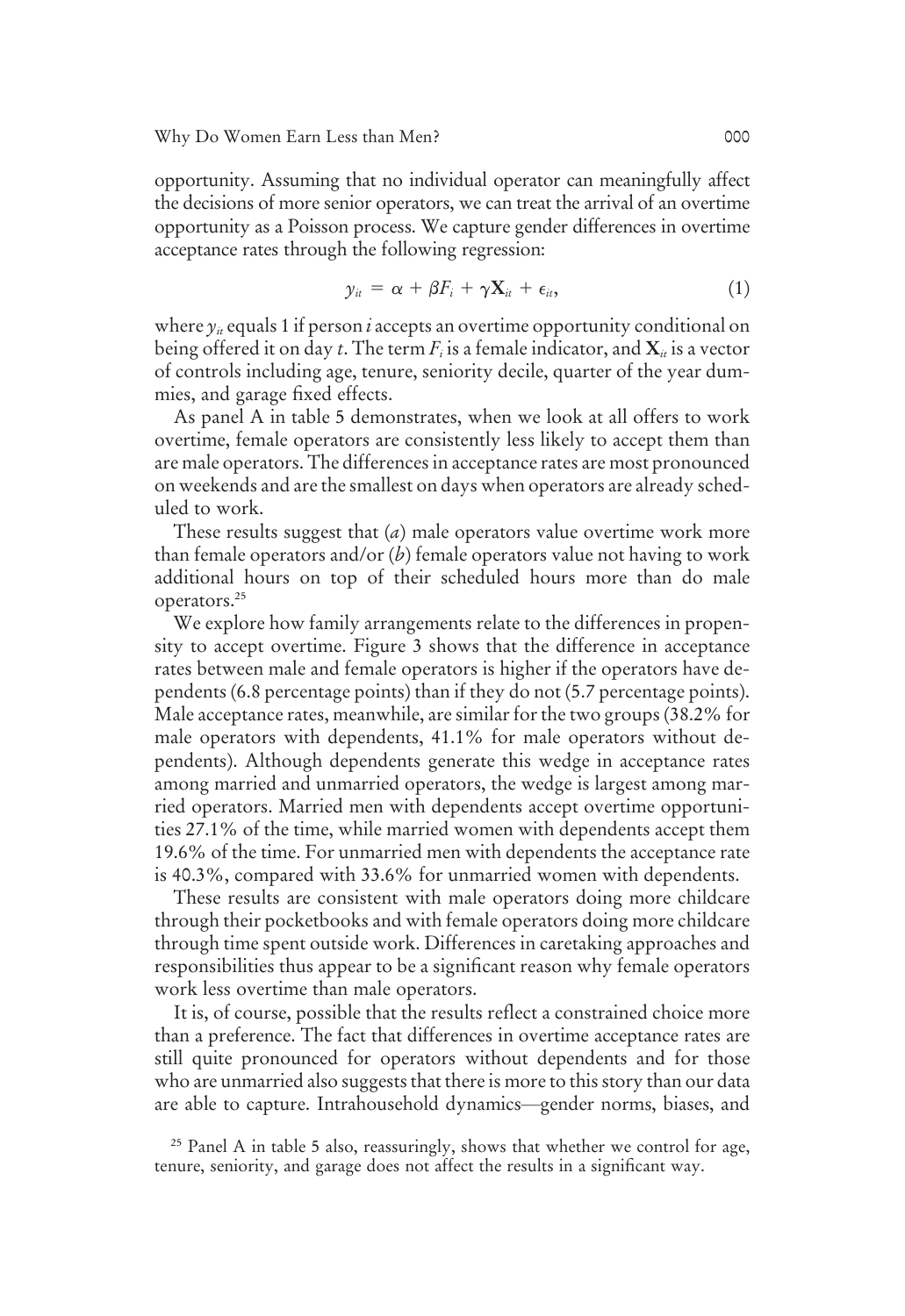|                | Any OT<br>(1) | Any OT<br>(2)            | Weekend OT<br>(3) | Working OT<br>(4) |  |  |  |
|----------------|---------------|--------------------------|-------------------|-------------------|--|--|--|
|                |               | A. All Overtime          |                   |                   |  |  |  |
| Female         | $-.076***$    | $-.065***$               | $-.050***$        | $-.037***$        |  |  |  |
|                | (.005)        | (.005)                   | (.006)            | (.006)            |  |  |  |
| Constant       | .391***       | .410***                  | $.337***$         | $.643***$         |  |  |  |
|                | (.003)        | (.012)                   | (.016)            | (.015)            |  |  |  |
| Controls       | $\rm No$      | Yes                      | Yes               | Yes               |  |  |  |
| Male mean      |               | .391                     | .251              | .588              |  |  |  |
| Adjusted $R^2$ | .005          | .031                     | .072              | .086              |  |  |  |
| Observations   | 4,486,458     | 4,483,428                | 1,229,163         | 2,713,663         |  |  |  |
|                |               | B. Preplanned Overtime   |                   |                   |  |  |  |
| Female         | $-.054***$    | $-.044***$               | $-.025***$        | $-.021***$        |  |  |  |
|                | (.005)        | (.005)                   | (.005)            | (.006)            |  |  |  |
| Constant       | $.346***$     | .391***                  | $.354***$         | $.615***$         |  |  |  |
|                | (.003)        | (.012)                   | (.016)            | (.016)            |  |  |  |
| Controls       | No            | Yes                      | Yes               | Yes               |  |  |  |
| Male mean      |               | .346                     | .188              | .551              |  |  |  |
| Adjusted $R^2$ | .003          | .031                     | .105              | .079              |  |  |  |
| Observations   | 4,421,339     | 4,418,865                | 1,201,454         | 2,687,499         |  |  |  |
|                |               | C. Short-Notice Overtime |                   |                   |  |  |  |
| Female         | $-.046***$    | $-.043***$               | $-.043***$        | $-.045***$        |  |  |  |
|                | (.003)        | (.003)                   | (.004)            | (.004)            |  |  |  |
| Constant       | .095***       | .089***                  | $.046***$         | $.118***$         |  |  |  |
|                | (.003)        | (.010)                   | (.012)            | (.012)            |  |  |  |
| Controls       | $\rm No$      | Yes                      | Yes               | Yes               |  |  |  |
| Male mean      |               | .095                     | .105              | .108              |  |  |  |
| Adjusted $R^2$ | .006          | .012                     | .019              | .017              |  |  |  |
| Observations   | 3,747,826     | 3,747,089                | 995,462           | 2,246,614         |  |  |  |

#### Table 5 Probability of Accepting Overtime Opportunity, Conditional on Being Offered

NOTE.—Female operators are less likely to accept overtime opportunities regardless of whether the overtime shifts are offered on a weekend (col. 3) or a day they are already working (col. 4) and regardless of whether the overtime is preplanned (panel B) or short notice (panel C). Any OT reflects accepting overtime on any day, while weekend OT and working OT reflect accepting overtime on a weekend or a day the op-erator was already working. Preplanned overtime shifts are selected 3 months in advance, while short-notice overtime shifts are offered a day or so in advance. Since short-notice overtime can arise from being caught in traffic, for instance, we define short-notice overtime to be overtime in excess of 2 hours that was not preplanned. The dependent variable is a dummy for accepting an overtime opportunity. Controls include age, tenure, seniority decile, quarter of the year dummies, and garage fixed effects. Results are robust to continuous or dummy seniority variables as well as to additional controls for marital status and the presence of dependents. Standard errors are clustered at the individual level and are reported in parentheses. Overtime in panel A includes preplanned and short-notice overtime.

\*\*\*  $p < .001$ .

differing preferences—are likely keeping married female operators without dependents from accepting opportunities to work more hours at a premium rate. This is consistent with Cortes and Pan (2019), who find that women work more when substitutes for household production relieve constraints at home. The fact that relationships are more stable when the man earns more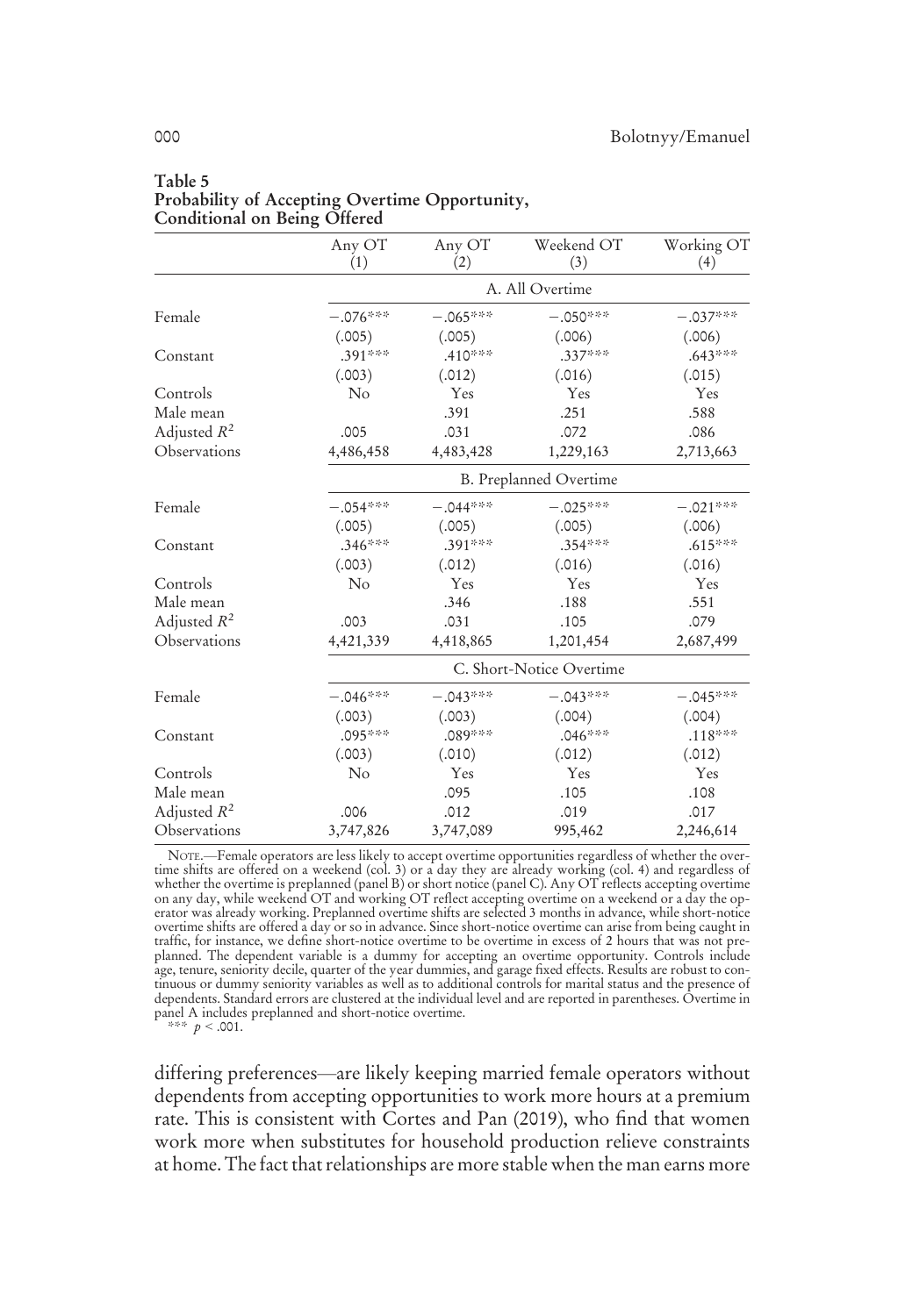

FIG. 3.—Difference between male and female operators in accepting any overtime opportunity. The arrival of overtime opportunities for any individual operator is a Poisson process, allowing us to use the seniority system by which overtime is offered to measure male and female operators' probabilities of accepting overtime. To obtain the difference between male and female operators' probabilities of accepting overtime, we regress a dummy variable for accepting overtime conditional on it being offered on a dummy variable for female and controls for age, tenure, seniority decile, quarter of the year, and garage fixed effects. Results are similar when continuous or dummy seniority variables are used. Each bar reflects the coefficient on the female dummy variable from separate regressions. Standard errors are clustered at the individual level and are used to construct the 95% confidence intervals. We find a 6.4 percentage point difference between male and female operators' acceptance rates of overtime. The difference is slightly greater for those who have dependents (6.8 percentage points). The smallest gap in acceptance rates occurs between male and female operators who are unmarried and without dependents (5.1 percentage points), and the greatest gap arises between male and female operators who are married with dependents (7.5). The male acceptance rate means for each bar are as follows: 40.1% ("All Operators"), 38.2% ("Dependents"), 41.1% ("No Dependents"), 39.5% ("Married"), 41.1% ("Unmarried"), 27.1% ("Married, Dependents"), 42.1% ("Married, No Dependents"), 40.3% ("Unmarried, Dependents"), and 41.4% ("Unmarried, No Dependents"). A color version of this figure is available online.

than the woman could also be part of the explanation (Bertrand, Kamenica, and Pan 2015). The social norm that the man in a partnership should be earning more than the woman has persisted into the 2010s and could help explain why we still see a gender earnings gap even for those who are unmarried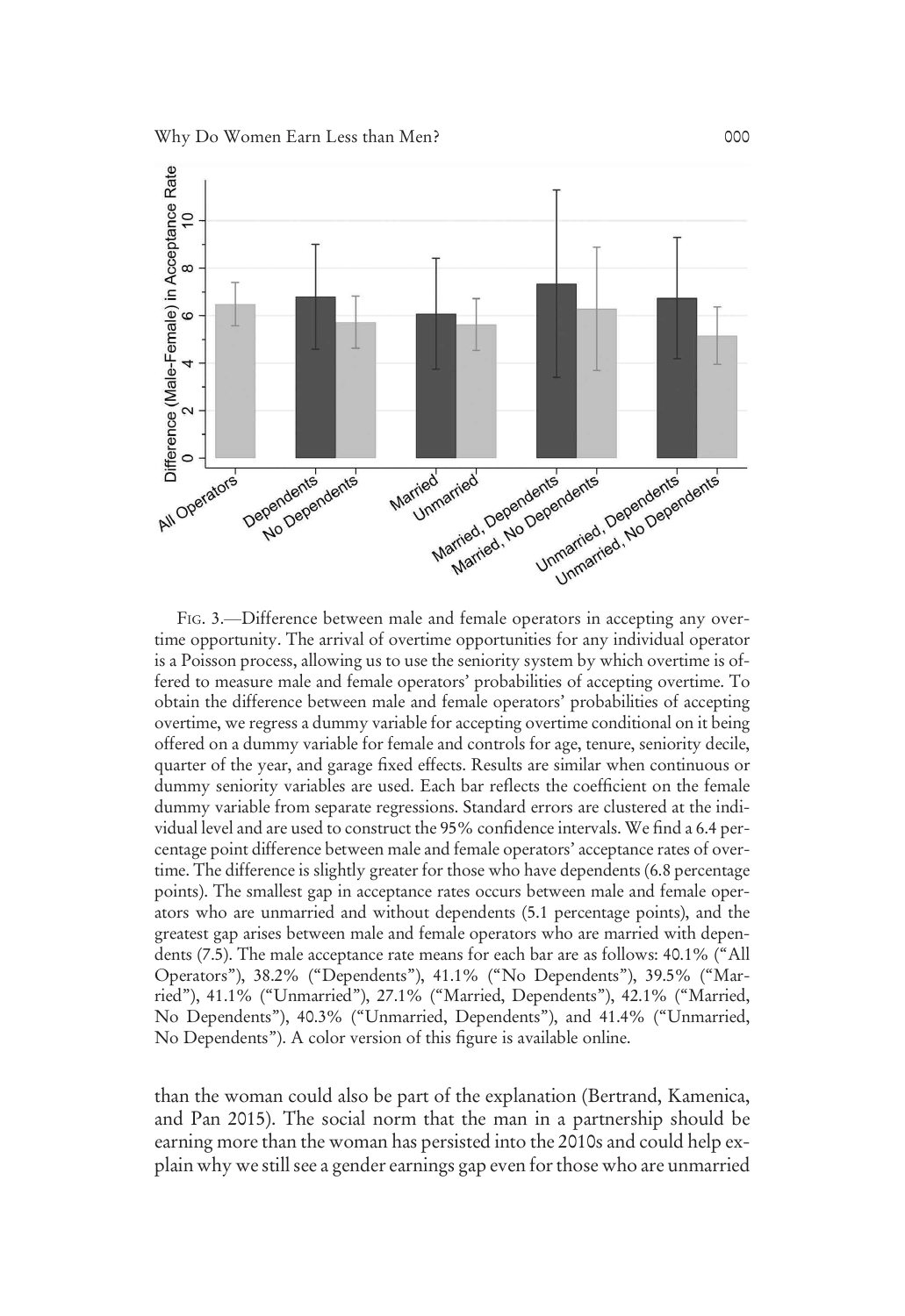and without dependents (Murray-Close and Heggeness 2018). Finally, our measure of dependents may not be capturing the full set of caretaking responsibilities that land disproportionately on women. Although we do not observe whether an operator has grandchildren or ailing elderly parents, those family members could require care that effectively makes them dependents.<sup>26</sup>

#### B. Schedule Predictability

Another potential explanation for the gap in overtime hours between male and female operators lies in schedule predictability. If female operators work fewer overtime hours than male operators because they have a higher cost of working unanticipated hours, we should see a larger gap in overtime acceptance rates for short-notice overtime than for preplanned overtime. As described in sections II.C and II.IV, operators can sign up for overtime 3 months in advance at the Pick as well as for short-notice overtime just days or hours before it needs to be worked. Both types of overtime are allocated on the basis of seniority.

Using the same logic as in section V.A, we run regressions to see how male and female operators differ when it comes to working short-notice and preplanned overtime. Panel B in table 5 compares male and female acceptance rates for preplanned overtime, and panel C does the same for short-notice overtime. Male operators accept preplanned overtime opportunities about 34.6% of the time, while female operators accept them about 30.2% of the time—a 13% difference. Preplanned overtime opportunities are much more plentiful than short-notice overtime opportunities, making the results in panel B look similar to those we see for overtime opportunities overall. Results for short-notice overtime acceptance rates, however, present a different picture. Male operators accept short-notice overtime about 9.5% of the time, while women accept them about 5.2% of the time—a 45% difference.

Focusing on differences in hours worked rather than acceptance rates of overtime shifts, table 6 further illustrates the major differences between preplanned and short-notice overtime. Controlling for age, tenure, seniority decile, quarter of the year, and garage fixed effects, we see that female operators work 7.2%–10.9% fewer preplanned overtime hours per month and 40%–48% fewer short-notice overtime hours per month than male operators. The starkest difference between preplanned and short-notice overtime hours worked emerges when we look at operators who are unmarried and have dependents. Female operators who are unmarried with dependents take about 6% fewer preplanned overtime hours than unmarried male operators with dependents but about 60% fewer short-notice overtime hours (table 6, cols. 5 and 6). Schedule predictability and time away

<sup>&</sup>lt;sup>26</sup> The mean and median age in the lowest-seniority decile is 37 for women and 41 for men (fig. A.8). A substantial number of the operators in our sample could thus be grandparents or have parents that require care.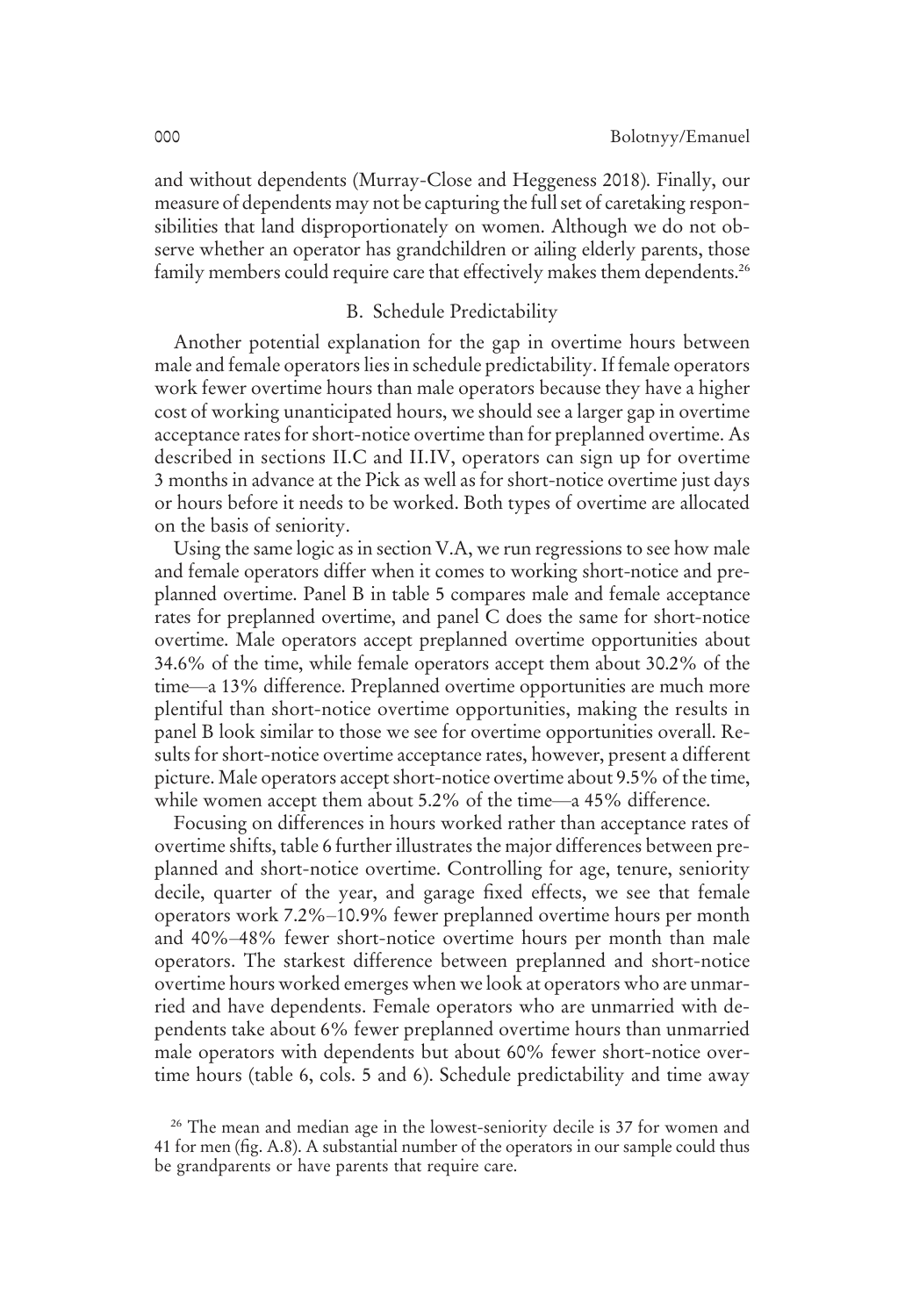|                                     | Preplanned<br>(1) | Short<br>Notice<br>(2) | Preplanned<br>(3)   | Short<br>Notice<br>(4) | Preplanned<br>(5)   | Short<br>Notice<br>(6) |
|-------------------------------------|-------------------|------------------------|---------------------|------------------------|---------------------|------------------------|
| Female                              | $-.109***$        | $-.480***$             | $-.0715**$          | $-.460***$             | $-.0748**$          | $-.400***$             |
|                                     |                   |                        |                     |                        |                     |                        |
| Dependents                          | (.0202)           | (.0392)                | (.0242)<br>$-.0398$ | (.0492)<br>.00761      | (.0245)<br>$-.0633$ | (.0551)<br>.133        |
| Female $\times$ dependents          |                   |                        | (.0257)<br>$-.0181$ | (.0763)<br>$-.0472$    | (.0353)<br>.0166    | (.101)<br>$-.205$      |
| Married                             |                   |                        | (.0440)             | (.106)                 | (.0503)<br>.0297    | (.127)<br>$.213***$    |
|                                     |                   |                        |                     |                        | (.0273)             | (.0672)                |
| Female $\times$ married             |                   |                        |                     |                        | .0364               | $-.205$                |
|                                     |                   |                        |                     |                        | (.0752)             | (.124)                 |
| Dependents $\times$                 |                   |                        |                     |                        |                     |                        |
| married                             |                   |                        |                     |                        | .0439               | $-.352*$               |
|                                     |                   |                        |                     |                        | (.0537)             | (.155)                 |
| Female $\times$ dependents $\times$ |                   |                        |                     |                        |                     |                        |
| married                             |                   |                        |                     |                        | $-.120$             | $.755***$              |
|                                     |                   |                        |                     |                        | (.143)              | (.252)                 |
| Constant                            | $-.0447**$        | $1.254***$             | $-.0434$            | $1.216***$             | $-.0385$            | $1.201***$             |
|                                     | (.0505)           | (.105)                 | (.0516)             | (.117)                 | (.0513)             | (.117)                 |
| Controls                            | Yes               | Yes                    | Yes                 | Yes                    | Yes                 | Yes                    |
| Adjusted $R^2$                      | .146              | .112                   | .113                | .109                   | .113                | .112                   |
| Observations                        | 129,319           | 141,415                | 110,447             | 120,358                | 110,447             | 120,358                |

#### Table 6 Preplanned versus Short-Notice Overtime

NOTE.—Women are less likely to take both preplanned and short-notice overtime. We define preplanned overtime to be log hours of preplanned overtime worked per month, where preplanned overtime is selected a quarter (3 months) in advance. Short-notice overtime captures log hours of short-notice overtime worked per month, where short-notice overtime is offered a day in advance or on the same day as the overtime shift.<br>We restrict short-notice overtime to being 2 hours of overtime or more to ensure that it is a proper shift<br>rather seniority variables. Standard errors are clustered at the individual level and are reported in parentheses.

# $p < .05$ . \*\*  $p < .01$ .<br>\*\*\*  $p < .001$ .

from work thus appear to be more valuable to female operators, especially unmarried female operators with dependents.

#### C. Schedule Conventionality

If female operators are more committed to working conventional schedules than are male operators, a gap in overtime and unpaid hours could emerge as female operators opt to take unpaid leave and not to take on overtime during unconventional periods. By comparing operators' schedule selections during the Pick, we glean that while neither female nor male operators like to work unconventional schedules, female operators avoid these shifts more than men.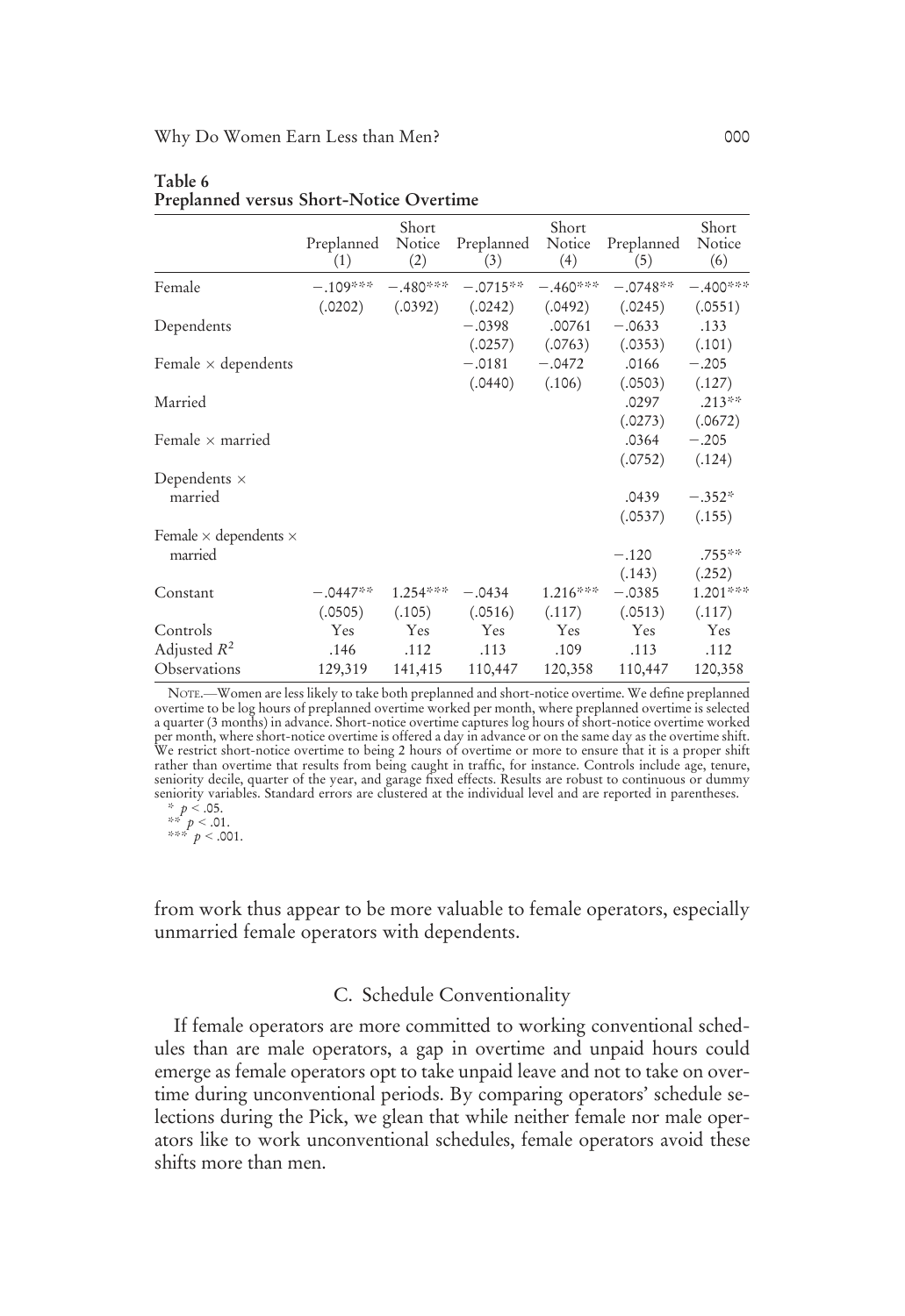Both male and female operators avoid unconventional shifts, such as weekend shifts, shifts on holidays, and split shifts.<sup>27</sup> We deduce preference for conventional shifts from the fact that those who can avoid unconventional shifts do so: the most senior operators, who pick their schedules first, have much lower incidence of these types of shifts relative to operators who choose their schedules later. While 95% of the least senior operators get stuck with a weekend shift on their schedules, only 28% (female operators) to 35% (male operators) of the most senior operators do (fig. 4*A*). The same pattern holds true for holiday shifts and split shifts.<sup>28</sup>

Female operators avoid scheduling weekend, holiday, and split shifts more successfully than male operators throughout the seniority spectrum. Indeed, female operators are on average about 2.5 percentage points less likely to select a weekend shift than are male operators. The gap is 3 and 4 percentage points for holiday and split shifts, respectively.

#### D. Responding to Undesirable Schedules

Differences in how male and female operators value schedule conventionality translate into behaviors that exacerbate the earnings gap. While all operators take more leave in weeks when they have an undesirable shift, male operators compensate with enough overtime to make more in those weeks than in weeks without undesirable shifts. In contrast, female operators make up some of their lost earnings with overtime, but not all of them.

We consider within-person behavior changes as the desirability of their schedule changes. We regress the number of hours of FMLA leave an operator takes in a week on a dummy variable for whether the operator has, say, a weekend shift scheduled in that week. Figure 5*A* reports the coefficient on the weekend shift dummy variable in regressions that we run for male and female operators separately, including controls for age, tenure, and seniority.

Both male and female operators take more unpaid FMLA leave during weeks where they have to work weekend shifts compared with weeks without weekend shifts. The increase for female operators, however, is substantially larger than it is for male operators. Female operators see an increase of 0.85 hours per week, which represents a 34% increase off of an average of 2.5 hours of FMLA leave taken in non-weekend-shift weeks. Meanwhile male operators take an additional 0.4 hours of leave per week, representing a 28.6% increase off of an average of 1.4 hours of FMLA leave taken in nonweekend-shift weeks. Male operators perfectly offset their FMLA hours

<sup>&</sup>lt;sup>27</sup> Split shifts are those in which an operator does not work 8 hours straight but instead works a few hours (usually during morning rush hour), has an unpaid break of several hours, and then works the remaining hours (usually during the evening rush hour).

<sup>&</sup>lt;sup>28</sup> The data that allow us to identify split shifts are only available for July through December 2017.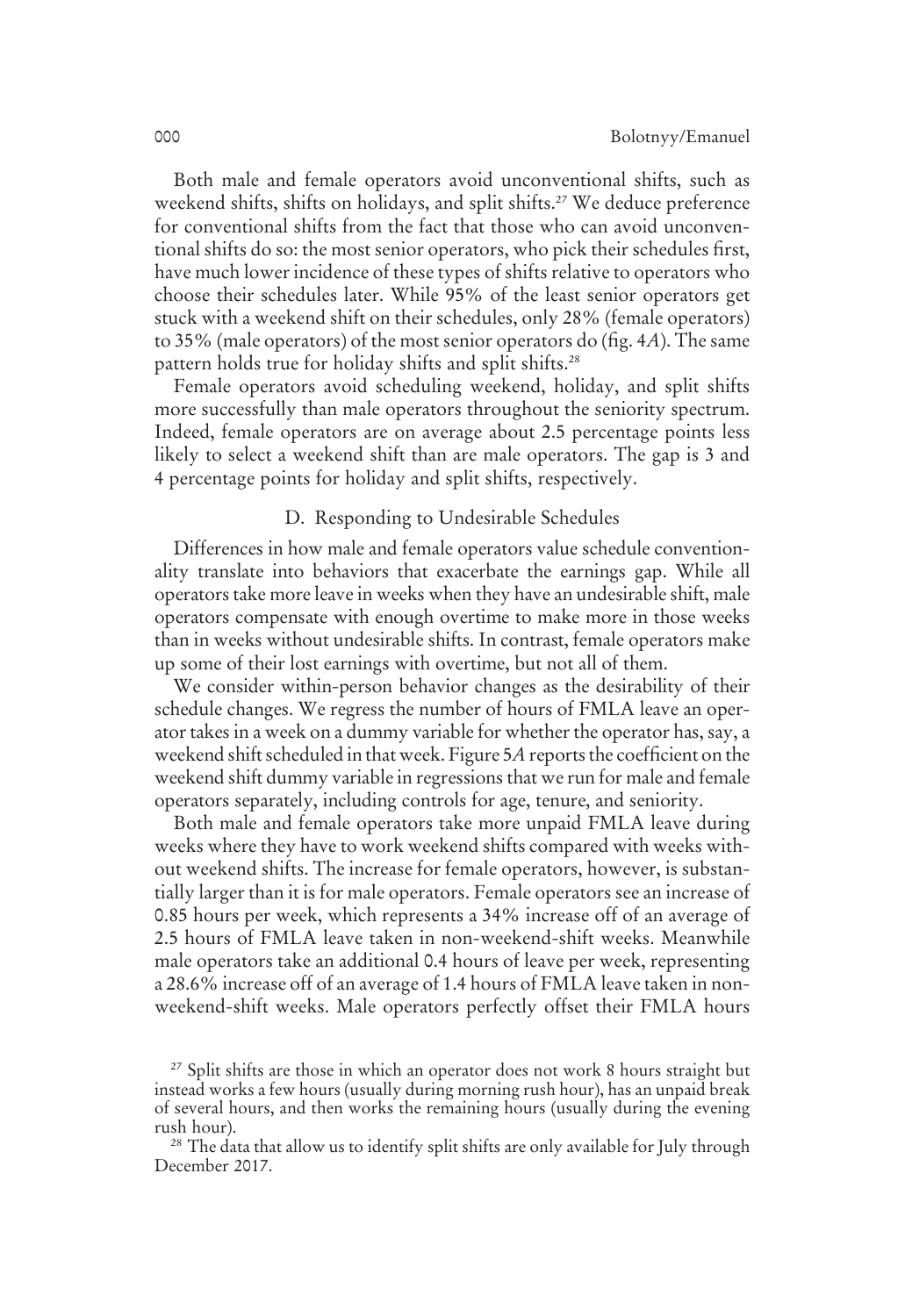

FIG. 4.—Unconventional shifts for male and female operators. The binscatters display the percentage of operators who have to work an unconventional shift (*y*-axis) for each seniority decile (*x*-axis). *A* shows this relationship for weekend shifts. *B* shows the relationship for holiday shifts at some point over the 2011–17 period, and *C* shows it for split shifts in any given day. The least senior operators are most likely to schedule themselves one of these unconventional shifts, while the most senior operators, around the 100th percentile, are the least likely to have one of these shifts. These patterns suggest that weekend, holiday, and split shifts are unconventional. Conditional on seniority, which is the same as conditioning on the same choice set of schedules and routes, female operators try to avoid scheduling these shifts more than men. Data for the split shift chart are available only for July through December 2017. A color version of this figure is available online.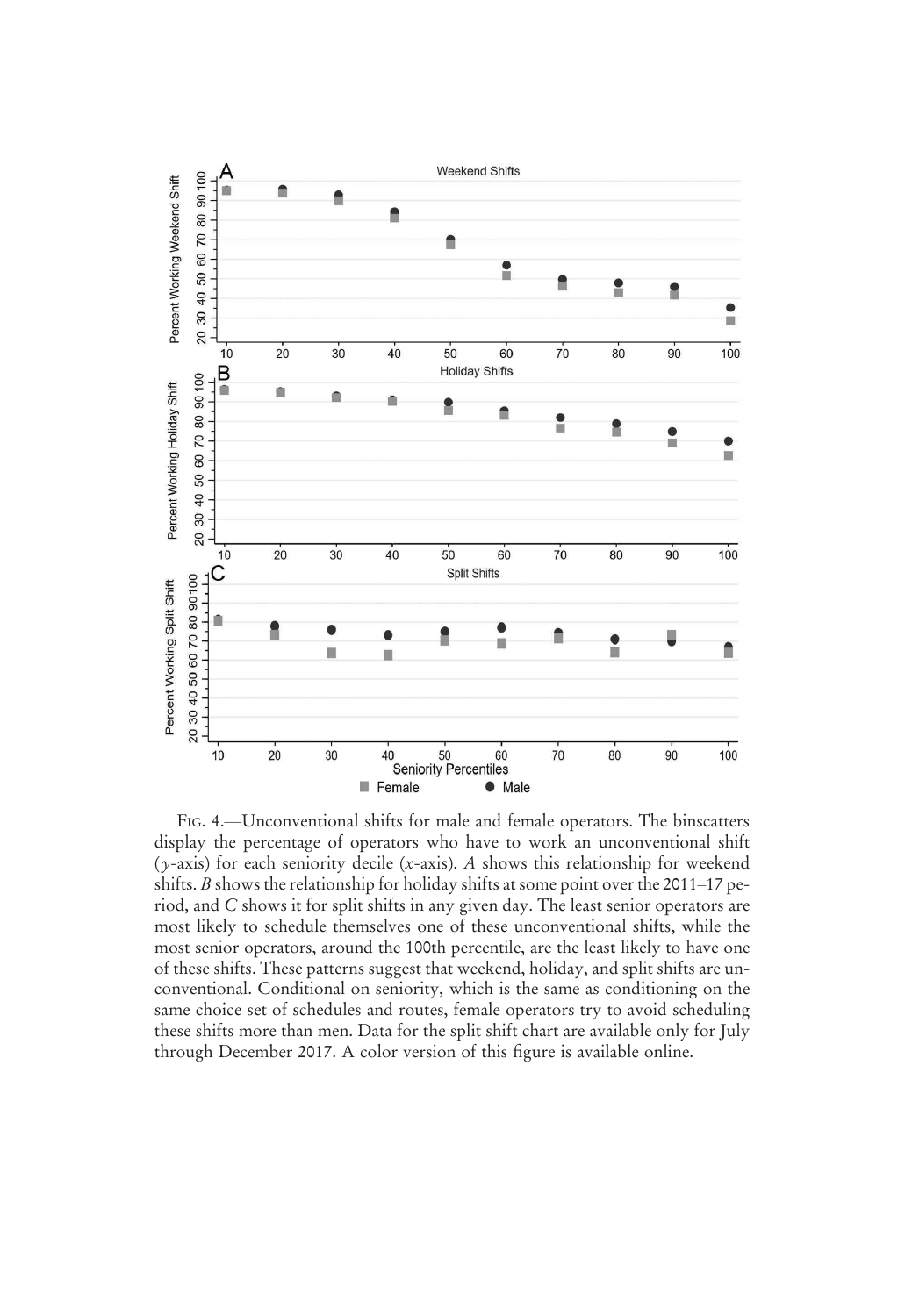

FIG. 5.—Difference in behavior between unconventional and conventional shifts. This chart shows how FMLA and overtime hours taken the coefficient on the dummy variable and 95% confidence intervals, using standard errors clustered at the individual level, are presented here.<br>The chart shows that during weeks with unconventional shifts, male operators fixed effects. For C we do the same, but at the day level. We run these regressions separately for male and female operators. Point estimates for overtime, in essence substituting pay at base wage for pay at the overtime rate of 1.5 times the base wage. Female operators take considerably more unpaid FMLA hours of leave during weeks/days with unconventional shifts. While they also work more overtime, the additional unpaid time off exceeds the additional overtime. Thus, during weeks/days with unconventional shifts, male operators earn more than during weeks —Difference in behavior between unconventional and conventional shifts. This chart shows how FMLA and overtime hours taken by male and female operators differ in weeks when they are scheduled to work an unconventional shift from weeks when they are not schedby male and female operators differ in weeks when they are scheduled to work an unconventional shift from weeks when they are not sched we run person-week regressions of FMLA hours taken per week on a dummy variable for whether a weekend or holiday shift was scheduled in a particular week as well as controls for age, tenure, seniority, and operator and month we do the same, but at the day level. We run these regressions separately for male and female operators. Point estimates for fidence intervals, using standard errors clustered at the individual level, are presented here. The chart shows that during weeks with unconventional shifts, male operators take more unpaid FMLA hours off and work similarly more overtime, in essence substituting pay at base wage for pay at the overtime rate of 1.5 times the base wage. Female operators take considerably more unpaid FMLA hours of leave during weeks/days with unconventional shifts. While they also work more overtime, the additional unpaid time off exceeds the additional overtime. Thus, during weeks/days with unconventional shifts, male operators earn more than during weeks without unconventional shifts, while female operators earn less. A color version of this figure is available online. figure is available online.without unconventional shifts, while female operators earn less. A color version of this ficient on the dummy variable and 95% con *A* and *B*uled to work an unconventional shift. For fixed effects. For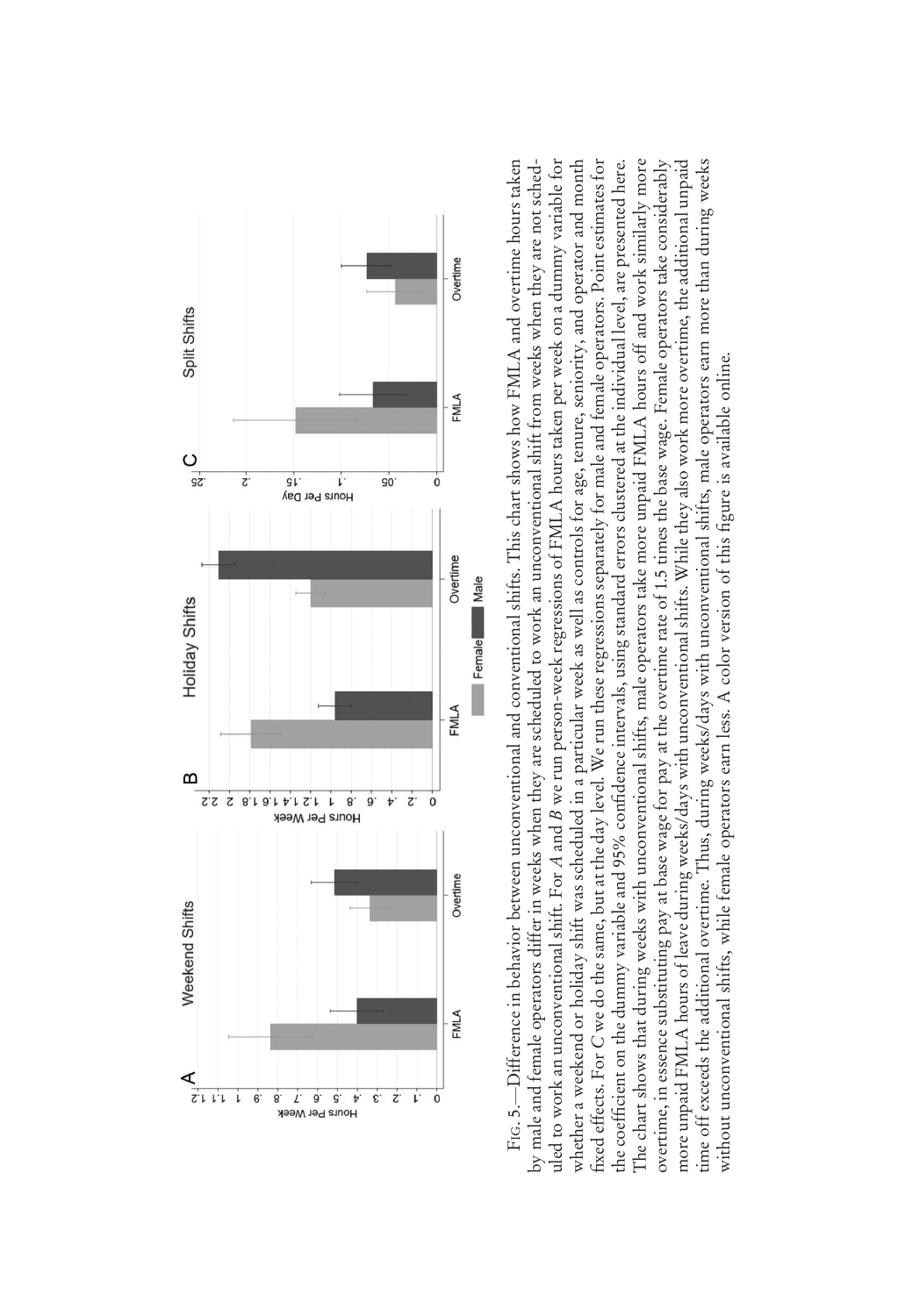with additional overtime hours. Female operators, on the other hand, fall short of making up lost earnings with overtime hours in weekend shift weeks.<sup>29</sup> By affecting male and female behavior differently, weekend shifts exacerbate the gender earnings gap.

A similar trend occurs with both holiday and split shifts (fig. 5*B*, 5*C*). In weeks where an operator is scheduled to work on a holiday, male operators take an average of one more hour of FMLA leave in those weeks than in weeks without a holiday shift. They also work an average of two more hours of overtime in holiday shift weeks. Female operators take 1.8 more hours of FMLA leave in weeks with a holiday shift and work 1.2 more hours of overtime. On split shift days, male operators take on average 0.07 more hours of FMLA leave and work 0.07 more hours of overtime. Female operators, on the other hand, increase FMLA leave by 0.15 hours—fully three times their increase in overtime hours on split shift days.

Female operators' avoidance of unconventional schedules during the Pick and, when avoiding them during the Pick is not possible, during a particular week demonstrates that female operators prize schedule conventionality more than male operators. We cannot fully determine whether preferences or personal life constraints are driving the choices we observe. However, our evidence shows that increasing the predictability of overtime opportunities and boosting work schedule controllability and conventionality can help female operators work more hours and thereby reduce the earnings gap.

In the following section, we discuss the effects of two policy changes at the MBTA on the earnings gap and suggest other approaches that are grounded in our findings.

#### VI. Altering Institutional Features

The gender earnings gap observed in our setting emerges because men and women respond differently to the same institutional environment. Consequently, we consider how changing aspects of this environment can affect the gap. Specifically, we focus on two major policy changes undertaken by the MBTA in 2016–17, both with the objective of saving money and reducing absenteeism. One policy made it harder to take FMLA leave, while the other changed which hours qualified as overtime.

#### A. FMLA

In March 2016, the MBTA hired UPMCWork Partners to be a third-party administrator in charge of making sure that FMLA certification was obtained

<sup>29</sup> Saturday, Friday, and Sunday, in that order, are the likeliest of all days of the week to see an operator take unpaid time off. We are not aware of reasons why family medical emergencies would be more likely to happen on those days of the week than on other days, suggesting that operators are using FMLA to avoid undesirable schedules.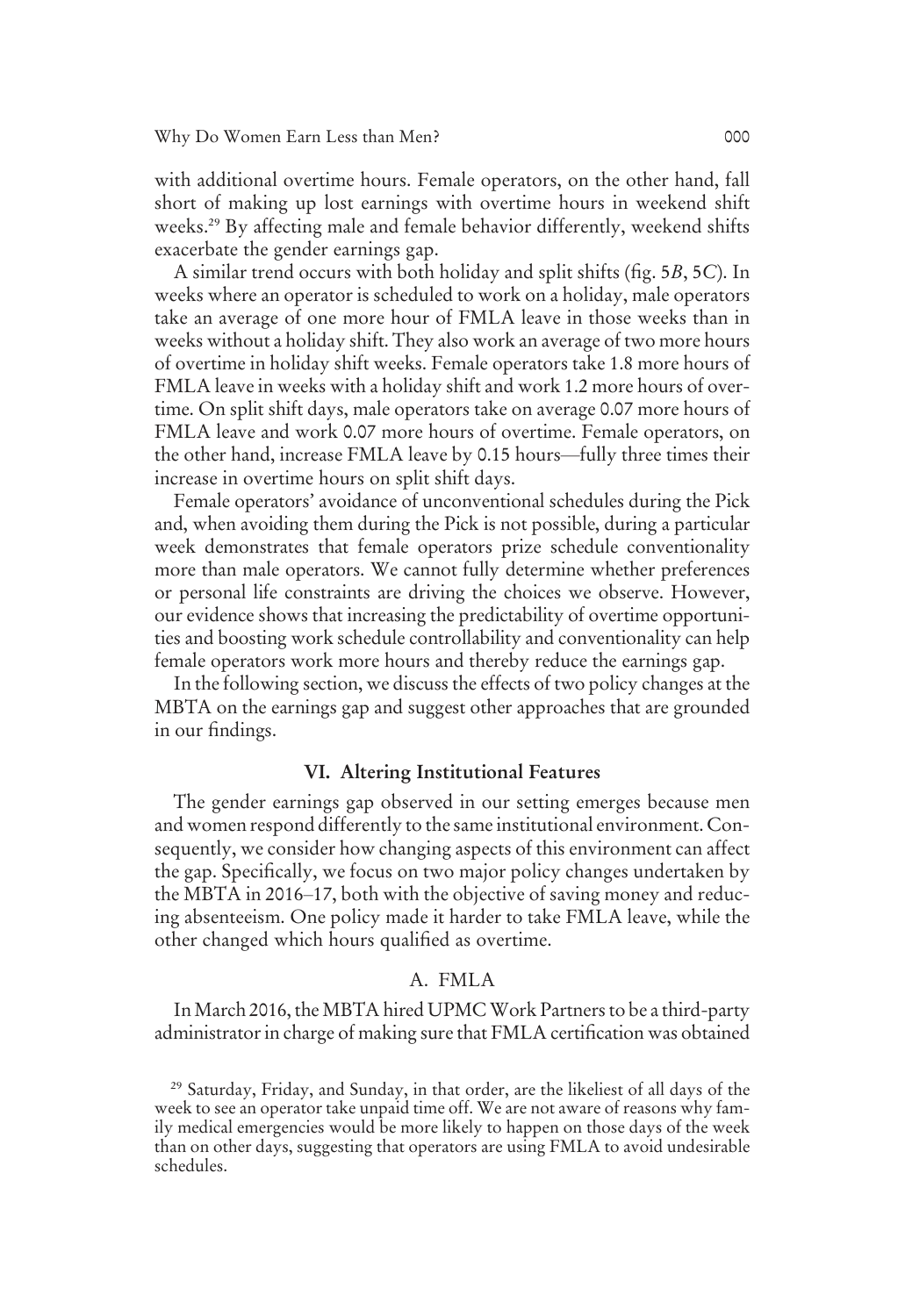and used properly. UPMC was tasked with ensuring that (1) doctor's notes certifying FMLA eligibility were legitimate and (2) on a day-to-day basis, operators took FMLA leave in the way prescribed by their doctor. In particular, the latter role requires UPMC to ensure that operators who were only certified to take continuous FMLA leave (for weeks or months at a time) did not instead take it intermittently (for spells of several hours or days interspersed with work).

The policy also required operators to bring in new doctor's notes and to recertify their eligibility for FMLA. This policy change took the active FMLA certification rate at the MBTA down from 45% of operators in 2015 to 27% of operators at the end of 2016. FMLA usage among female operators went down from an average of about 35 hours per quarter to 25 hours per quarter—a decrease of 28% (fig. 6). Male operators saw a drop from 20 hours per quarter to about 15 hours per quarter—a decrease of 25%. Additionally, the pretrends here are fairly flat for both male and



FIG. 6.—Number of FMLA hours, per quarter. The average number of hours that operators take of FMLA leave per quarter is fairly constant from 2011 through 2016. In March 2016 (vertical dashed line), the MBTA hired UPMC Work Partners to be a third-party administrator in charge of making sure that FMLA certification was obtained and used properly. UPMC ensures that doctor's notes certifying FMLA eligibility are legitimate and that operators take FMLA leave in the way that the doctor deemed necessary. This policy change took the active FMLA certification rate at the MBTA down from 45% to 27% of all operators. As the chart shows, the drop in FMLA usage was most pronounced for female operators but was also present for male operators. A color version of this figure is available online.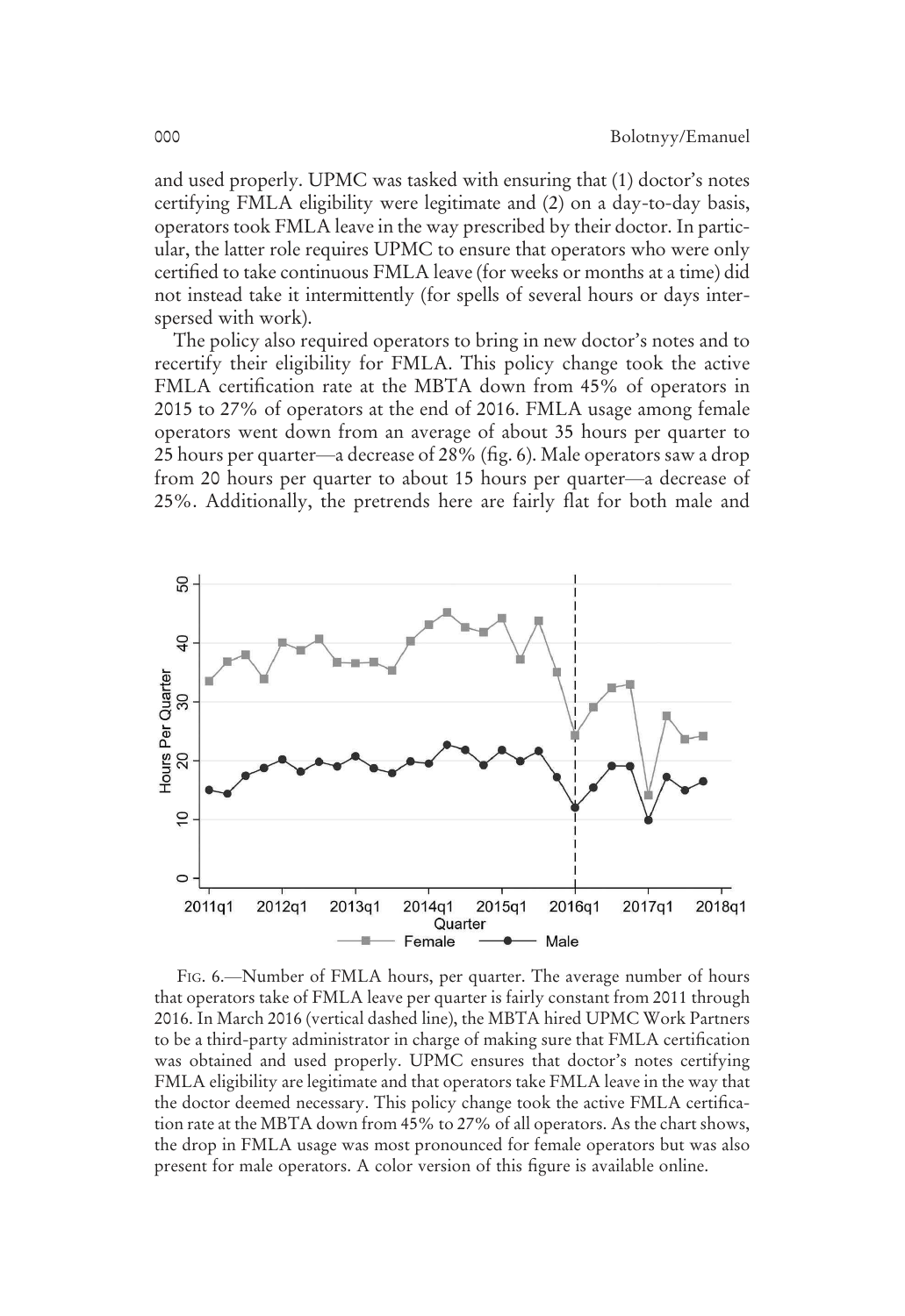female operators, suggesting that the drops are associated with the policy change.

Another consequence of the policy was an increase, especially among female operators, in unexcused leave. Figure 7 illustrates vividly how the FMLA policy has led to a spike in unexcused leave, with female operators going from taking an average of 2 hours per quarter to an average of 16 hours in 2017q3 (fig. 7*A*). Male operators increase unexcused leave from 2 hours per quarter to about 6. The flat pretrends here as well, at 2 hours per quarter for both men and women, suggest that we are capturing the effect of the policy on operator behavior. Moreover, in line with our earlier finding that the presence of dependents exacerbates the earnings gap but does not explain all of it, the increase in unexcused leave is slightly steeper for those with dependents than for those without dependents (fig. 7*B*, 7*C*).

Those who took more FMLA leave in 2015, before the policy change, were the ones who saw the biggest increase in unexcused leave in 2017, after the policy change (fig. 8*B*). In contrast, the relationship between earlier years' FMLA usage and subsequent years' unexcused leave is flat (fig. 8*A*).

Exits increased after the policy change.<sup>30</sup> Beforehand, 7.4 people exited per month. Afterward, 10.3 people exited per month. Additionally, after the policy change, more of the exiting operators were women: before the March 2016 policy change, 29.8% of the operators exiting were female. From March 2016 through 2017, that figure was 32.7%. This aligns with our assessment that women were more affected than men by the policy change. While the female operators who exit after the policy change are more likely to have dependents (29.2%) than the male operators who exit (12.7%), these numbers are fairly representative of our sample overall—28.5% of the female operators and 15.6% of the male operators in our entire sample have dependents (table A.2).

Although there was some substitution from FMLA leave to unexcused leave—1 FMLA hour transformed into 0.1 unexcused hours—in total there was still a reduction in the amount of leave taken by both male and female operators. This incomplete conversion reflects the fact that unexcused leave is considerably costlier to take than FMLA leave.<sup>31</sup> Whereas FMLA leave is protected under federal law and is no questions asked, unexcused leave can result in warnings, suspensions, limits on ability to work overtime, and ultimately recommendations for discharge. The fact that operators, particularly

<sup>&</sup>lt;sup>30</sup> We cannot distinguish firings from voluntary exits in our data.

<sup>&</sup>lt;sup>31</sup> An explicit policy explaining the relationship between unexcused leave and disciplinary actions went into effect at the same time as the FMLA policy change. See fig. A.9 for the relationship between unexcused leave and disciplinary actions in 2016–17. Unexcused leave was likely costlier than FMLA even before the policy change, since operators mostly used FMLA, and not unexcused leave, to avoid undesirable schedules.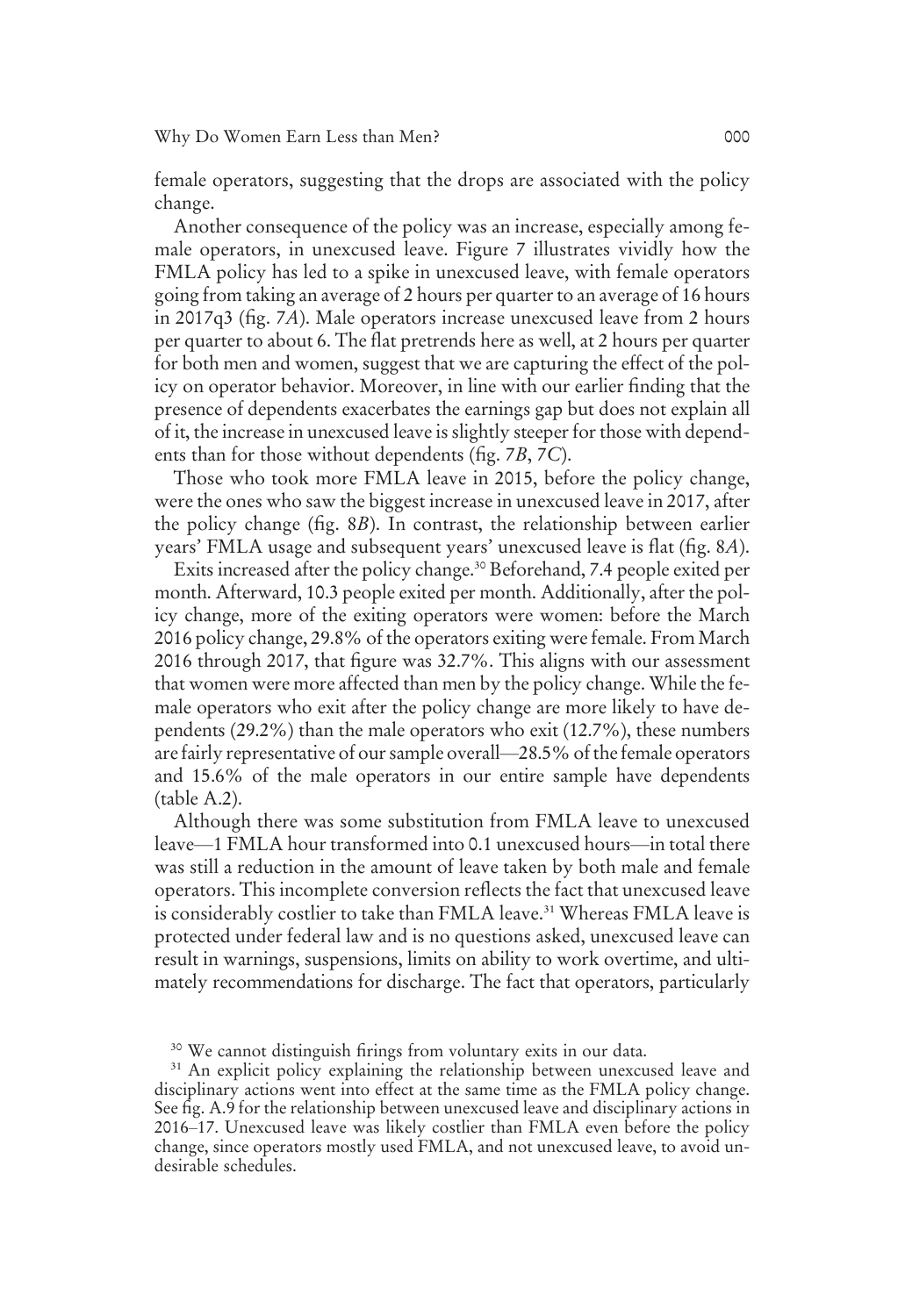

Fig. 7.—Hours of unexcused leave, by quarter and gender. A shows the average number of hours of unexcused leave taken by operators of<br>each gender from the first quarter of 2011 to the last quarter of 2017. The leftmost das *A* shows the average number of hours of unexcused leave taken by operators of policy (March 2016), and the rightmost dashed vertical line denotes the introduction of the overtime policy (July 2017). *B* plots the series for male and female operators without dependents. C depicts male and female operators with dependents. A color version of this figure is availfirst quarter of 2011 to the last quarter of 2017. The leftmost dashed vertical line denotes the introduction of the FMLA  $B$  plots the series for figure is avail depicts male and female operators with dependents. A color version of this policy (March 2016), and the rightmost dashed vertical line denotes the introduction of the overtime policy ( July 2017). —Hours of unexcused leave, by quarter and gender. male and female operators without dependents. each gender from the able online. able online.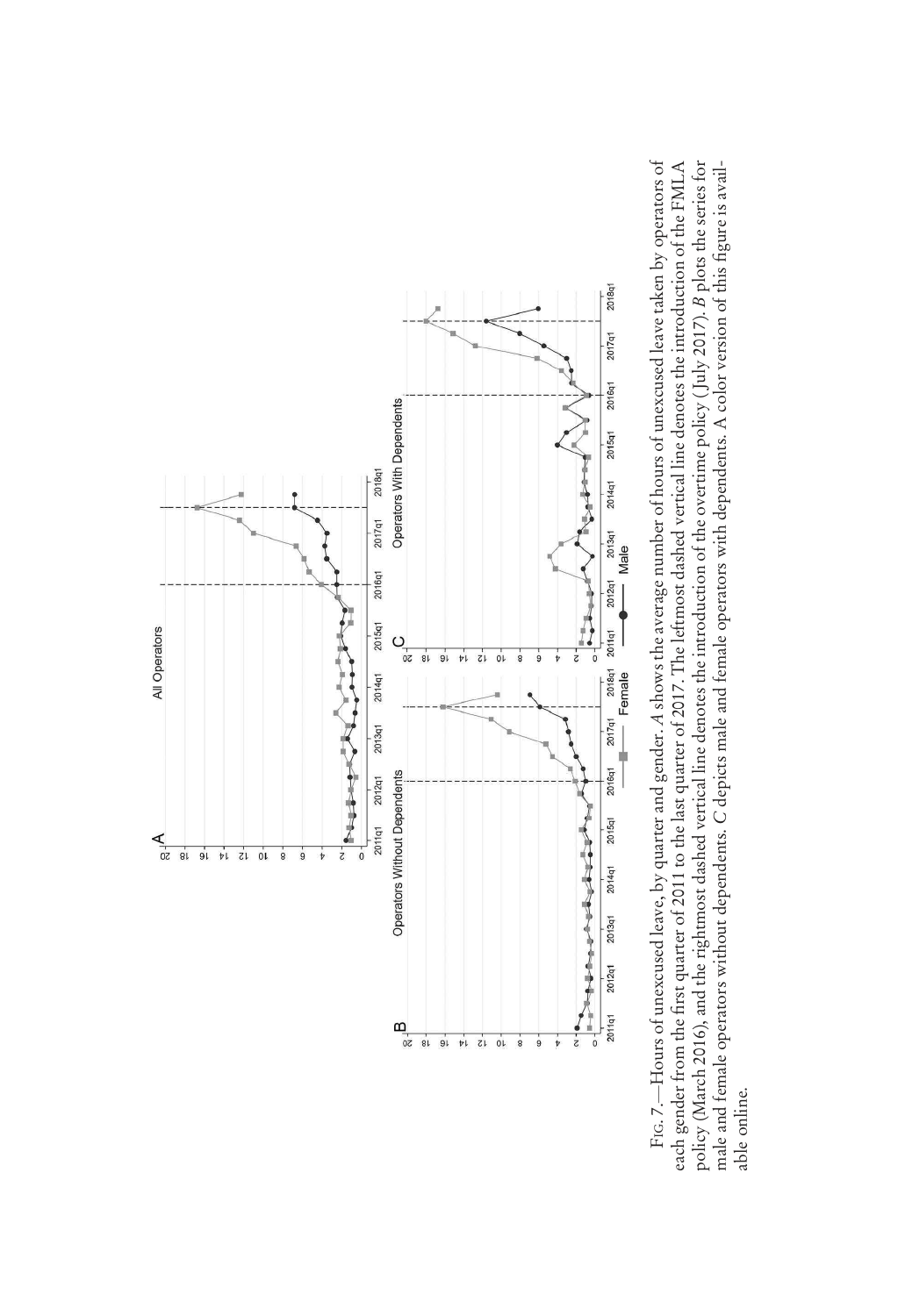

FIG. 8.—FMLA leave versus unexcused leave, before and after policy change. We explore whether there is a relationship between the amount of FMLA leave an individual takes in a given year and how much unexcused leave they take in a subsequent year. Between 2014 and 2015, when there is no intervening policy change, there is no relationship between FMLA leave and subsequent unexcused leave taken in the following year (*A*). In contrast, those who took more FMLA leave in 2015 tended to take more unexcused leave in 2017, the year following the MBTA's policy change (*B*), suggesting that there is substitution from FMLA to unexcused leave. Observations are at the person-year level. A color version of this figure is available online.

female operators, are nevertheless willing to take unexcused leave reaffirms how much they value schedule controllability.

While the policy reduced absenteeism, its impact on overtime and service provision was more tepid. By being more predictable and more easily substituted by operators on the cover list at regular wages, FMLA leave translates into fewer lost trips than does unexcused leave. As figure 9 shows, 0.18 trips are lost per FMLA hour on average, versus 0.27 trips per unexcused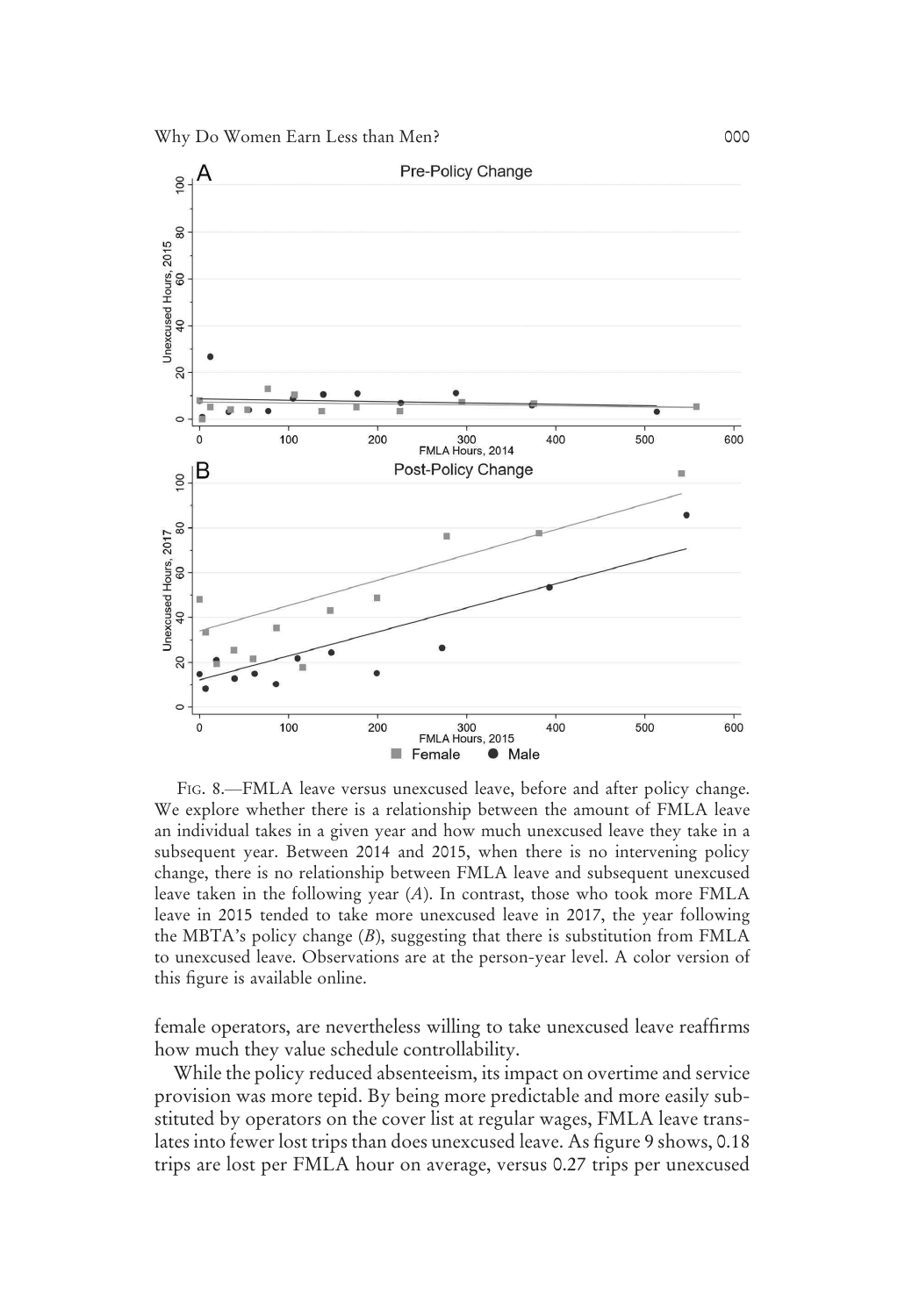

FIG. 9.—Lost trips and leave-taking. Unexcused leave tends to result in a greater number of lost trips than FMLA leave in part because they are harder for supervisors to plan for. The number of lost trips as a result of operator absence ( *y*-axis) is related to the total number of hours of leave taken by operators in the same garage on the same day (*x*-axis). One hour of FMLA leave results in 0.18 of a lost trip (*A*), whereas one hour of unexcused leave results in 0.27 of a lost trip (*B*). Displayed are the residualized relationships (controlling for week and garage fixed effects), so some of the points show negative hours. The slopes of the unconditional relationships are similar. Standard errors are in parentheses. Lost-trip data are available for 2014–17. A color version of this figure is available online.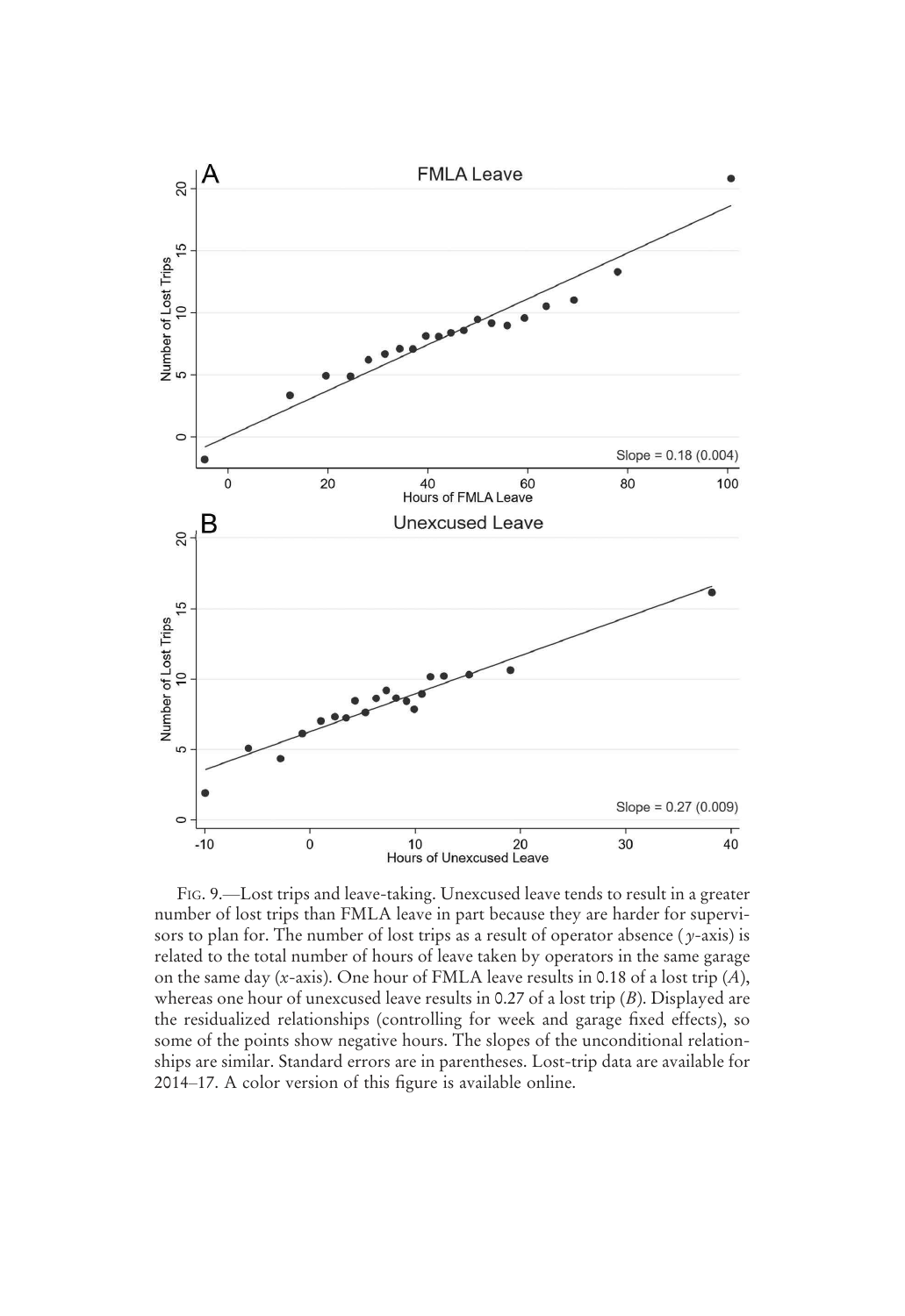hour. By pushing operators to substitute toward leave that is harder for supervisors to manage and accommodate, the policy achieved only a muted improvement in service provision.

Thus, two takeaways emerge from this policy change. First, while unexcused leave is costlier than FMLA leave, operators use it nonetheless, revealing that they need a mechanism that provides some control over their schedules. By forcing them to use a costlier option for such control, the policy change made operators, especially female operators, worse off. Second, while absences and overtime went down, service provision failed to improve. Unexcused leave, unlike excused leave, entails no advance warning from the employee, making it harder for supervisors to manage. The productivity of operators that now resort to unexcused leave has consequently declined.

#### B. Overtime

The second policy change was announced at the end of 2016 with the new collective bargaining agreement but did not go into effect until July 9, 2017.<sup>32</sup> Overtime went from being defined as any time in excess of 8 hours worked in a day to any time worked in excess of 40 hours in a week. The result, as we can see in figure 10, was a drop in the average number of overtime hours worked by male operators from about 40 hours per quarter to about 10 hours per quarter. Female overtime hours dropped, from about 20 hours to about 10 hours per quarter.<sup>33</sup> The pretrends are fairly flat from 2011, through the FMLA policy change in 2016, and up to the third quarter of 2017, when the overtime policy actually took effect.<sup>34</sup>

On their own, the FMLA policy curtailed operators' ability to take leave, while the overtime policy limited operators' opportunities for additional earnings. In conjunction, the policies made it harder for operators to engage in the kind of gaming we discuss in section V.D, in which operators take regular pay hours off and make them up with overtime hours at premium pay. Indeed, the percentage of male operators who took FMLA leave and overtime in the same week dropped after the policy changes by 41% (from 22% to 13%). Similarly, the percentage of female operators who took both FMLA leave and overtime in the same week dropped by 37% (from 16% to 10%). While reducing gaming by both sexes, the policies also reduced operator ability to shift their work hours around, effectively eliminating the hack operators used to have more control over their schedules.

<sup>32</sup> The policy was supposed to go into effect on January 1, 2017, but a software issue delayed the rollout until July 9, 2017.

<sup>33</sup> Here, overtime refers to both preplanned and short-notice overtime.

<sup>34</sup> The fact that the announcement of the policy at the end of 2016 does not have an immediate impact on overtime hours is evidence that either (*a*) operators have no control over when they are offered overtime or (*b*) operators do not find loading up on overtime in advance to be worthwhile. Our results and our conversations with MBTA personnel suggest that the former is the most likely explanation.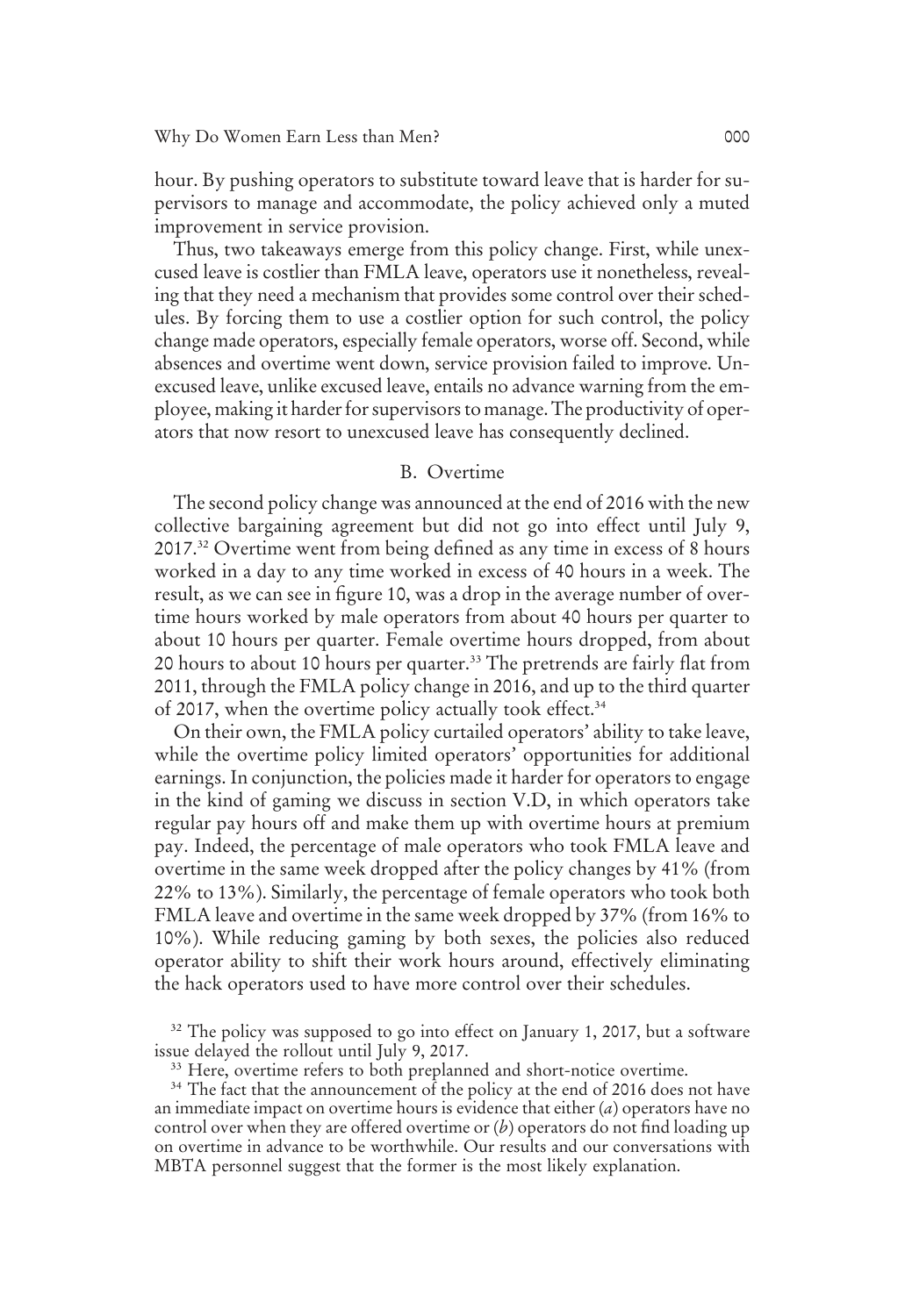000 Bolotnyy/Emanuel



FIG. 10.—Number of overtime hours, per quarter. This chart shows how the average number of hours that operators take of overtime per quarter changes throughout our sample, from 2011 through 2017. The vertical dashed line at 2016q1 represents the MBTA's policy change on FMLA. In March 2016, the MBTA hired UPMC Work Partners to be a third-party administrator in charge of making sure that FMLA certification was obtained and used properly. UPMC would now ensure that doctor's notes certifying FMLA eligibility were legitimate and that, on a day-to-day basis, operators took FMLA leave in the way that the doctor deemed might be necessary. This policy change took the active FMLA certification rate at the MBTA down from 45% to 27% of all operators. The dashed line at 2017q3 shows the timing of the introduction of the MBTA's new policy on overtime. Overtime went from being defined as any time in excess of 8 hours worked in a day to any time in excess of 40 hours worked in a week. The result was a drop in the average number of overtime hours worked by male operators from 40 hours per quarter to about 10 hours per quarter. Female hours dropped as well, but by a considerably smaller amount. A color version of this figure is available online.

Since male operators had been engaging in these trade-offs more than female operators, the reduction in gaming capacity was mostly felt by the former. This is illustrated in the narrowing of the differences in leave-taking and overtime patterns between weeks with weekend shifts and weeks without. Figure 11 shows the differences in 2011–15, prior to the policy change, and in 2016–17, after it. Differences in 2016–17 between weeks with and without weekend shifts are considerably smaller than the differences we see in 2011– 15. To the small extent that operators are continuing to cover their FMLA hours with overtime hours, there is now essentially no difference in the way that male and female operators do so. As a result of the policy changes, weekend shifts no longer contribute to the gender earnings gap.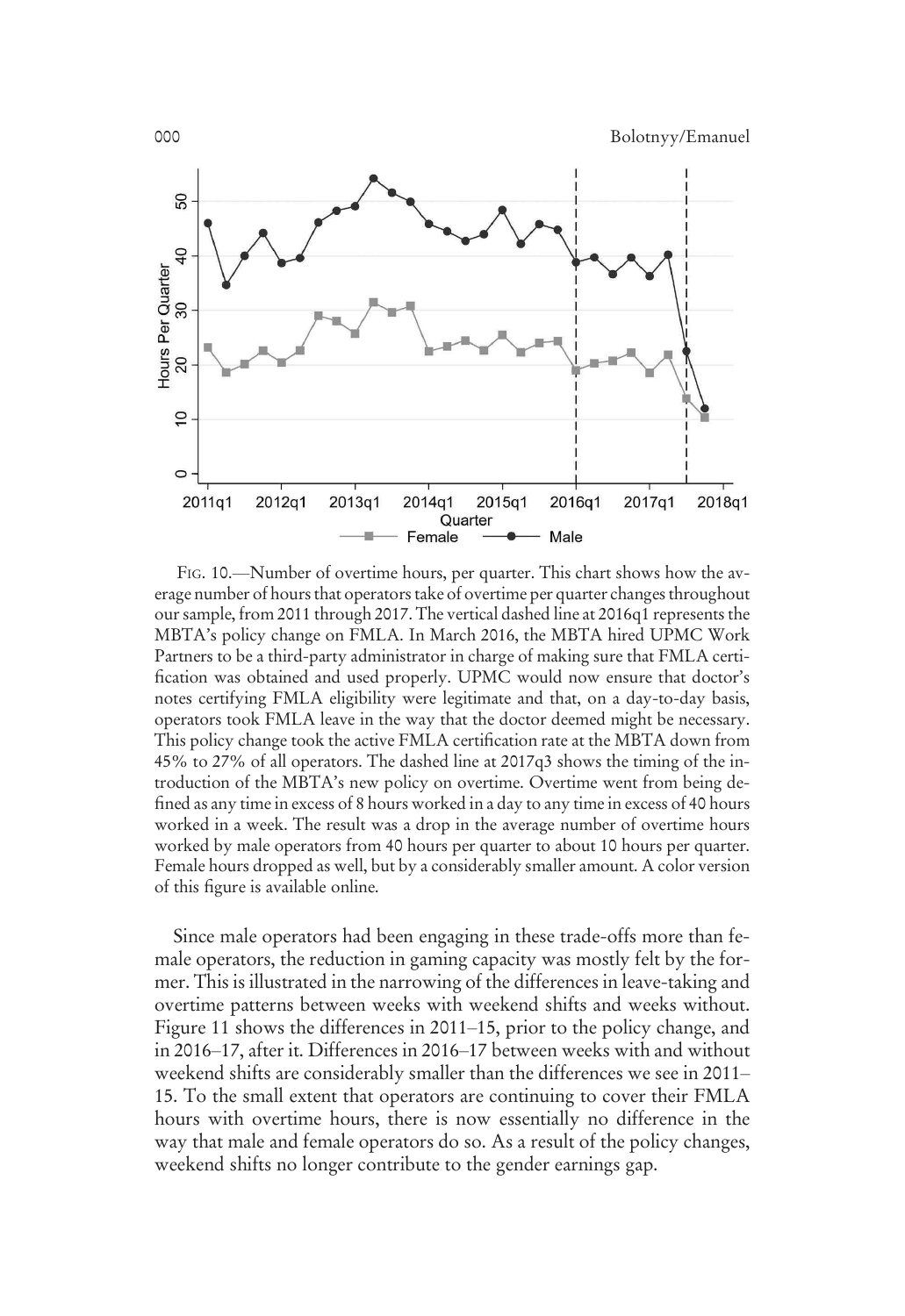

FIG. 11.—Weeks with weekend shifts versus no weekend shifts, before versus after policy changes. The policy changes enacted by the MBTA reduced how much control operators could exercise over their schedules using FMLA and overtime hours. After the policy changes, weekend shifts played a smaller role in exacerbating the earnings gap. In 2011–15 ("Before"), prior to the policy change, operators who had weekend shifts took considerably more FMLA and overtime hours in those weeks than in 2016–17 ("After"), after the policy change. These graphs reflect the coefficients from person-week regressions of FMLA (overtime) hours taken per week on a dummy variable for whether the operator had a weekend shift scheduled as well as controls for age, tenure, seniority, and operator and month fixed effects. We run these regressions separately for male and female operators, clustering standard errors at the individual level. We display the coefficients on the dummy variable in this chart, along with 95% confidence intervals. A color version of this figure is available online.

The policies discussed above were aimed at reducing absenteeism at the MBTA, but they also narrowed the earnings gap, from \$0.89 in 2015 to \$0.94 in 2017. The policies illustrate, however, that not all ways of shrinking the gender earnings gap are created equal, and some affect different workers differently. The increased oversight over FMLA usage has decreased female operator wellbeing by reducing their schedule controllability. The decrease in overtime hours decreased male operator well-being by decreasing the value of the extra work hours they previously wanted to work. The impact on the public is likewise mixed.While operators are now taking less leave and theMBTA is spending less on overtime, saving taxpayers dollars, service provision did not see the desired effect of reduced absenteeism. More unexcused leave is harder to plan around, and less overtime availability exacerbates the difficulty in filling shifts.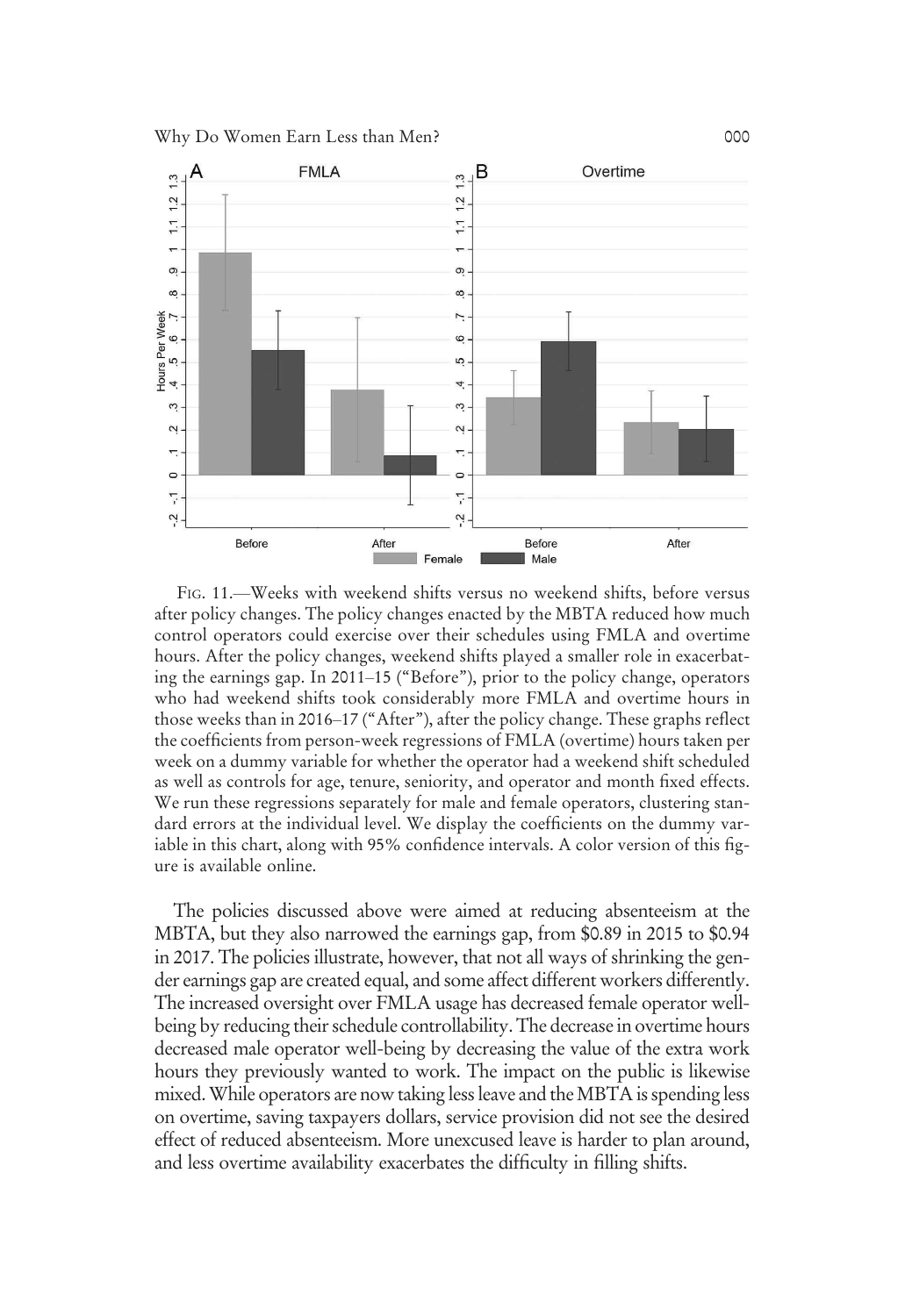#### VII. Conclusion

We show that a gender earnings gap can exist even in an environment where work tasks are similar, wages are identical, and tenure dictates promotions. The 11% earnings gap in our setting arises from female operators taking fewer overtime hours and more unpaid time off than do male operators. Consequently, we observe that gender-neutral policies can have differential effects on the two sexes.

We find that female operators value time as well as schedule controllability, conventionality, and predictability more than male operators. Male and female operators choose to work similar hours of overtime when they are scheduled months in advance, but male operators work nearly twice as many overtime hours when they are scheduled on short notice. Moreover, male operators game the overtime system more than female operators: when faced with an undesirable schedule, male operators take unpaid time off but also work more overtime during the rest of the week, resulting in an increase over base income. These results are consistent with female operators having less flexibility in their personal lives than male operators.

In an effort to reduce absenteeism and overtime expenditures, the MBTA implemented two policy changes: one that made it harder to take unpaid time off with FMLA, and another that made it harder to be paid at the overtime rate. While the policy changes reduced the gender earnings gap from 11% to 6%, they also decreased both male and female operators' well-being. Constraining work schedule controllability disproportionately reduced female operators' well-being and productivity; reducing overtime hours disproportionately lowered male operators' well-being while increasing their productivity. Because men and women face different personal life preferences and constraints, workplace policies, even if gender neutral by construction, can affect male and female workers differently.

We suggest that workplaces—especially those that involve shift work or have seniority-apportioned amenities—can improve their employees' satisfaction and reduce gender earnings gaps by increasing schedule predictability and controllability. Shift sharing and dynamic cover lists are some of the ways of achieving these improvements. Workplaces that provide defined benefit pension plans will also see the gender pension gap narrow. The changes should allow female workers to work more hours, reducing absenteeism and overtime pay and improving the reliability of service provision.

#### References

Adams-Prassl, Abi. 2020. The gender wage gap in an online labour market: The cost of interruptions. London, Centre for Economic Policy Research. Angelov, Nikolay, Per Johansson, and Erica Lindahl. 2016. Parenthood and the gender gap in pay. *Journal of Labor Economics* 34, no. 3:545–79.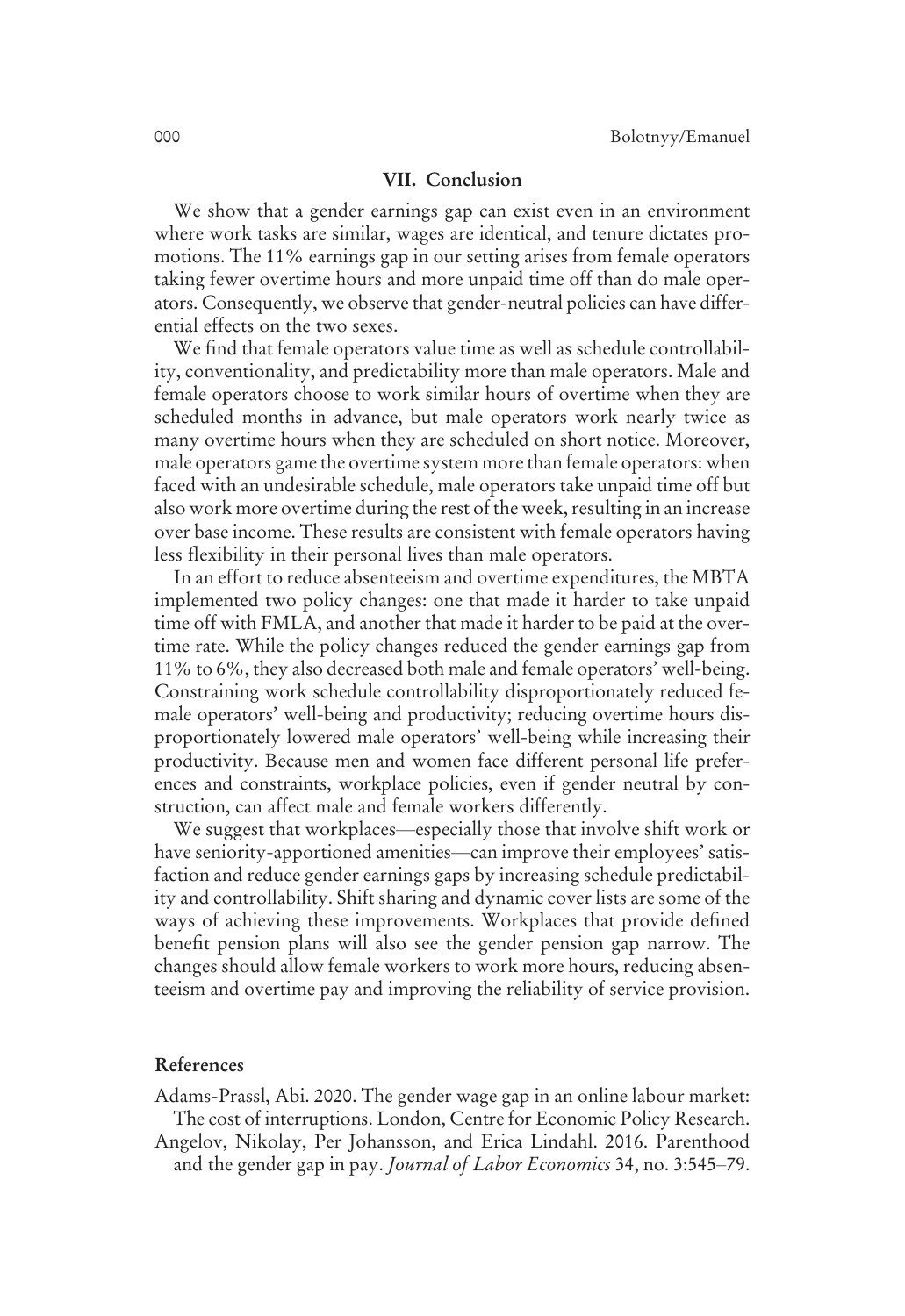- Bertrand, Marianne, Claudia Goldin, and Lawrence F. Katz. 2010. Dynamics of the gender gap for young professionals in the financial and corporate sectors. *American Economic Journal: Applied Economics* 2, no. 3:228–55.
- Bertrand, Marianne, Emir Kamenica, and Jessica Pan. 2015. Gender identity and relative income within households. *Quarterly Journal of Economics* 130, no. 2:571–614.
- Blank, Rebecca M. 1990. Are part-time jobs bad jobs? In *A future of lousy jobs*, 123–155. Washington, DC: Brookings Institution.
- Blau, Francine D., and Lawrence M. Kahn. 2017. The gender wage gap: Extent, trends, and explanations. *Journal of Economic Literature* 55, no. 3:789–865.
- Brown, Scott, Jane Herr, Radha Roy, and Jacob Alex Klerman. 2020. Employee and worksite perspectives of the Family and Medical Leave Act: Results from the 2018 surveys. Technical report, Abt.
- Bureau of Labor Statistics. 2017. Highlights of women's earnings in 2016. Technical Report no. 1069, US Department of Labor.
- ———. 2019. Unpaid eldercare in the United States—2017–2018 summary. Technical report, US Department of Labor.
- Cha, Youngjoo, and Kim A. Weeden. 2014. Overwork and the slow convergence in the gender gap in wages. *American Sociological Review* 79, no. 3:457–84.
- Cohen, Philip N., and Matt L. Huffman. 2007. Working for the woman? Female managers and the gender wage gap. *American Sociological Review* 72, no. 5:681–704.
- Cook, Cody, Rebecca Diamond, Jonathan V. Hall, John A. List, and Paul Oyer. 2021. The gender earnings gap in the gig economy: Evidence from over a million rideshare drivers. *Review of Economic Studies* 88, no. 5:2210–38.
- Cortes, Patricia, and Jessica Pan. 2019. When time binds: Substitutes for household production, returns to working long hours, and the skilled gender wage gap. *Journal of Labor Economics* 37, no. 2:351–98.
- Dohmen, Thomas, and Armin Falk. 2011. Performance pay and multidimensional sorting: Productivity, preferences, and gender. *American Economic Review* 101, no. 2:556–90.
- Dunn, Megan, and James Walker. 2016. Union membership in the United States. US Bureau of Labor Statistics—Spotlight on Statistics. https:// www.bls.gov/spotlight/2016/union-membership-in-the-united-states /pdf/union-membership-in-the-united-states.pdf.
- Gneezy, Uri, Muriel Niederle, and Aldo Rustichini. 2003. Performance in competitive environments: Gender differences. *Quarterly Journal of Economics* 118, no. 3:1049–74.
- Goldin, Claudia. 2014. A grand gender convergence: Its last chapter. *American Economic Review* 104, no. 4:1091–119.
- Hirsch, Barry T. 2005. Why do part-time workers earn less? The role of worker and job skills. *ILR Review* 58, no. 4:525–51.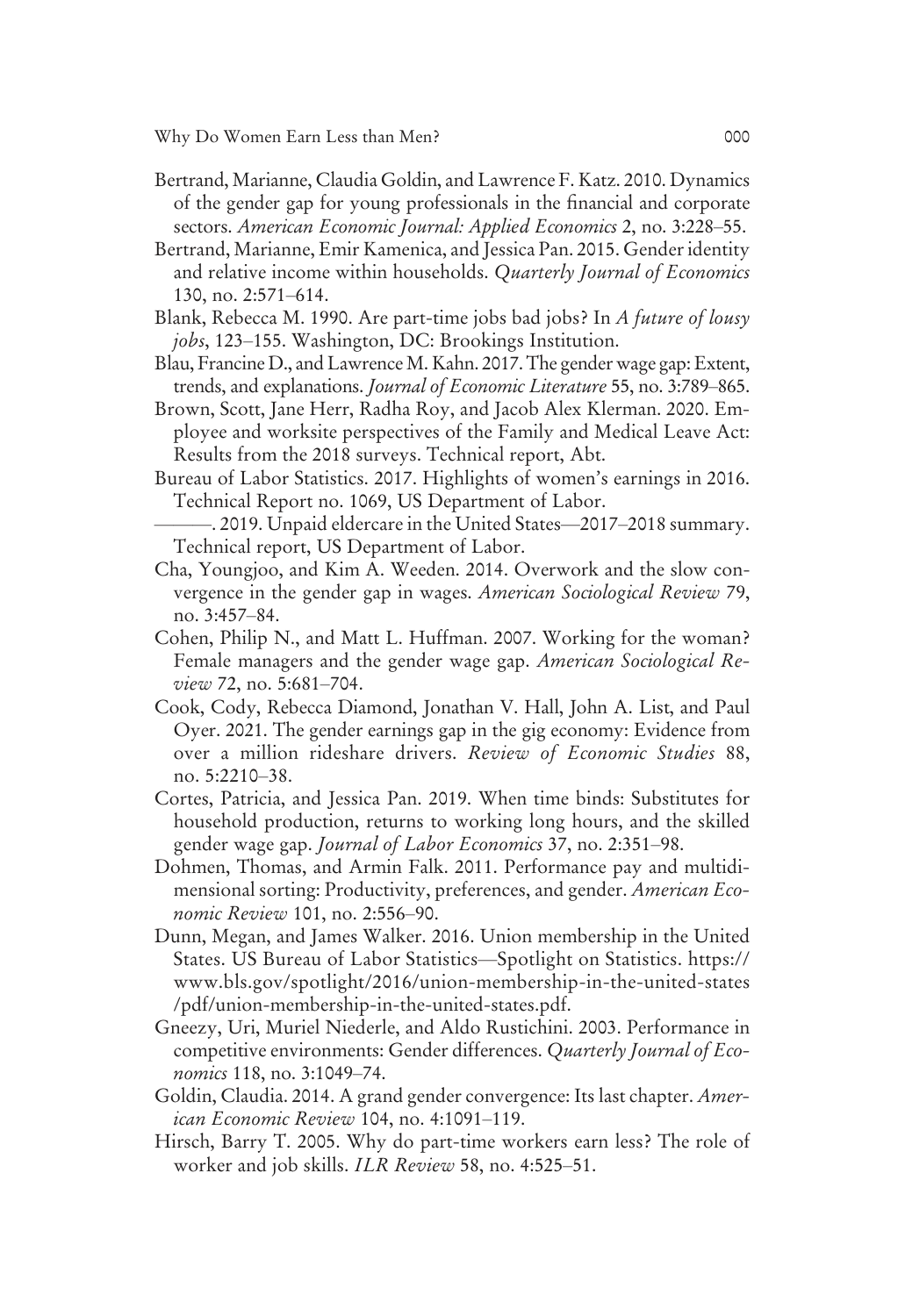- Hughes-Cromwick, MacPherson. 2019. 2019 Public transportation factbook. Technical report, American Public Transit Association.
- Hultin, Mia, and Ryszard Szulkin. 1999. Wages and unequal access to organizational power: An empirical test of gender discrimination. *Administrative Science Quarterly* 44, no. 3:453–72.
	- ———. 2003. Mechanisms of inequality: Unequal access to organizational power and the gender wage gap. *European Sociological Review* 19, no. 2:143–59.
- Jones, Damon. 2012. Inertia and overwithholding: Explaining the prevalence of income tax refunds. *American Economic Journal: Economic Policy* 4, no. 1:158–85.
- Kahn, Matthew E., Mac McComas, and Vrshank Ravi. 2019. Public sector pay inequality dynamics in Baltimore, Boston, and New York City. Johns Hopkins University, 21st Century Cities Initiative. https://21cc .jhu.edu/wp-content/uploads/2019/10/public-sector-pay-inequality-dynamics -in-baltimore-boston-and-new-york-city\_10.28.19.pdf.
- Klerman, Jacob Alex, Kelly Daley, and Alyssa Pozniak. 2012. Family and medical leave in 2012. Technical report, Abt.
- Kleven, Henrik, Camille Landais, and Jakob E. Sogaard. 2018. Children and gender inequality: Evidence from Denmark. NBER Working Paper no. 24219, National Bureau of Economic Research, Cambridge, MA.
- Kray, Laura J., Jessica A. Kennedy, and Alex B. Van Zant. 2014. Not competent enough to know the difference? Gender stereotypes about women's ease of being misled predict negotiator deception. *Organizational Behavior and Human Decision Processes* 125, no. 2:61–72.
- Lazear, Edward P., and Sherwin Rosen. 1990. Male-female wage differentials in job ladders. *Journal of Labor Economics* 8, no. 1:S106–S123.
- Levanon, Asaf, Paula England, and Paul Allison. 2009. Occupational feminization and pay: Assessing causal dynamics using 1950–2000 US census data. *Social Forces* 88, no. 2:865–91.
- Mas, Alexandre. and Amanda Pallais. 2017. Valuing alternative work arrangements. *American Economic Review* 107, no. 12:3722–59.
- Masci, David, and Claire Gecewicz. 2018. Share of married adults varies widely across U.S. religious groups. Technical report, Pew Research Center.
- Murray-Close, Marta, and Misty L. Heggeness. 2018. Manning up and womaning down: How husbands and wives report their earnings when she earns more. US Census Bureau Social, Economic, and Housing Statistics Division Working Paper no. 2018-20.
- Newport, Frank, and Joy Wilke. 2013. Desire for children still norm in U.S. Technical report, Gallup.
- Niederle, Muriel, and Lise Vesterlund. 2007. Do women shy away from competition? Do men compete too much? *Quarterly Journal of Economics* 122, no. 3:1067–101.